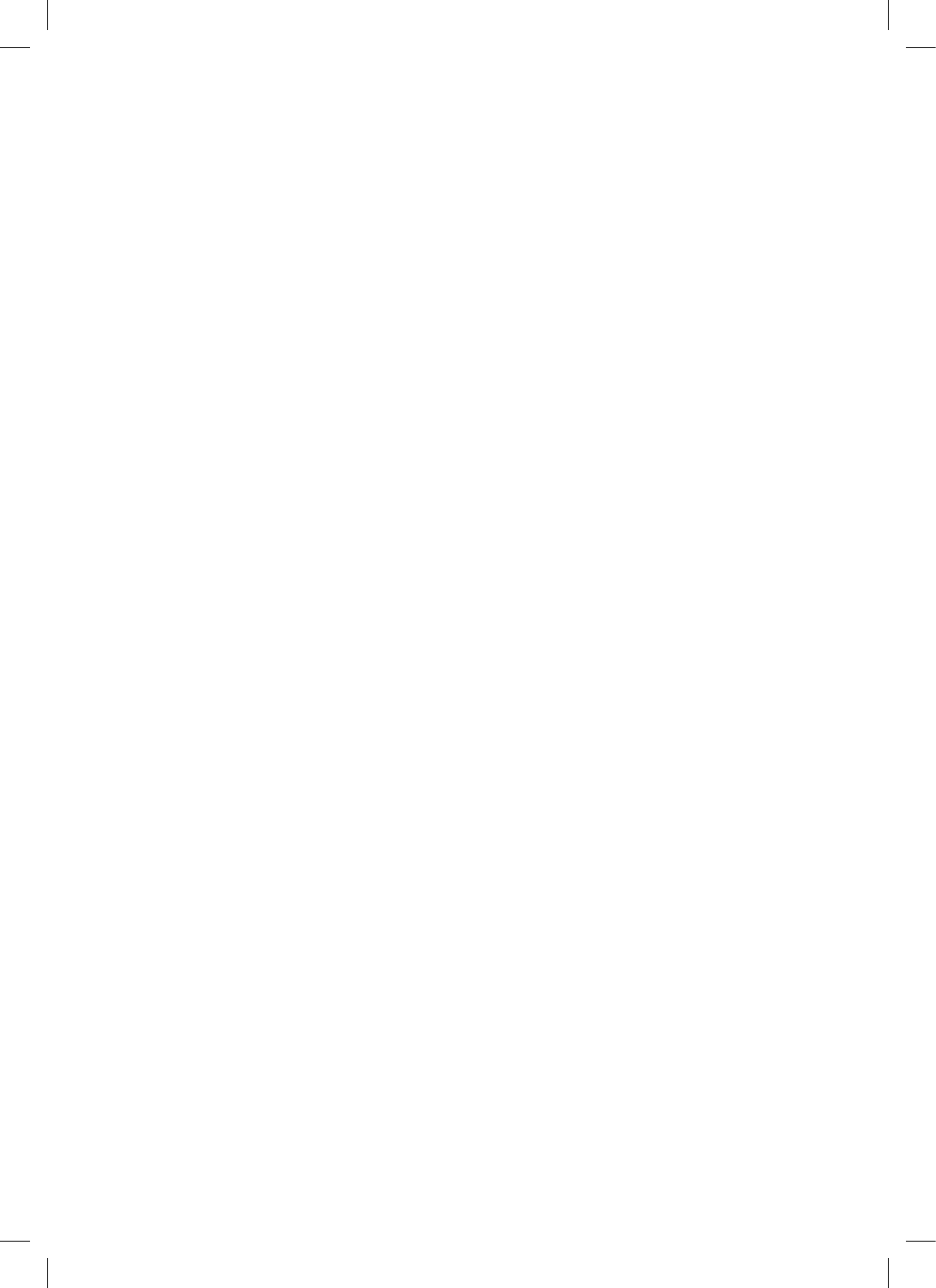# **Recommendations**

**on the Protection of Those who Exercise Their Rights and Freedoms from Strategic Lawsuits Against Public Participations**

> Written by **Human Rights Lawyers Association**

Published in October 2019 by Human Rights Lawyers Association with support from the Heinrich Böll Stiftung (hbs) Southeast Asia

**Human Rights Lawyers Association**  109 Soi Sitthichon Suthisarnwinichai Rd. Samsennok, Huaykwang, Bangkok Thailand 10310 Tel +66 (0)2-275-3954 www.naksit.net/

**The views expressed in this report are not necessarily the views and opinions of the Heinrich Böll Stiftung (hbs) Southeast Asia.**

Supported by **Heinrich Böll Stiftung South East Asia** Printed by **Parbpim Limited Partnership** Design & Artwork by **Nararut Opasprayoon**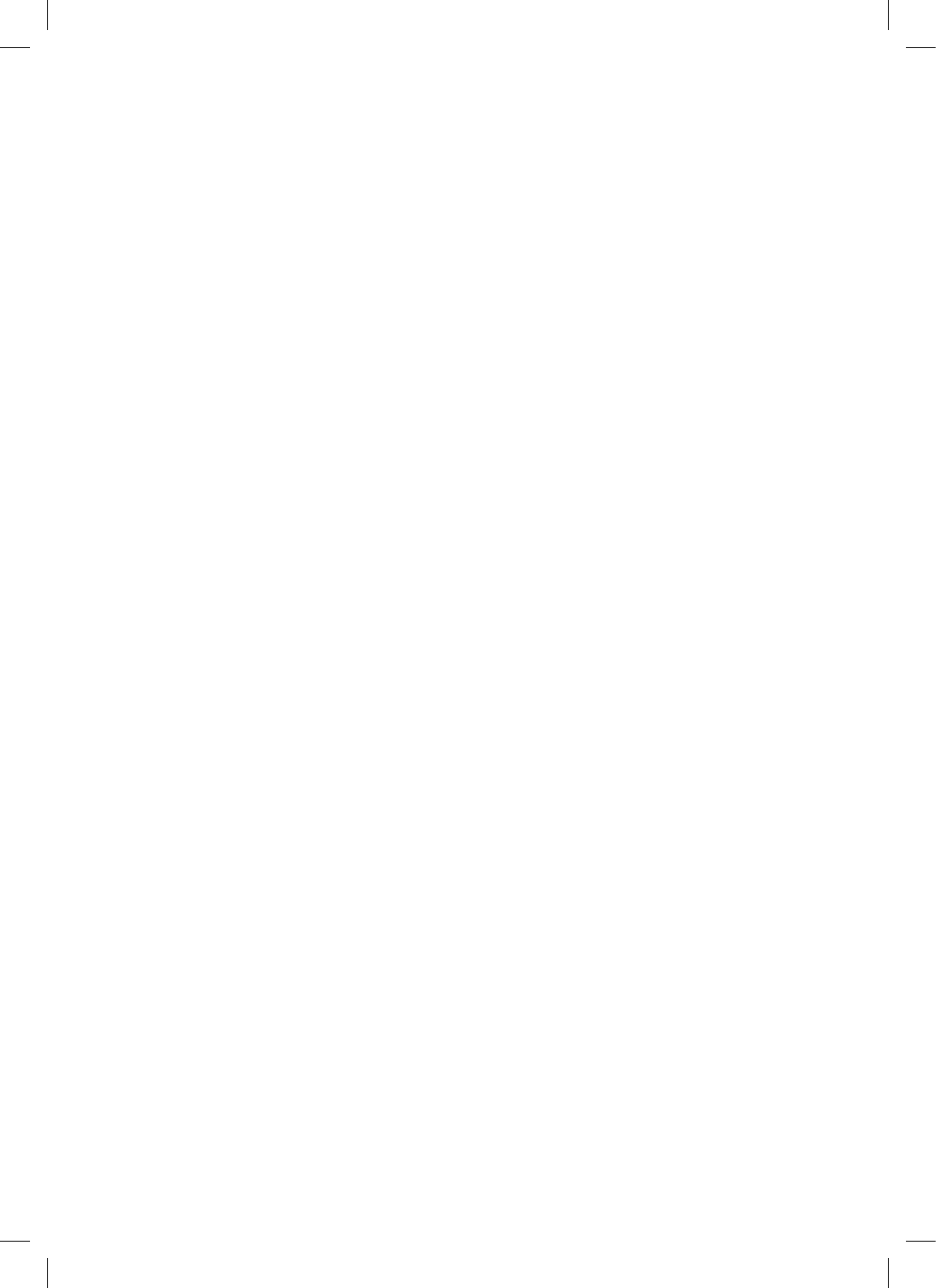# **Table of Contents**

| Introduction                                                                                          | $\mathbf{1}$   |
|-------------------------------------------------------------------------------------------------------|----------------|
| <b>Report Methodology</b>                                                                             | $\overline{2}$ |
| <b>Chapter 1</b><br>Definitions and general concepts concerning SLAPPs                                | 5              |
| <b>Chapter 2</b><br>The SLAPPs situation in Thailand                                                  | 9              |
| <b>Chapter 3</b><br>Principles and approaches and dealing with SLAPPs<br>and related human rights law | 23             |
| <b>Chapter 4</b><br>Legal Mechanisms for the Prevention of SLAPPs in Thailand                         | 34             |
| <b>Chapter 5</b><br>Summary and recommendations                                                       | 38             |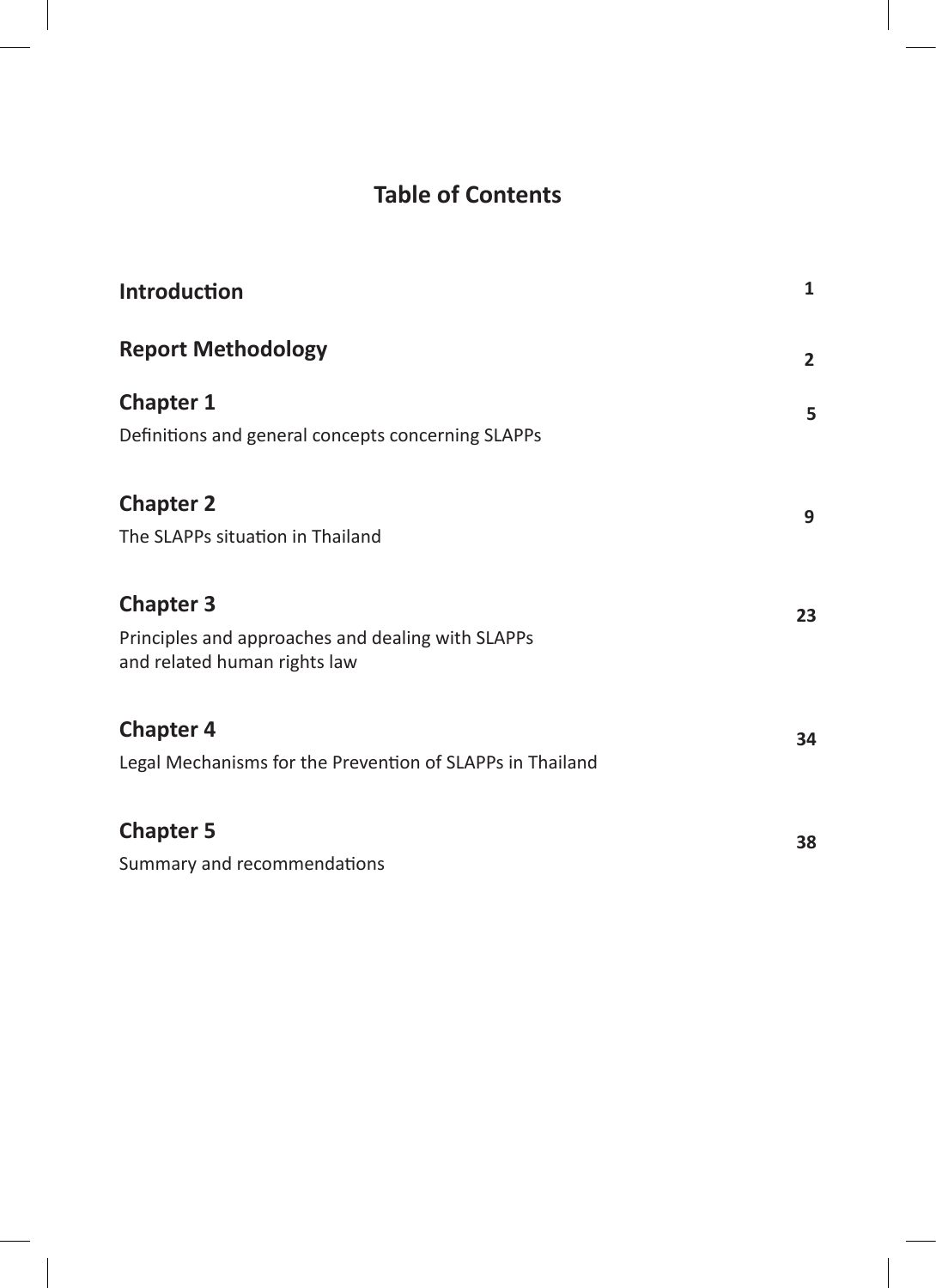### **Introduction**

Public participation is held to be a political principle and practice that forms an important basis of democratic society. The constitutions of Thailand, especially the 1997 Constitution, have guaranteed various rights and freedoms to create an opportunity for the public participation of the people, such as the freedom to express opinions, freedom of assembly, freedom of association, the right to petition, community rights and the right to participate in the management of resources.

However, people who use the rights and freedoms under the constitution to participate in public life may always face threats in many forms, including defamation, accusations, visits to their homes, physical assaults, the use of military or police suppression, assassination and enforced disappearance. Another form which is often seen today are **threats using the law and the judicial process.**

Threats using the law and the judicial process in the form of lawsuits against individuals who participate on related issues are frequently called Strategic Lawsuits Against Public Participation or SLAPPs. Sometimes they may be called "gagging writs" but this report will use the term SLAPPs throughout.

SLAPPs are often introduced by explaining the phenomenon where a private company and the state files a case against people who exercise freedom of expression, expressing opinions, petitioning, rallying or participating in other ways which affect or obstruct the activities of private companies or implementation of development policies of the government, or investigate the use of state power or participate in various public policy issues. These lawsuits create obstacles, diminished resources, create an atmosphere of fear and restrain the people from exercising their rights under the constitution in petitioning the government and speaking on public issues.

The Human Rights Lawyers Association, which is working to create legal standards that conform to judicial principles, human rights principles and social justice, believes that the problem of SLAPPs, which is the use of the law and the judicial process as it all to threaten people who exercise their rights and freedoms to participate in public matters, is an issue that should be pushed forward for an urgent solution. It has therefore conducted a study and produced this report in the hope that it will lead to a discussion that will systematically solve the problem.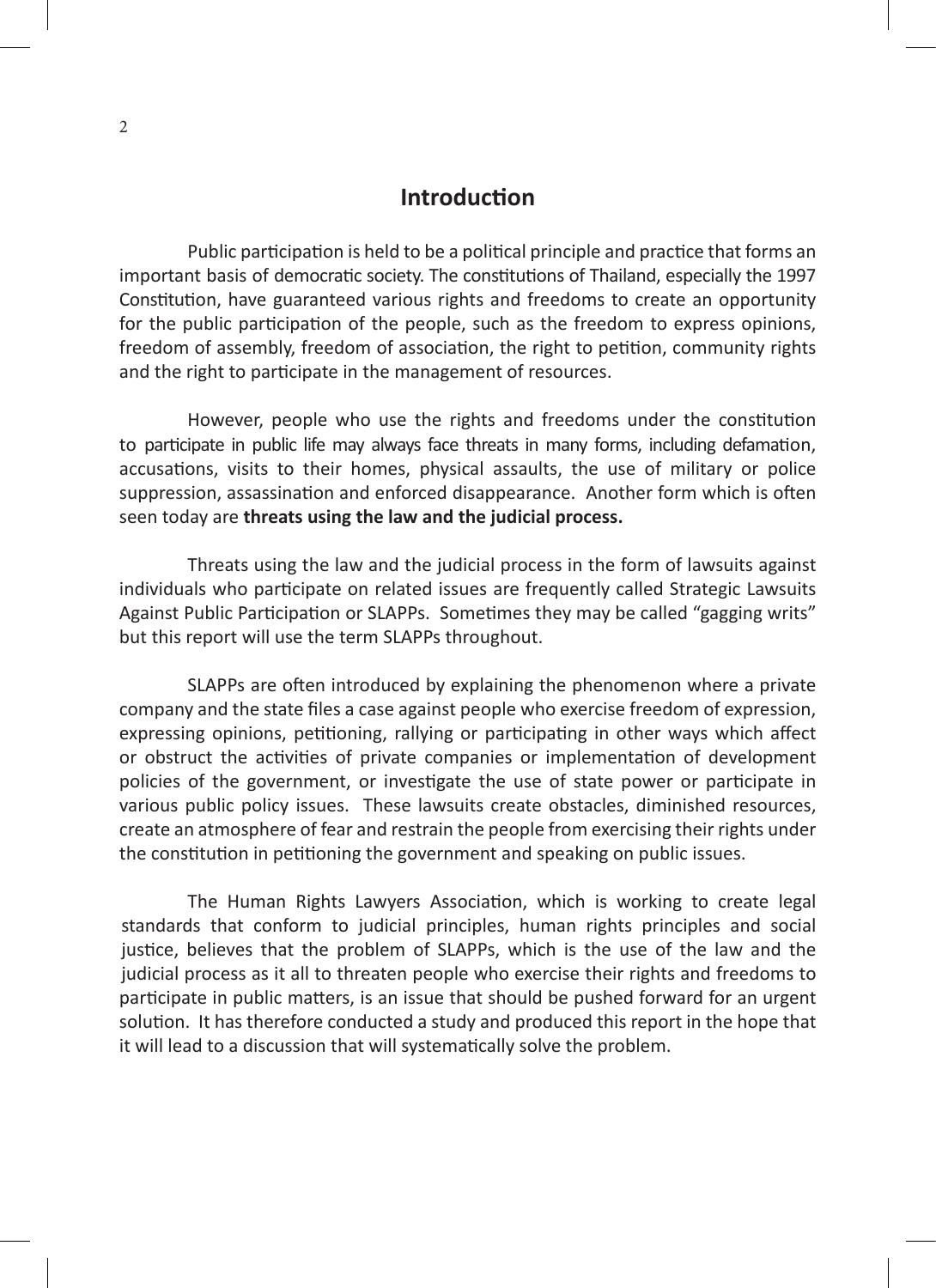### **Report Methodology**

The objective of this study is an overall survey of the SLAPPs problem both inside and outside the country followed by an analysis with a view to making recommendations appropriate to the situation in Thailand to prevent SLAPPs cases. In the section studying the problem situation, this report compiled data on cases between 1997 and May 2019 since this period follows the promulgation of the 1997 Constitution of Thailand which established and guaranteed many rights related to participation, especially the right to receive information, community rights and the rights to participate in the management of resources. The 1997 Constitution is therefore an important turning point in extending the wave of participation at different levels.

The criterion for identifying a case as a SLAPP case takes into consideration the definition of a **'lawsuit brought in order to threaten the exercise of constitutional rights related to public issues or any other action to support the exercise of constitutional rights related to public issues'**. SLAPPs in this report therefore do not include the following cases:

1. The use of the law to restrict freedom which is not used to prosecute a case.

2. Cases in which it is not clear that the accused has committed the offence as charged, such as prosecutions against the wrong person.

3. Prosecutions under certain charges and offences under certain laws for 2 reasons

The first are restrictions on the distribution of information. Some kinds of cases have restrictions on access to details of the case, making it difficult to categorize the case as SLAPPs or not, especially under

Article 112 of the Criminal Code where the content of the case is not disclosed in the judicial process. In order to avoid statistical errors, only some cases that are clearly SLAPPs are cited in sections of this report.

4. Cases related to special security laws (the 1914 Martial Law Act; the 2005 Emergency Decree on Public Administration in Emergency Situation; and the 2008 Internal Security Act) because of special circumstances and some circumstances have a large number of cases that are difficult to categorize.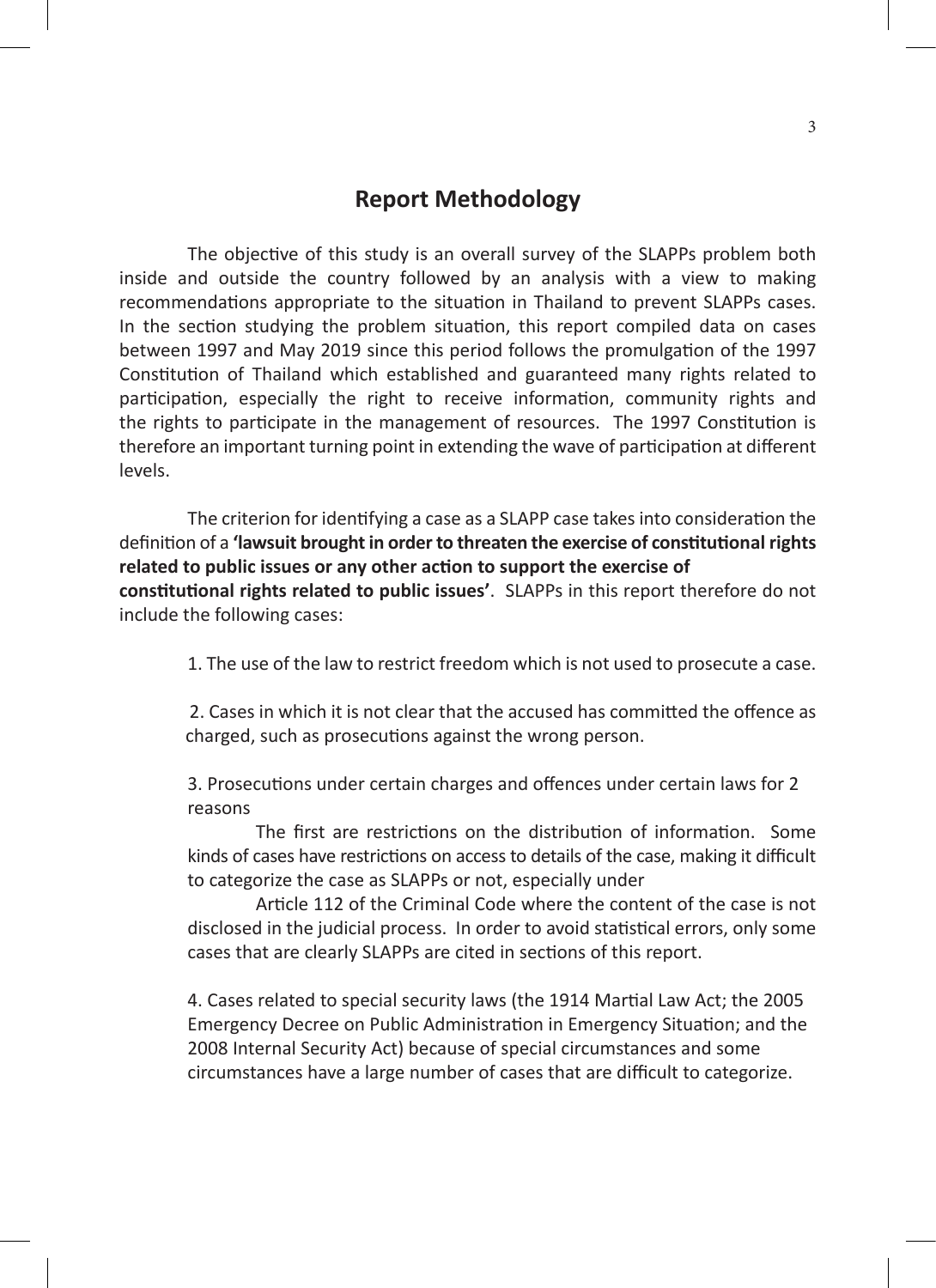The sources of information for this report are: 1) human rights organizations whose work concerns cases like SLAPPs such as the Freedom of Expression Documentation Center of iLaw, Thai Lawyers for Human Rights and the Community Resource Centre Foundation; 2) interviews with relevant persons such as lawyers and those accused; 3) seminars and small group meetings including an academic meeting on the development of laws and mechanisms to prevent "gagging writs" restricting public participation on 30 May 2018 at the Thai Journalists Association, a seminar on "Gagging writs, the case of the power plant and solutions" on 30 June 2018 at the Bangkok Art and Culture Centre, arranged by the EnLAW Foundation, the Human Rights Lawyers Association, the Community Resource Centre Foundation, EIA/EHIA Watch Thailand and Greenpeace, and a focus group meeting to receive information, opinions and recommendations on approach is to develop laws to oppose SLAPPs in Thailand on 30 January 2019 at the Thai Volunteer Service building arranged by the Human Rights Lawyers Association, and information from credible mass media outlets.

Statistical information in this report is presented under restrictions in access to information and other restrictions referred to above. However, the information obtained is considered sufficient to demonstrate the phenomenon and characteristics of SLAPPs cases in Thailand and is useful for analysis in order to present appropriate recommendations.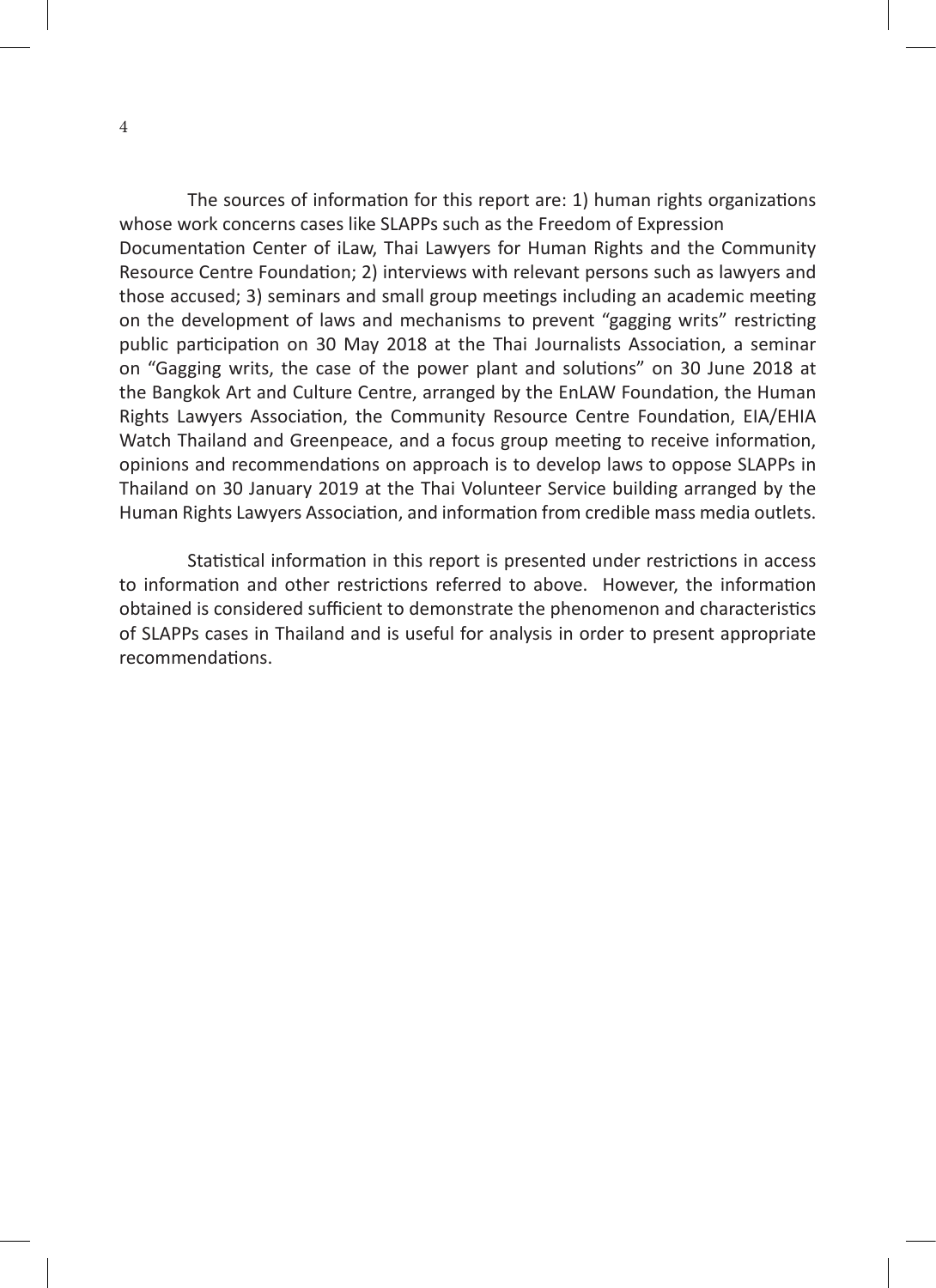# **Chapter 1**

### **Definitions and general concepts concerning SLAPPs**

Strategic Lawsuits Against Public Participation or SLAPPs constitute a form of harassment in which the judicial system is employed as a means of judicial harassment to target people involved in public participation or exercising their political rights so as to cause damage or to obstruct their freedom of expression of opinion or constructive arguments.<sup>1</sup>

Penelope Canan, Assistant Professor of Sociology, and George Pring, Professor of Law, at the University of Denver, USA, who conducted a systematic study of this practice, explain in their 1996 book 'SLAPPs: Getting Sued for Speaking Out' that the majority of SLAPPs cases are aimed at posing a threat to, or retaliating against specific actions or speech, or opposing political activities. Many of the cases were strategic, not just tactical.<sup>2</sup>

**SLAPPs result in three key transformations ³ :**

**1. Dispute transformation** from political disputes to legal disputes by transforming the exercise of constitutional rights into violations of the law. For example, the expression of opinion is turned into libel, and political rallies into trespassing or disruption of peace and order.

**2. Forum transformation** from the public, where problems can be resolved by political decisions, to the judiciary, where legal techniques are employed in court to resolve disputes.

**3. Issue transformation** from damage to the public to merely personal damage to the plaintiff.

<sup>&</sup>lt;sup>1</sup> Multinational Monitor, SLAPPing back for democracy, May98, Vol. 19, Issue 5

² George W. Pring and Penelope Canan, SLAPPs. Getting sued for speaking out, page 8

<sup>&</sup>lt;sup>3</sup> George W. Pring and Penelope Canan, SLAPPs. Getting sued for speaking out, pages 10-11.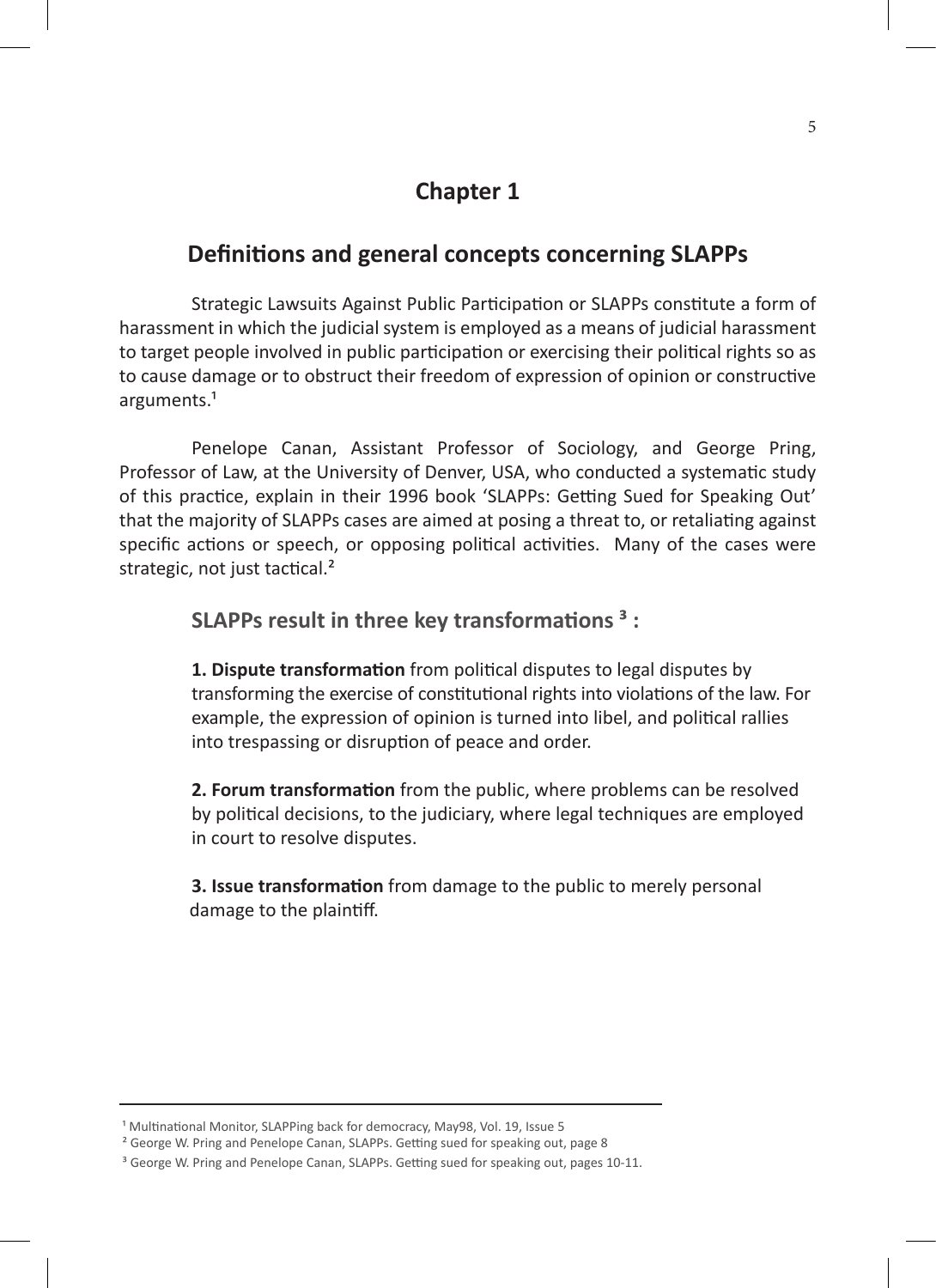SLAPPs cases are consequently different from ordinary lawsuits due to their political nature. The plaintiffs in such cases do not seek justice nor expect to win the case; their aim is to intimidate, to silence or to bully their opponents by siphoning off their resources, forcing them to pay to fight groundless court cases, reducing the efficiency of their work, the level of their activities, time and morale, and putting emotional pressure on their opponents to weaken them so that eventually they will stop their activities. SLAPPs cases not only disrupt our ongoing public participation activities, but also create a chilling effect on future public participation activities, <sup>4</sup> as well as spreading an intimidating message to the general public as a whole.<sup>5</sup>

The environmental conditions that enable SLAPPs to appear depend on several factors, such as high legal costs, including the mechanisms for legal aid, by flexibility of the laws on speech and expression

⁴ George W. Pring, SLAPPs: Strategic Lawsuits against Public Participation, 7 Pace Envtl. L. Rev. 3 (1989) Available at: http://digitalcommons.pace.edu/pelr/vol7/iss1/11, page 8.

⁵ Report of the Special Rapporteur on the situation of human rights defenders, UN Doc. A/HRC/25/55, 23 December 2013, para 59.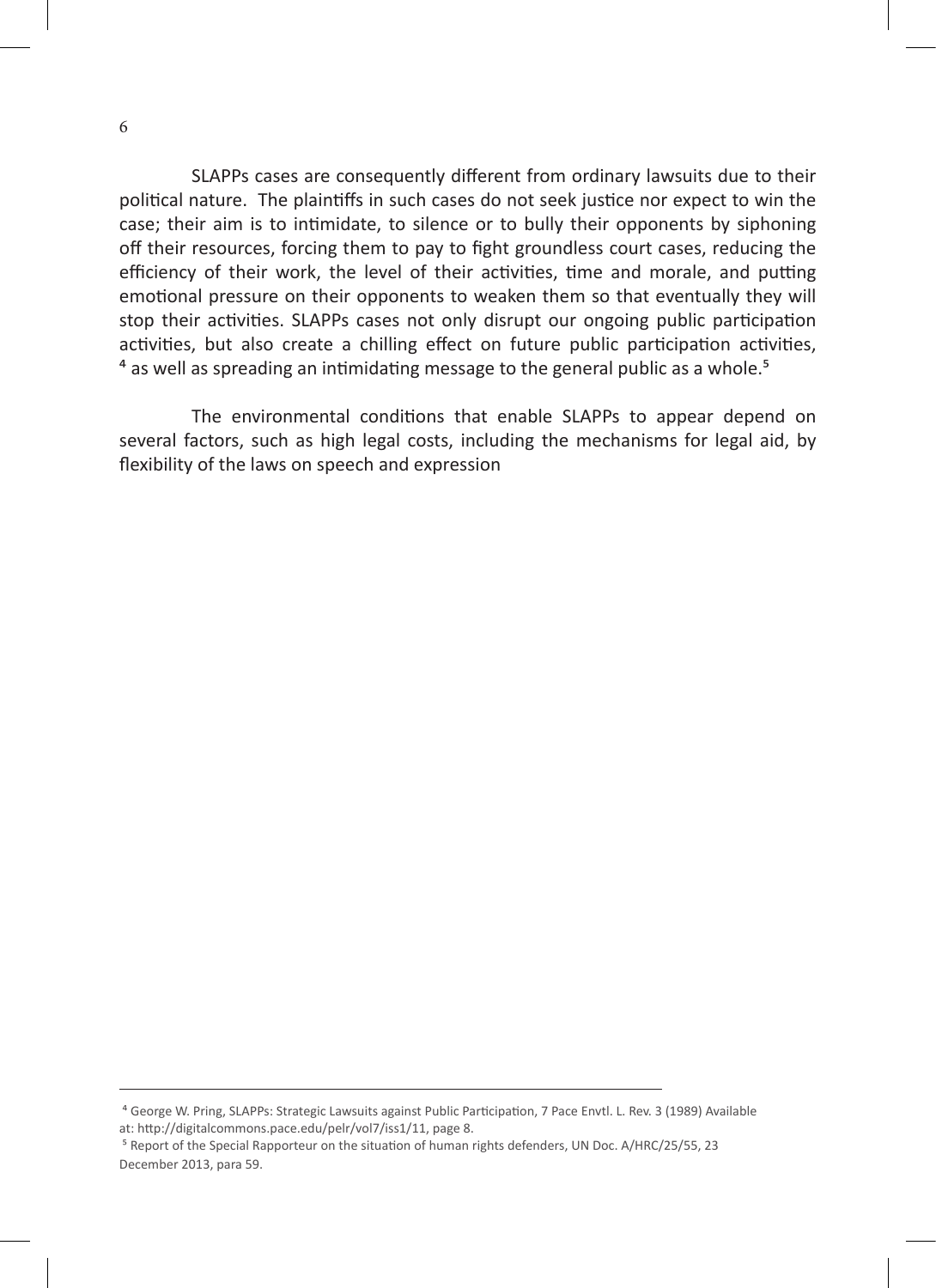(particularly on what constitutes libel), and existing preventive measures (such as rules against SLAPPs or the specification of responsibility for costs incurred in inappropriate processes). <sup>6</sup>

### **Criteria for identifying SLAPPs**

In their original research, Canan and Pring employed 4 criteria for screening lawsuits to identify SLAPPs: 7

> 1. They are civil lawsuits, including countersuits or cross-claims (for damages in monetary terms and/or court injunctions).

2. They are filed against non-governmental individuals or groups.

3. They involve communication made to influence a government action or outcome.

4. They concern substantive issues of some public interest/concern or social significance.

However, as the SLAPPs concept was further developed into anti-SLAPPs legislation in many states of the US and in other countries, its scope has expanded to include other kinds of lawsuits as well. In the Philippines, for example, SLAPPs cover civil, criminal and administrative lawsuits. ⁸ The determination of the scope and definition of SLAPPs therefore depends on the context of each jurisdiction. Some have adopted the criteria proposed by Canan and Pring, while others have broadened the scope to cover proceedings related to all public issues, not limited only to communications on government procedures, decisions and outcomes.⁹ (See legal details in Chapter 3.)

⁶ SLAPPs and FoAA rights, Info Note of the UN Special Rapporteur on the Rights to Freedom Assembly and of Association (Mr. Annalisa Ciampi), https://www.ohchr.org/Documents/Issues/FAssociation/ InfoNoteSLAPPsFoAA.docx.

⁷ George W. Pring and Penelope Canan, SLAPPs. Getting sued for speaking out, page 209; George W. Pring, SLAPPs: Strategic Lawsuits against Public Participation, 7 Pace Envtl. L. Rev. 3 (1989) Available at: http:// digitalcommons.pace.edu/pelr/vol7/iss1/11, page 8

⁸ A.M. No. 09-6-8-SC , Part I Rule 1 General provisions Section 4. Rules of Procedure for Environmental Cases (A.M. No.09-6-8-SC) the Philippines, https://www.lawphil.net/courts/supreme/am/am\_ 09-6-8-sc\_2010.html

<sup>&</sup>lt;sup>9</sup> See the laws of the states of Rhode Island, California, Washington D.C., Vermont, Indiana, Connecticut, Illinois, Kansas, Louisiana, Maine, Maryland, Oregon and Texas. Details can be found in the Appendix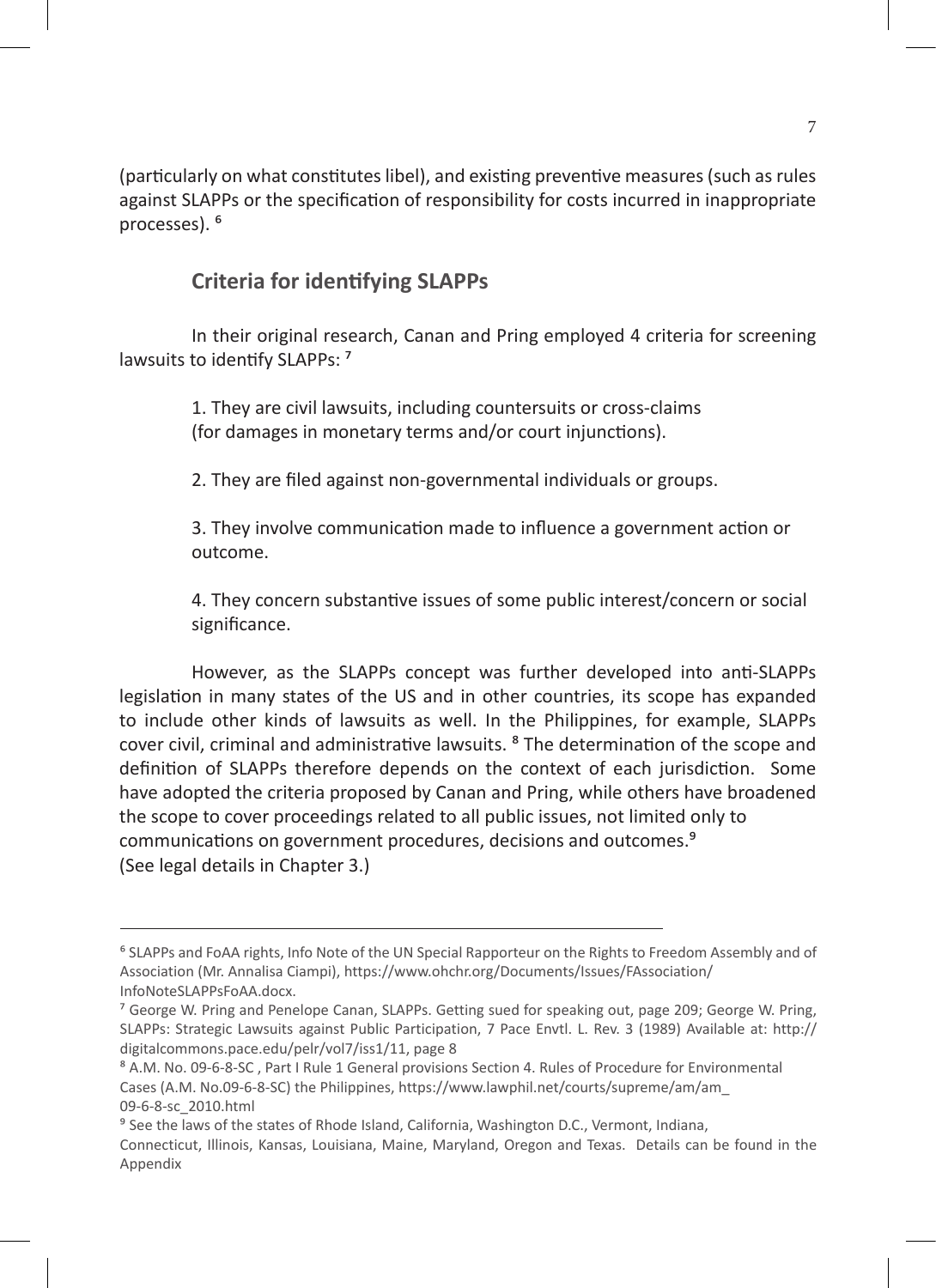Therefore in order to facilitate the selection of SLAPPs case studies, this report defines SLAPPs as **lawsuits that threaten the exercise of constitutional rights in relation to public concerns or actions in support of the exercise of constitutional rights in relation to public concerns.**

In general, however, SLAPPs litigants do not state their intentions outright, but will hide the true public nature of the cases under personal and legal matters. The statements of claim or plaints typically cite some form of legal culpability, such as defamation, incitement, contempt of court, theft, trespass, or wrongful interference with property.

Therefore in order to separate SLAPPs from legitimate lawsuits that represent the bona fide exercise of legal rights, a basic set of considerations can be used.<sup>10</sup> Is the action in question protected by the constitution? Is the accused a member of a group of people who are active in political and public

participation? Have efforts been made to exploit economic advantage or state authority to pressure the accused? Does the plaintiff have a history of using litigation to threaten critics or activists? Is the amount of the claim unusually high and disproportionate to the actual damage? Has the plaintiff provided authentic evidence that the accused actually participated in committing the offence? Has the plaintiff had tried to prolong the case as much as possible?

<sup>10</sup> George W. Pring and Penelope Canan, SLAPPs. Getting sued for speaking out, page 150 - 151 and Protect the Protest, https://www.protecttheprotest.org/category/resource-categories/what-is-slapp/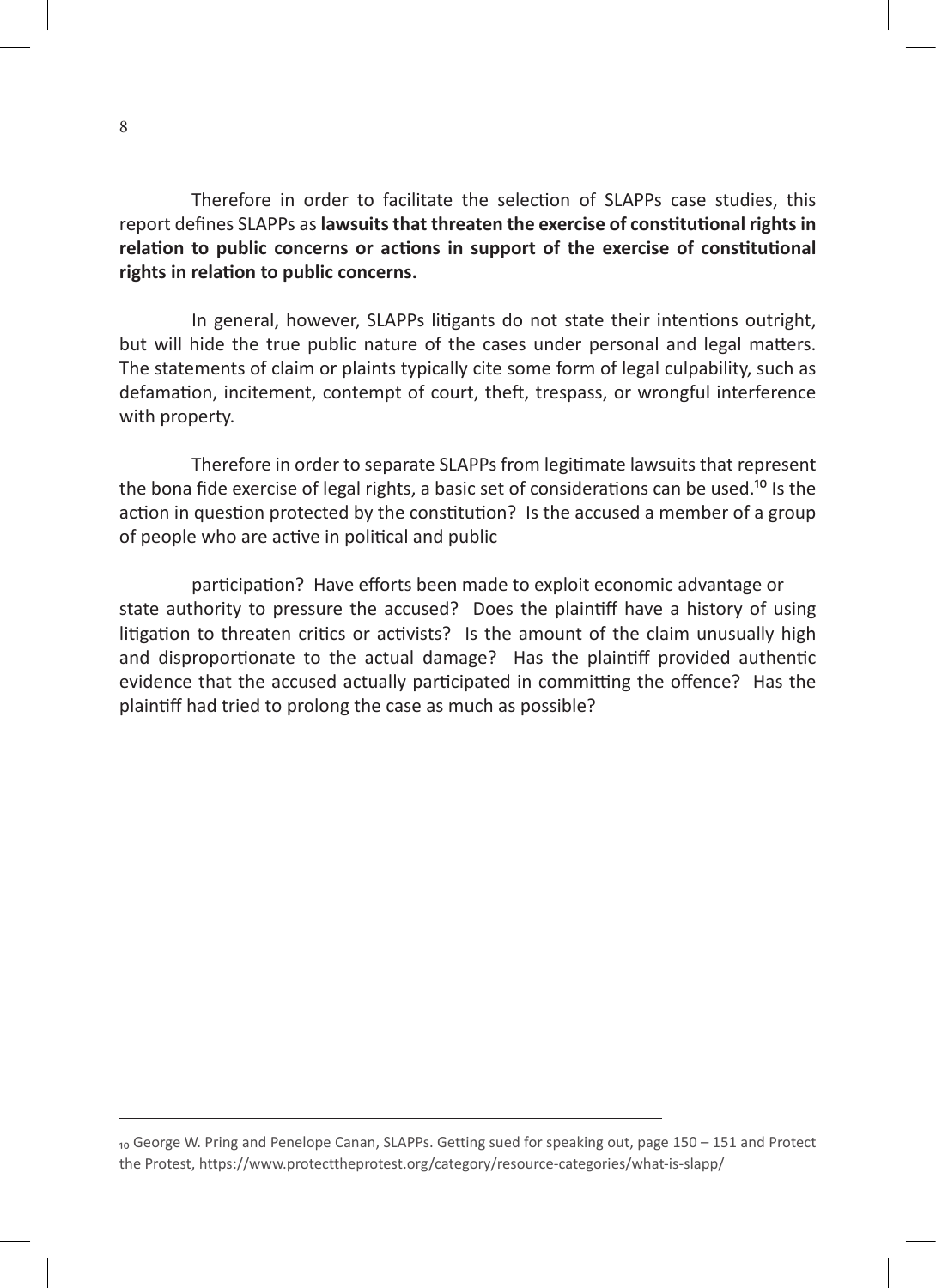### **Chapter 2**

## **The SLAPPs situation in Thailand**

From investigation and the compilation of data from different sources, it is found that from 1997 to the present (31 May 2019), there have been 212 cases that qualify as SLAPPs. If we count only 2013, we find a significantly greater number of SLAPPs cases than in previous years. This results from many cases that a gold mining company brought against a villager group that opposed their activities. Since then, after the coup d'état on 22 May 2014, the military junta used the law as an important tool to block the exercise of the right to freedom of expression of the people. The result of this was that after 2014, cases that qualify as SLAPPs increased in number.



Source: Human Rights Lawyers Association

However, although this report collected data beginning in 1997, this does not mean that there were no SLAPPs cases at all before that. The investigation of the data found many cases from long before that qualified as SLAPPs, such as cases where the police sued the editors of newspapers that carried news of police officers accepting bribes, with the claim that the reputation of the police was damaged. Such cases occurred during the reign of Rama  $6<sup>11</sup>$  (1910-1925).

Earlier SLAPPs were found to arise from state activities, especially during authoritarian regimes. For example, the government of Field Marshal Sarit Thanarat used the Anti- Communist Law as a tool to deal with politicians, former ministers, newspaper reporters and writers, lawyers, teachers, students, intellectuals

<sup>11</sup> Saichol Sattayanurak, Final Research Report, Research Project to Construct New Knowledge of Thai Social History, supported by the Thailand Research Fund (TRF), 2017, p 718 [in Thai].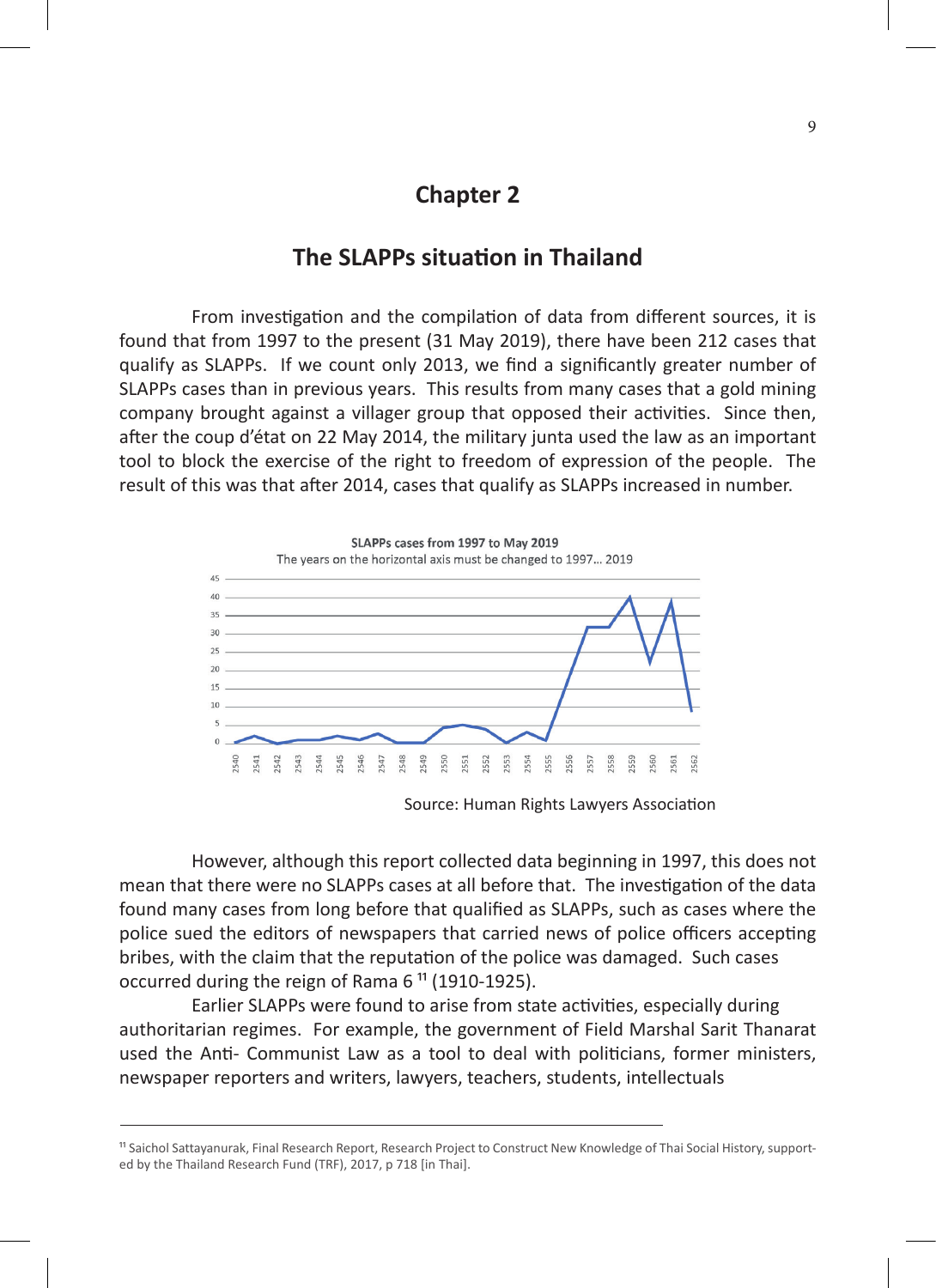and labour union leaders.  $12$  There is information that after the promulgation of the Anti-Communist Act of 1952, 190 people were arrested on this charge. <sup>13</sup> And in the period after the October 6 1976 incident, legal proceedings were taken against a large number of students and members of the public; no less than 3,094 were arrested  $14$  and a total of 106 were the subject of litigation on various charges including the Anti-Communist Act, rebellion, illegal assembly of 10 or more people, conspiracy to assemble in groups of 5 or more people and criminal association.<sup>15</sup>

After the 1997 Constitution was promulgated, a way was opened enabling the people to have greater participation in politics. Many rights were guaranteed. When the people became aware of this and started to participate in development projects which would have a greater effect on their communities or society, this often became an obstacle to the operations of private companies or state agencies. This resulted in threats and litigation against the people to came to participate. There was an interesting case in 1998 which was a result of a network of 30 anti-corruption organizations who were working on corruption concerning medicines at that time. They used the right of the people under the 1997 Constitution to collect signatures to recall political office holders. There were many other movements in different forms, such as submitting open letters to the relevant agencies. The result was that the core members of the network were sued by the Permanent Secretary of the Ministry of Public Health for defamation.<sup>16</sup>



Of the total 212 cases, it was found that 9 were civil, 7 were civil and criminal and 196 were criminal.

<sup>&</sup>lt;sup>12</sup> Kritsana Sophi, Communist Suppression in the era of Field Marshal Sarit Thanarat 1958-1963, Art and

Culture,https://www.silpa-mag.com/club/art-and-culture/article\_7717 accessed 10 September2018 [iThai].

<sup>&</sup>lt;sup>13</sup> Saichol Sattayanurak, op. cit. p 793, quoted in Kasian Tejapira, Commodifying Marxism : The Formation of Modern Thai Radical Culture, 1927-1958, p.130 [in Thai].

<sup>14</sup> Documentation of Oct 6 website https://doct6.com/archives/2205# ftn12 อ้างอิง quoted in Suthachai

Yimprasert, Historical Flow of Thai Democracy, Bangkok: P Press, 2008, p 165 [in Thai].

<sup>&</sup>lt;sup>15</sup> Documentation of Oct 6 website https://doct6.com/archives/2205 [in Thai].

<sup>&</sup>lt;sup>16</sup> Nualnoi Treerat and Chaiyos Jiraprerkpinyo, Social Movements and Opposition to Corruption: Case Study of Corruption in the Purchase of Medicines and Medical Supplies by the Ministry of Public Health, p 26, in Pasuk Phongpaichit et al., Stand

Up and Fight: Contemporary People's Movements, Thailand Research Fund (TRF), 2000 [in Thai].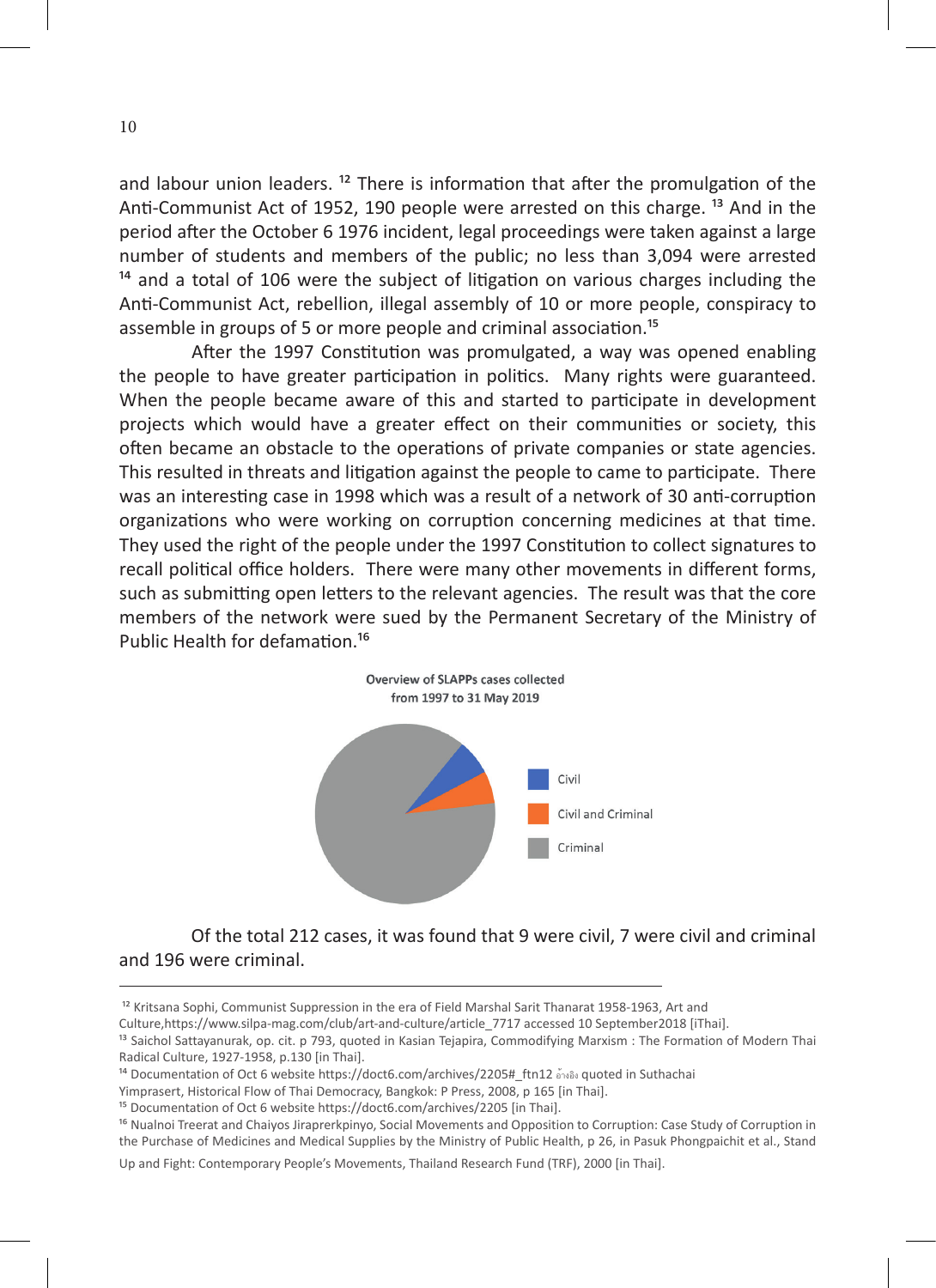#### **Plaintiffs**

The Code of Criminal Procedure specifies that cases can enter the judicial process through 2 channels: the public prosecutor and the injured party.<sup>17</sup> The data shows that in Thailand SLAPPs cases are brought both by prosecutors and as a result of suits by the injured parties themselves. Of the 212 cases collected, it is found that 59 were brought to court by the injured parties and 153 were brought by complaints or charges by investigation officers.



Of the 59 cases brought by individual prosecutions, 9 are civil cases, all brought by private companies, and 7 are civil and criminal cases, mostly brought by private companies and one brought by a state official. Of the remaining 43 criminal cases, most were brought by private companies followed by individuals in various positions such as government officials, executives of state enterprises, doctors, etc. 2 such cases were brought by state agencies, i.e. the cases brought by the Ministry of Energy against energy reform activists<sup>18</sup> and by the Office of The National Broadcasting and Telecommunications Commission (NBTC) against academics and the media <sup>19</sup> and 2 cases were brought by a state enterprise, i.e. 2 prosecutions by the PTT pcl against energy activists.²⁰

Regarding the 153 cases where complaints or charges were brought by investigation officers, most were litigated in the form of proceedings where the state was the injured party, especially in charges

<sup>&</sup>lt;sup>17</sup> See Code of Criminal Procedure, Article 28.

<sup>&</sup>lt;sup>18</sup> Freedom of Expression Documentation Center, iLaw https://freedom.ilaw.or.th/case/629 accessed 7 January 2019 [in Thai].

<sup>&</sup>lt;sup>19</sup> Freedom of Expression Documentation Center, iLaw https://freedom.ilaw.or.th/case/488 accessed 7 January 2019 [in Thai].

<sup>&</sup>lt;sup>20</sup> Freedom of Expression Documentation Center, iLaw https://freedom.ilaw.or.th/case/607 and https://mgronline.com/onlinesection/detail/9580000137306 accessed 7 January 2019 [in Thai].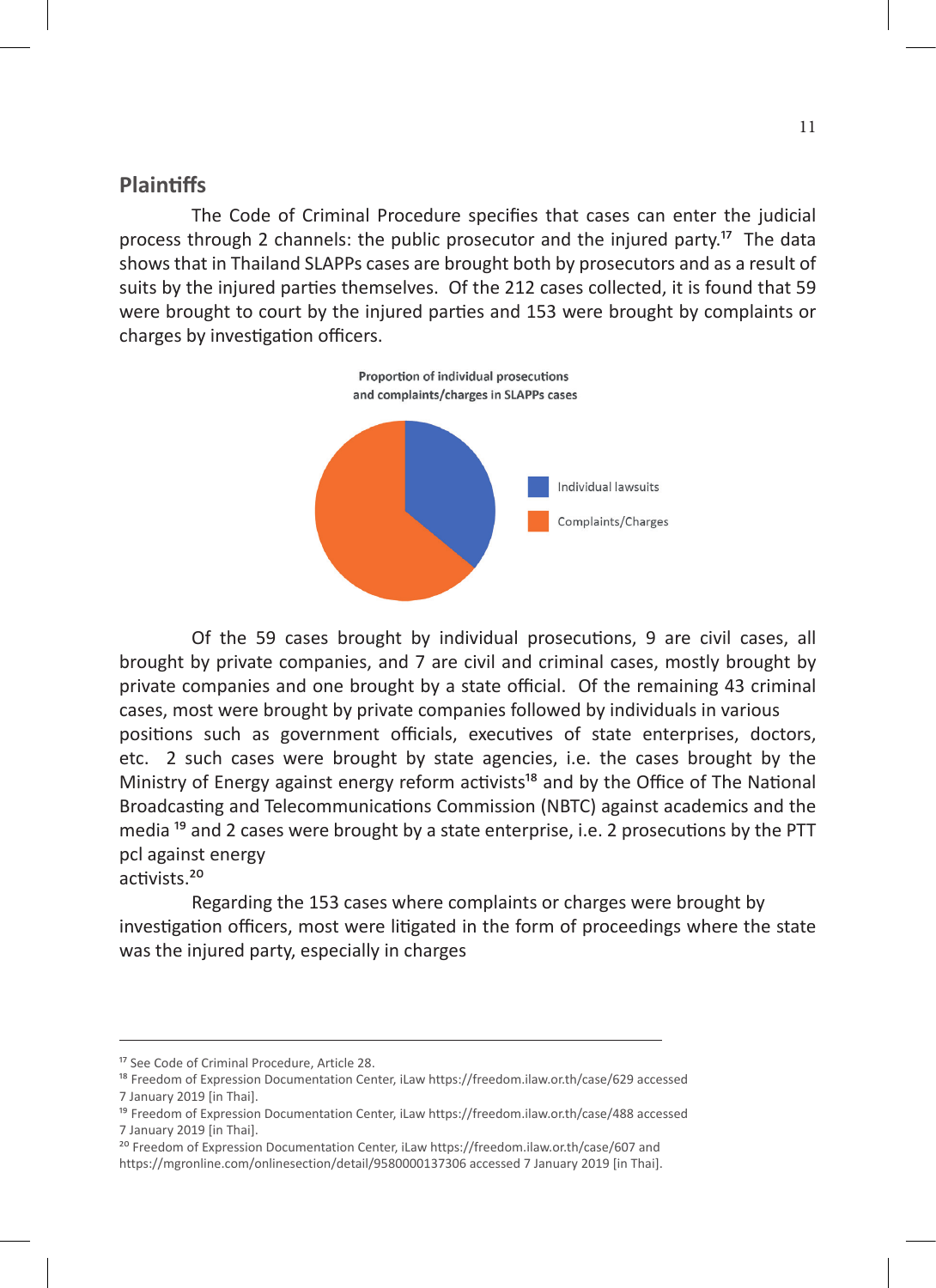made by the NCPO for offences related to NCPO Head Order No. 3/2558 and Artcle 116 of the Criminal Code and charges made by the Technology Crime Suppression Division (TCSD) for offences related to the Computer Crime Act. There are also 14 complaints and charges by other state agencies such as the Royal Thai Navy, military agencies, Internal Security Operations Command Region 4 Forward Command, the Department of Special Investigation, the Office of the Election Commission of Thailand, etc. Private companies have brought only 11 complaints; some cases are criminal complaints but plaintiffs eventually bring lawsuits themselves such as the case of the gold mining company.<sup>21</sup>

### **Persons at Risk of being a Target for Lawsuits**

Most of those who become targets of lawsuits are political activists (27.06%), most of whom were sued after the military coup d'état on 22 May 2014. The next biggest group are communities or people who mobilize to oppose development projects affecting those communities (22.93%), with both leaders and members of the groups or communities being sued. Some groups or communities have been repeately sued in many cases. For example, the Rak Ban Koet group in Loei Province opposing a gold mine have been sued by the gold mine company in 20 cases. <sup>22</sup> The remaining targets are human rights defenders/NGO workers (in women's rights, labour, anticorruption, energy, the environment, and ethnic minorities (15.59%); people interesed in politics representing groups interested in and participating in political activities but not at the level of leaders (11.92%); media (8.25%); others (temple spokesperson, lawyer, page admin) (5.50%); victims of violations or family members calling for justice (5.04%); academics/university teachers (3.66%). Many of those sued may fall into more than one category but the above classification is in line with the primary affiliation or role that was the cause of the lawsuits.

### **Actions at Risk of Lawsuits**

The action that became a target for lawsuits the most was disseminating information or expressing ideas through online channels (25.47%), followed by public rallies (15.09%), organizing symbolic events (parodies, music, plays, stickers, marches, etc.) (12.73%), writing appeals against agencies (5.66%), disseminating news or articles in online news sources (3.77%), distributing documents (3.77%), reporting news or statements (3.30%), entering project areas to make inspections (3.30%), supporting the organization of activities (handing out flowers for moral support, providing accommodation, legal assistance, observing activities, etc.) (2.83%), carrying out mass media responsibilities (2.35%), other activities (bringing evidence to show to officials or the public, not completing a meeting agenda) (1.88%), speaking in a seminar (1.41%), and publishing research results or rights violations (0.94%).

<sup>&</sup>lt;sup>21</sup> Freedom of Expression Documentation Center, iLaw https://freedom.ilaw.or.th/case/694 accessed 7 January 2019 [in Thai].

<sup>&</sup>lt;sup>22</sup> The case of the Loei mine vs. Ban Rak Koet group, Citizen Reporter https://www.citizenthaipbs.net/node/5529 [in Thai].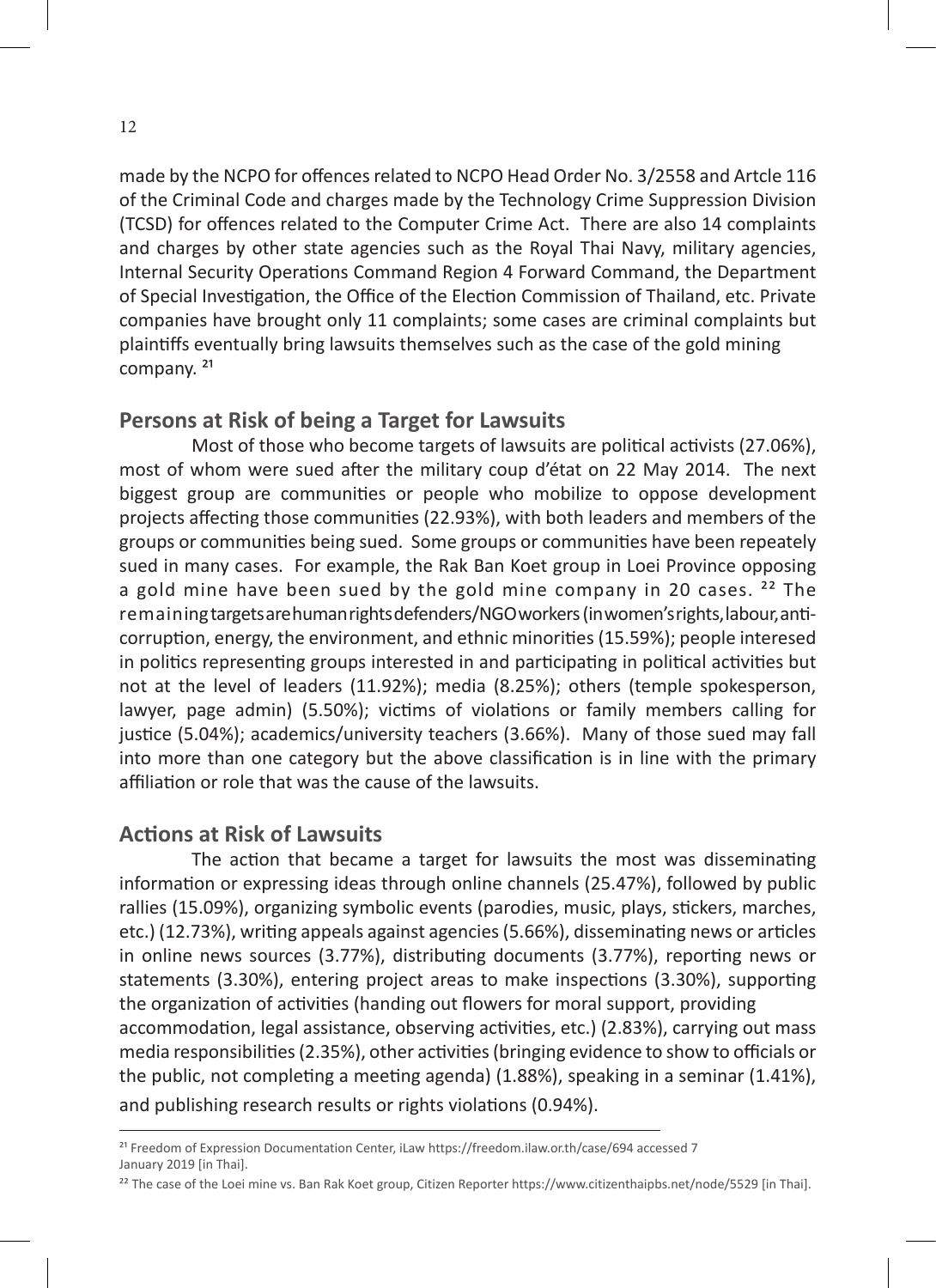### **Issues that are at risk of lawsuits**

The issues that are prosecuted the most are those related to administration (legitimacy of the government, elections, the constitution and legislation) (39.13%), followed by environmental and development issues (mining, industrial factories, power plants) (32.07%), the conduct of state officials, the judicial process, and court verdicts (12.26%), corruption (5.66%), labour issues (5.18%), public health and medical issues (2.35%), energy issues (2.35%) and other issues (0.94%).

#### **Laws used in litigation**

In talking of SLAPPs, many people may think of defamation cases, but in reality, many other legal charges are used in litigation. It is certain that most are laws that carry criminal penalties. From the information on 212 cases, it is found that legal charges are divided between normal criminal law cases, special criminal law cases and civil cases in the order of most cases to least.

#### **1. Criminal Cases (Normal Laws)**

**1.1 Defamation charges under Articles 326 and 328 of the Criminal Code** are the most used (26.23%) both by individuals and state agencies. Among these cases are single defamation charges, charges brought jointly under civil defamation and many cases when charges are also brought under Article 14 under the 2007 Computer Crime Act in force at that time. If it is a case where there is the expression of opinion or dissemination of information through online channels, defamation charges will be used together with Article 14 (1) of the 2007 Computer Crime Act. But since an amended version of the Computer Crime Act was passed in 2017, which revised Article 14 (1), the tendency to use defamation charges together with Article 14 (1) declined.

**1.2 Charges under the 2007 Computer Crime Act** (25.41%). Offences under the 2007 Computer Crime Act, especially Article 14,  $^{23}$  are generally charged in the case of expressions of opinion through online channels and in tandem with other laws. There are 2 dimensions to this. One is the security dimension, especially criticism of the government. Article 14 (2) and (3) is used together with Article 116 of the Criminal Code. The other dimension concerns cases that affect personal reputation, such as criticism of state agencies or officials or private companies. Article 14 (1) will be used together with charges of defamation through publication under Article 328 of the Criminal Code. But at present the use of Article 14 (1) together with defamation charges is declining because the 2017 Computer Crime Act (No. 2) has amended Article 14 (1) so that it cannot be used with offences based on defamation under the Criminal Code. However at present, plaintiffs tend to turn more to Article 14 (2) with those who express opinions online.<sup>24</sup>

<sup>&</sup>lt;sup>23</sup> Further amended in the 2017 Computer Crime Act (No. 2)

<sup>&</sup>lt;sup>24</sup> Please see the case of criticism by the leadership of the Pheu Thai Party of the National Strategy, Freedom of Expression Documentation Center, iLaw https://freedom.ilaw.or.th/case/805, together with the case of Pravit Rojanaphruk who posted on Facebook questions for Gen Prayut and criticized the activities of the government; the case of the spokesperson for the Pheu Thai Party who posted on Facebook criticisms of the NCPO; the case of Charnvit Kasetsiri, who shared an image and message about the handbag of the wife of the head of the NCPO,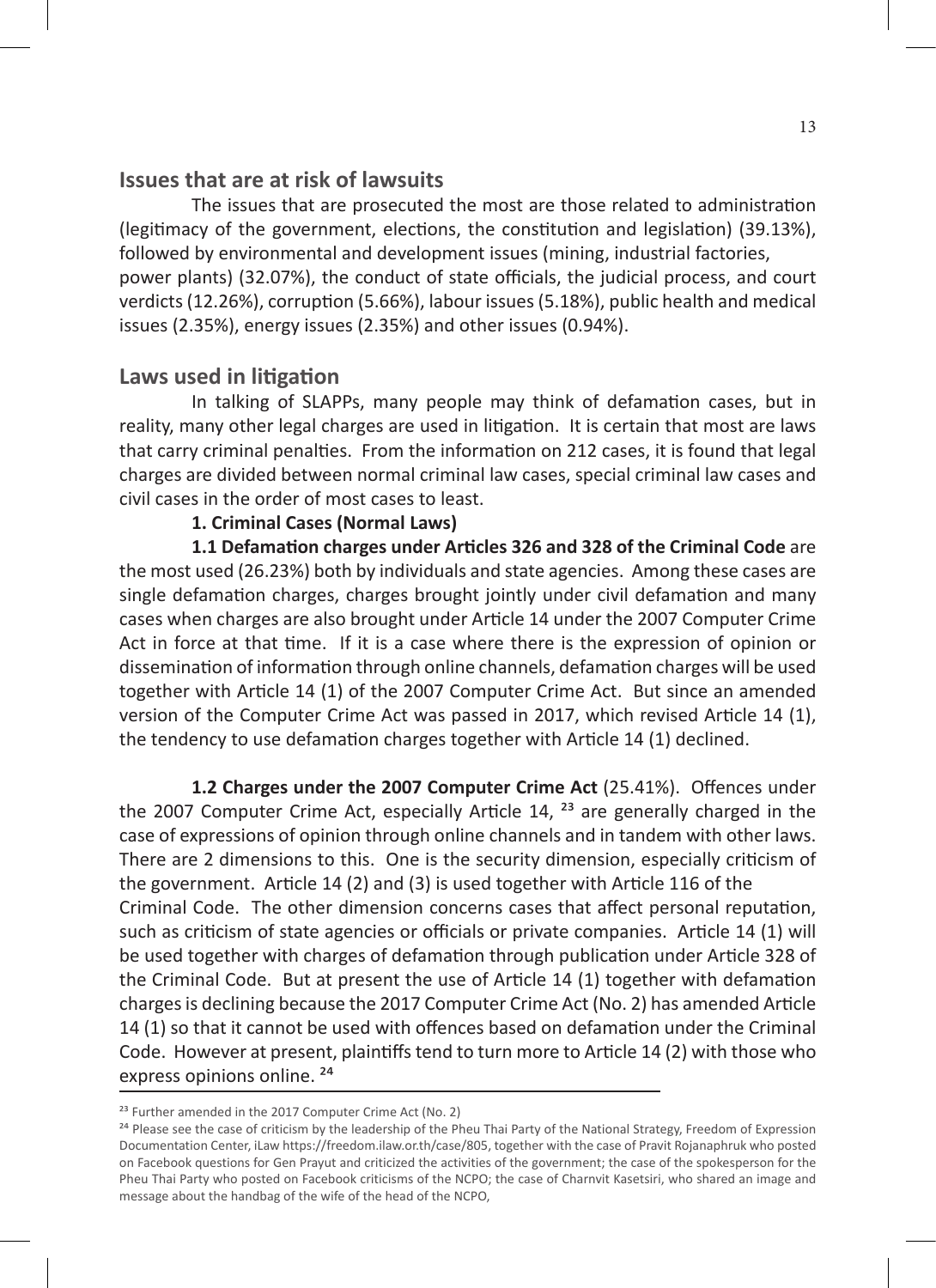**1.3 Charges related to security and public order** (15.57%). For example, charges under Articles 116, 215 and 216 of the Criminal Code together with Article 112.

**Article 116 of the Criminal Code**, where violations are referred to as 'sedition offences', has been used to prosecute people exercising freedom of expression of opinion. If the opinions are expressed online, the charge will be coupled with an offence under Article 14 (2) and (3) of the Computer Crime Act.

After the NCPO staged the coup d'état, the number of allegations and indictments under Article 116 have increased significantly. According to data gathered by iLaw (as of May 2019), 117 people have been indicted under this Act.  $^{25}$  Thai Lawyers for Human Rights have identified 14 cases involving criticism of government office holders, including, for example, the issue of corruption in the construction of Rajabhakti Park.<sup>26</sup> The majority are the targets are political activists and politicians opposing the NCPO. It was found that this Article has been applied to activities that were not large-scale assemblies, $27$  as well as to the expression of opinion unconnected to any rallies, particularly opinions posted on Facebook critical of the government, $^{28}$  and those with a negative impact on government officials or agencies.<sup>29</sup>

**Offences against public order under Articles 215 and 216 of the Criminal Code (unlawful gatherings causing public disorder)** are charges that have been filed against the exercise of freedom of assembly from the past until the present, such as the protest against the Thai-Malaysian gas pipeline or the rally of Triumph workers demanding progress in solving the problem of unfair dismissal.<sup>30</sup>

**Article 112 of the Criminal Code**, or the offence of defaming, insulting or threatening the King, the Queen, the Heir Apparent or the Regent, has been much criticised for being exploited as a tool to silence the opposition or activists who mobilize against those holding state power. This has included academic discussions of the institute of the monarchy, such as the case of Jatupat or Pai Dao Din for sharing a BBC Thai article on the biography of King Rama X, Sulak Sivaraksa discussing the history of the reign of King Naresuan, and Somsak Jeamteerasakul writing an open letter on Facebook criticising a television interview of a member of the royal family.<sup>33</sup>

Prachatai https://prachatai.com/journal/2018/01/75203; the case of the Facebook post of the Future First Party on Giving Friday Back to the People, about pulling in MPs.

<sup>&</sup>lt;sup>25</sup> Freedom of Expression Documentation Center, iLaw, https://freedom.ilaw.or.th/node/209 accessed 4 January 2019 [in Thai].

<sup>&</sup>lt;sup>26</sup> Thai Lawyers for Human Rights https://www.tlhr2014.com/?p=11636 [in Thai]

<sup>&</sup>lt;sup>27</sup> See the case of the Citizens' March, Freedom of Expression Documentation Center, iLaw, https://freedom.ilaw.or.th/ case/662 and https://freedom.ilaw.or.th/case/692 accessed 4 May 2019 [in Thai].

<sup>&</sup>lt;sup>28</sup> See the case of Chaturon Chaisang, Freedom of Expression Documentation Center, iLaw, https://freedom.ilaw.or.th/ case/600 accessed 7 January 2019 [in Thai].

<sup>&</sup>lt;sup>29</sup> See the case of the Dhammakaya Monks, Freedom of Expression Documentation Center, iLaw, https://freedom.ilaw.or.th/ case/780 and https://freedom.ilaw.or.th/case/771 accessed 7 January 2019 [in Thai].

<sup>&</sup>lt;sup>30</sup> Freedom of Expression Documentation Center, iLaw, https://freedom.ilaw.or.th/case/376 accessed 4 January 2019 [in Thai].

<sup>&</sup>lt;sup>31</sup> Freedom of Expression Documentation Center, iLaw, https://freedom.ilaw.or.th/th/case/756 accessed 7 January 2019 [in Thai].

<sup>&</sup>lt;sup>32</sup> Freedom of Expression Documentation Center, iLaw, https://freedom.ilaw.or.th/th/case/806 accessed 7 January 2019 [in Thai].

<sup>&</sup>lt;sup>33</sup> Freedom of Expression Documentation Center, iLaw, https://freedom.ilaw.or.th/case/141 accessed 7 January 2019 [in Thai].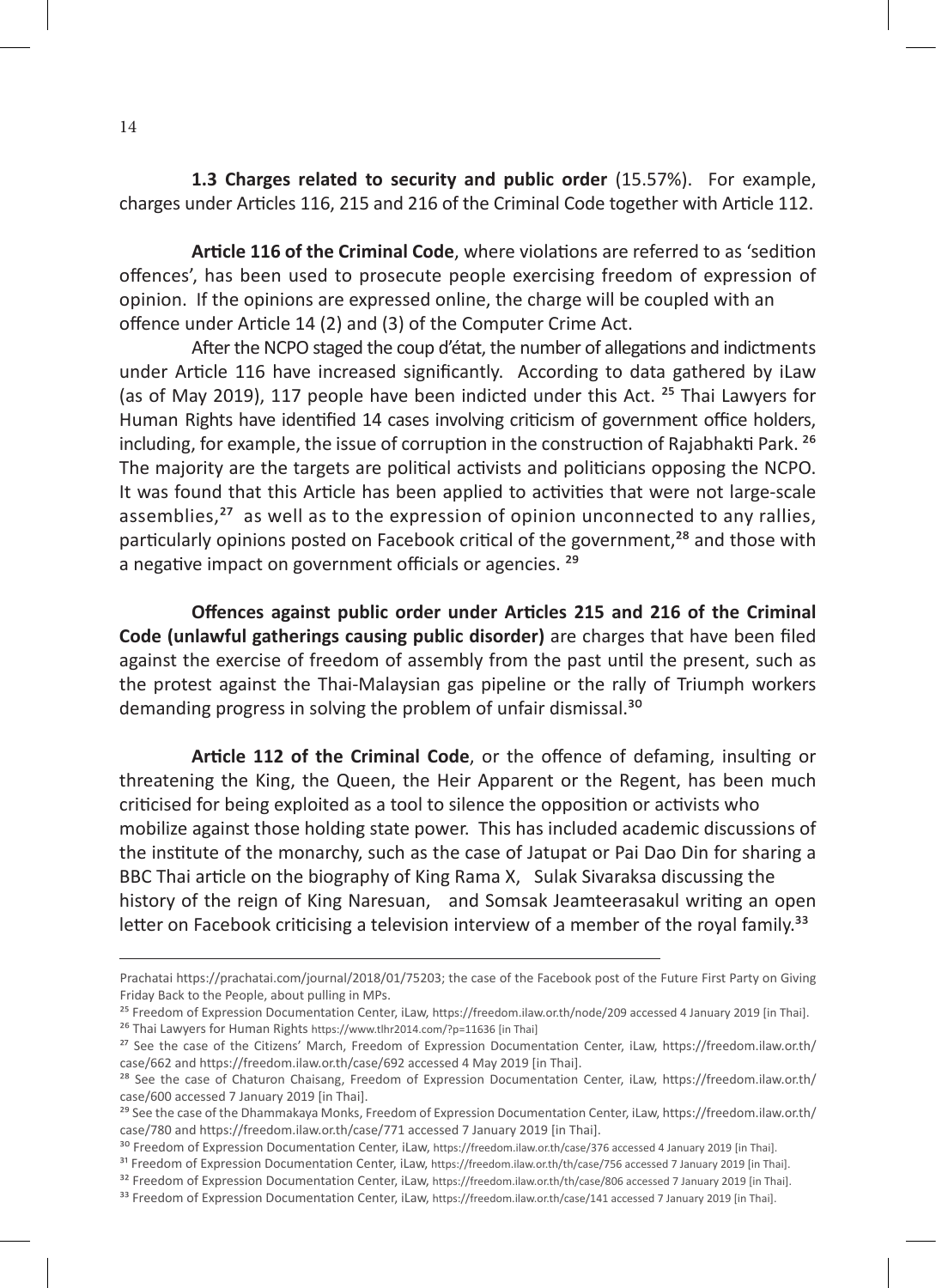**1.4 Offences under the 2015 Public Assembly Act** (9.43%), a law which was passed after the NCPO coup. Since the law came into effect in August 2015, no fewer than 218 people have been prosecuted for exercising the freedom of assembly addressing various public issues including those dealing with the environment, livelihoods, politics etc. (Data as of 20 November 2018.) $34$ 

Those exercising freedom of assembly risk, apart from prosecution under the 2015 Public Assembly Act, being prosecuted for other charges such as offences under Article 309 of the Criminal Code (coercion by means of the threat or the use of force), which has often occurred lately, under Articles 215 and 216 of the Criminal Code (unlawful gatherings disrupting public order), under Articles 135 and 140 of the Criminal Code (resisting or obstructing officials), under the 1979 Land Transport Act, and under the 1992 Highway Act, such as in the case of the protest against the Thai-Malaysian gas pipeline in 2002, and the case of the March for Thepha to submit a petition to the Prime Minister in 2017. During the period when NCPO Head Order No. 3/2558 was in force, the Public Assembly Act was also used in tandem with it.

**1.5 Offences relating to property** (7.37%) comprise those under Article 334 (theft), Article 352 (embezzlement), Articles 358 and 360 (causing damage to property) and Articles 362, 364 and 365 (trespassing) of the Criminal Code. Trespassing was the most prevalent among the charges and is usually accompanied by charges of property damage, particularly in cases involving demonstrations or activities that involve entering the property of an opponent or the project implementation site of a private company,  $38$  including the premises of government agencies.  $39$ 

**1.6 Charges related to public administration and the judicial process** (5.73%) comprise those under Article 137 (false report), Articles 172 and 173 (false report involving criminal offences) and Article 198 (defaming a court or judge) of the Criminal Code, together with the offence of contempt of court which is specified in Articles 30 and 31 of the Criminal Procedure Code. The charges involving Article 137 (false report) and Article 172 (false report involving criminal offences) were found in cases concerning the exercise of the right to petition public agencies such as the case of 14 migrant workers who submitted a petition to the National Human Rights Commission about labour rights violations by a private company

35 See the case of the Rak Ban Koet Group of Loei Province, Freedom of Expression Documentation Center, iLaw, https:// freedom.ilaw.or.th/case/797; TPBS Citizen Reporter https://www.citizenthaipbs.net/node/9806; Thai Lawyers for Human Rights https://www.tlhr2014.com/?p=6877 and the case of the rally of the Rak Wanon Niwat Group, Sakon Nakhon Province, Human Rights Lawyers Association, http://thai-anti-slapp.com/article/article/ accessed 7 January 2019 [in Thai]. ³⁶ Enlaw Foundation, https://enlawfoundation.org/newweb/wp-content/uploads/decision\_appealcourt\_chumnum1.pdf

accessed 7 January 2019; Prachatai https://prachatai.com/journal/2015/10/62065 accessed 7 January 2019 [in Thai].

<sup>&</sup>lt;sup>34</sup> Freedom of Expression Documentation Center, iLaw, https://ilaw.or.th/node/5030 accessed 7 January 2019 [in Thai].

<sup>&</sup>lt;sup>37</sup> Human Rights Lawyers Association http://naksit.net/2018/08/article-4/ accessed 7 January 2019, and TPBS Citizen Reporter https://www.citizenthaipbs.net/node/25194 accessed 7 January 2019 [in Thai].

<sup>38</sup> See the case of the Mueang Loei Mine by TPBS Citizen Reporter https://www.citizenthaipbs.net/node/5529 accessed 7 January 2019 and Thai Publica https://thaipublica.org/2014/02/phu-thap-fah-hit-cyanide-6/ and https://thaipublica. org/2014/01/phu-thap-fah-hit-cyanide-5/ [in Thai].

<sup>&</sup>lt;sup>39</sup> See the case of the rally climbing the fence of parliament, op. cit.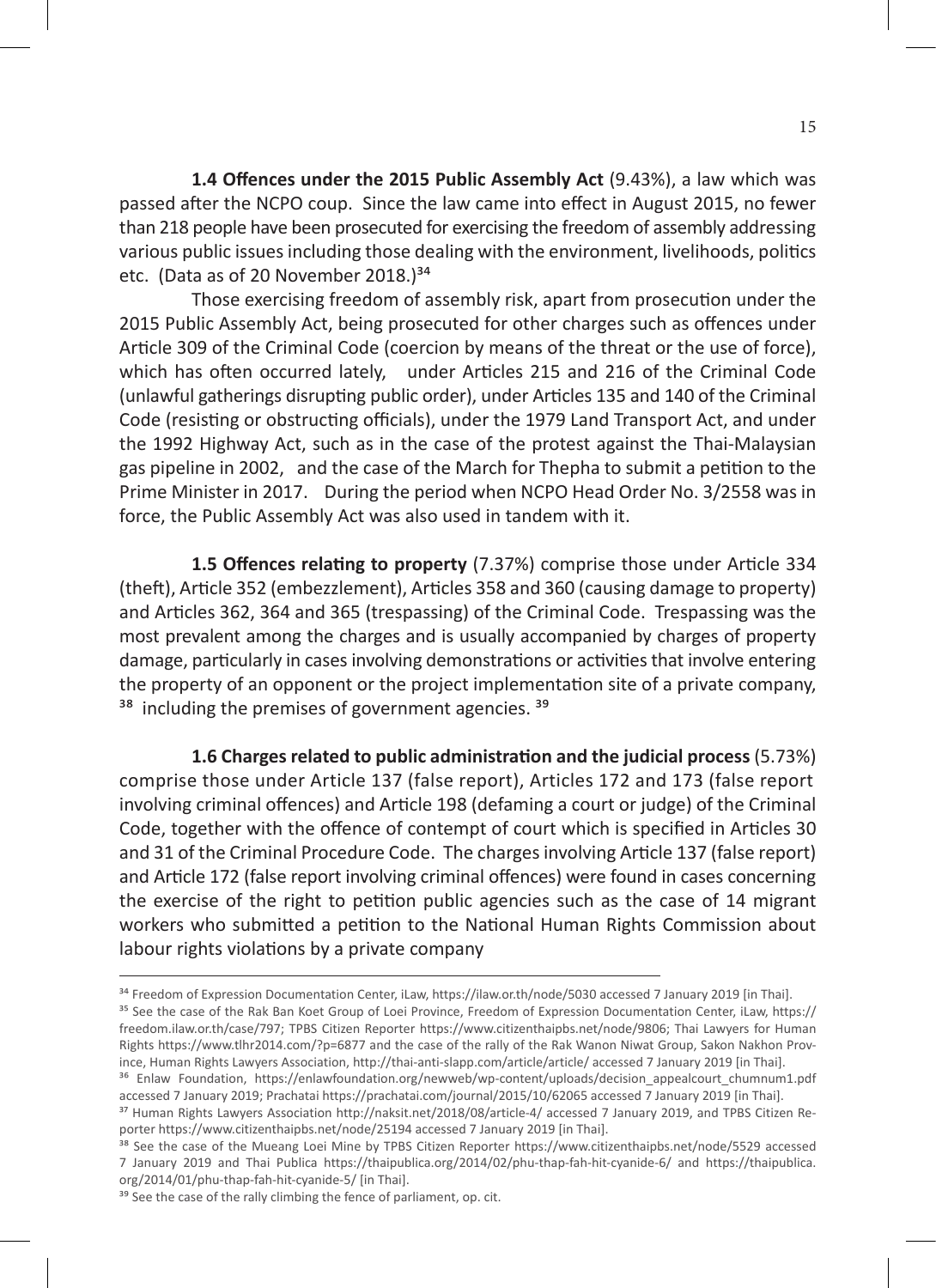resulting in the employer filing charges against them of defamation and making a false report to officers. The court later dismissed the case giving the opinion that the defendants' action was legitimate. <sup>40</sup>

**Offences related to the judicial process** comprise Article 198 (contempt of court) and the offence of violating court authority which is specified in Articles 30 and 31 of the Criminal Procedure Code. Both charges have been used against people who express their opinions in a context where judicial agencies are questioned about how they execute their duty. Since the 2014 coup, contempt of court charges have been used to prosecute politicians and activists who expressed criticism of the role of the judiciary, such as the case of human rights lawyer Anon Nampha, charged for criticising the verdict of Khon Kaen Provincial Court on Facebook, and the more recent case of the Secretary-General of the Future Forward Party, Piyabutr Saengkanokkul, who criticized the involvement of the Constitutional Court in adjudicating a political dispute.<sup>41</sup>

The charge of violating court authority has been used to accuse and prosecute activists or academics who have questioned the role of the courts in the era of the NCPO Administration, such as the case of the 7 students who conducted a symbolic protest activity outside court premises. <sup>42</sup>

**1.7 Offences relating to the person and freedom** (2.45%) have often been used in the case of those exercising freedom of assembly. The offences relating to life and person under Articles 295 and 296 of the Criminal Code were filed in the case of the Thai-Malaysia gas pipeline protest, which was dismissed by all the courts, including the Court of First Instance, the Appeal Court and the Supreme Court, citing the peaceful nature of the demonstrations in accordance with the Constitution. Similarly, the court also dismissed the case against the March for Thepha. There has been increasing use of offences against freedom under Articles 309 and 310 of the Criminal Code (coercion through threat or use of force) against demonstrators during the same period.

### **2. Criminal Cases (Special Laws)**

These are offences specified for a period of time such as NCPO Announcement No. 7/2557 and NCPO Head Order No. 3/2558 Clause 12, and the Draft Constitution Public Referendum Act, or issued by the National Council for Peace and Order (NCPO) in order to restrict the people's freedoms of assembly and expression. These

⁴⁰ Freedom of Expression Documentation Center, iLaw, https://freedom.ilaw.or.th/case/821 accessed 7 January 2019 [in Thai].

<sup>&</sup>lt;sup>41</sup> Thai Lawyers for Human Rights https://www.tlhr2014.com/?p=11904 accessed 20 January 2019 [in Thai].

⁴² Freedom of Expression Documentation Center, iLaw, https://www.tlhr2014.com/?p=10427 accessed 20 January 2019 [in Thai].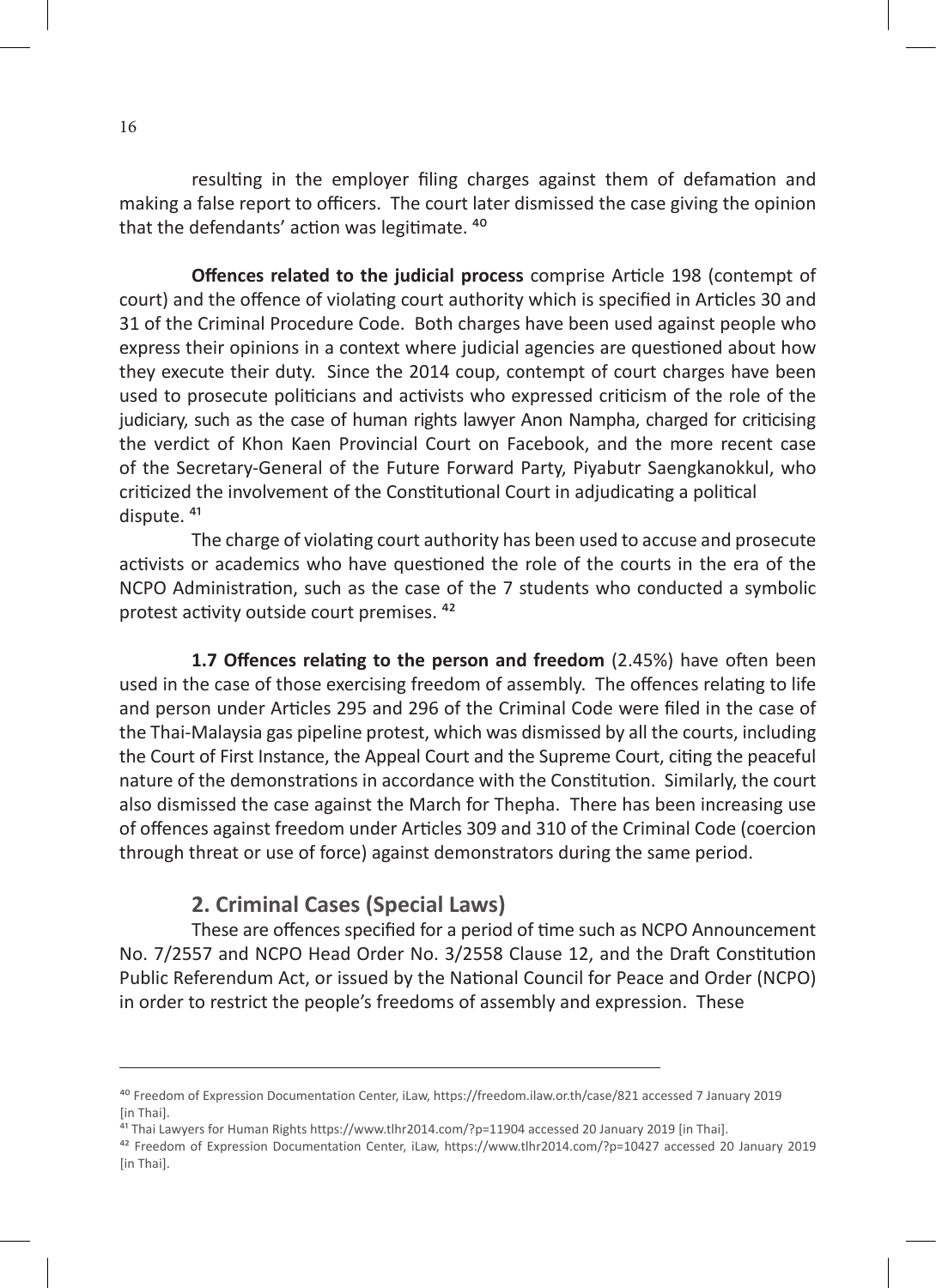Announcements and Orders were broadly enforced to create a burden for and intimidate activists demonstrating against the government or the NCPO, or carrying out activities that undermined NCPO policies. NCPO Head Order No. 3/2558 contained mechanisms that forced suspects to agreeing to join training and accept the condition of ceasing their activities in return for not being prosecuted in court, especially in Military Courts, which are less likely to be located near the locality of the accused. Clear examples are the cases of the Centres to Suppress Referendum Cheating where lawsuits were brought under NCPO Head Order No. 3/2558 against villagers in many provinces. A number of those charged with violating NCPO Head Order No. 3/2558 confessed and accepted the conditions of participating in training and signing agreements not to be involved in any future political activities in return for the termination of their cases in order to avoid the burden of cost, long distance travel and time away from their livelihoods.<sup>43</sup>

## **3. Civil Cases**

From the 212 cases compiled, there were only 16 civil lawsuits, or 7.54% of the total. 9 were defamation cases (Article 423 of the Civil and Commercial Code) and 7 were tort cases (Article 420 of the Civil and Commercial Code). Civil defamation/libel lawsuits based on Article 423 of the Civil and Commercial Code have been filed against villagers and human rights defenders, with damage claims as high as 360 million baht in some cases. Examples include the case of a private energy company suing alternative energy activists for criticising the energy policy and high level bureaucrats of the Ministry of Energy in a public forum,  $44$  the case of a private company suing Andy Hall, researcher and human rights activist, for disseminating a report on the company's labour rights violations, <sup>45</sup> and the case of the Rak Ban Koet Group of villagers in Loei Province been sued by the mining company in their efforts to oppose a gold mining in their area, with claims totalling 320 million baht. <sup>46</sup>

#### **Forms of Imposing Burdens**

SLAPP cases impose burdens and difficulties on the accused particularly in criminal cases that infringe on their rights and freedoms. The defendants in criminal cases face pressure and fear is also created by the strict and complicated procedures in criminal cases. Defendants have to travel to report to investigating officers and prosecutors on appointed dates, generally once a month. Every postponement in the steps of the procedure will aggravate the burden on the accused, particularly if they have to travel long distances to the office of the prosecutor in charge.

<sup>43</sup> Freedom of Expression Documentation Center, iLaw, https://www.tlhr2014.com/?p=3642 accessed 7 January 2019 [in Thai].

<sup>44</sup> Freedom of Expression Documentation Center, iLaw, https://freedom.ilaw.or.th/case/15 accessed 7 January 2019 [in Thai].

⁴⁵ Freedom of Expression Documentation Center, iLaw, https://freedom.ilaw.or.th/case/469 accessed 7 January 2019 [in Thai].

⁴⁶ Citizen Reporter TPBS https://www.citizenthaipbs.net/node/5529 accessed 7 January 2019 [in Thai].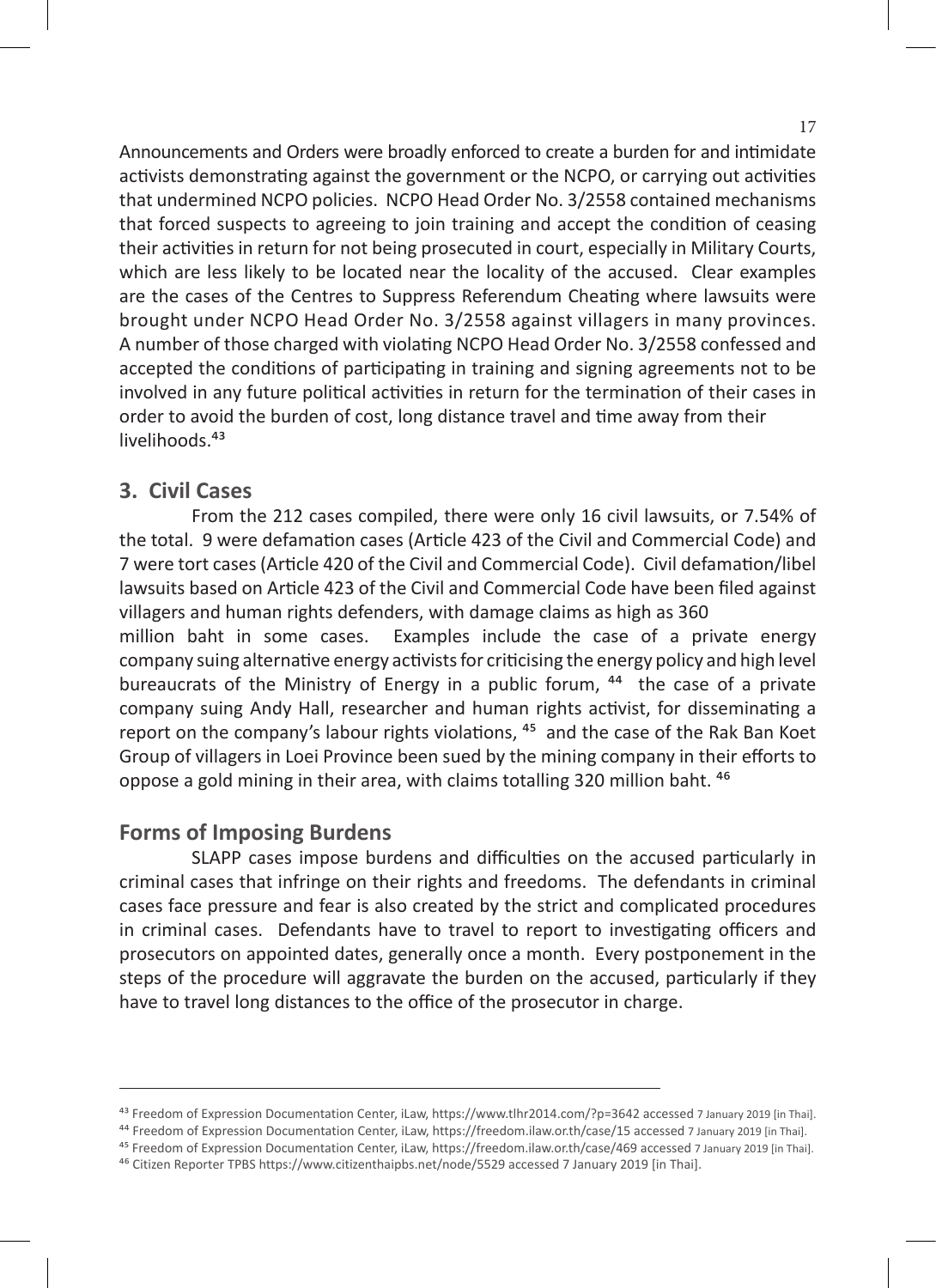SLAPP cases often arise under unequal circumstances with regard to power and resources between the accuser and the accused. Private companies have more resources and state agencies have more power and supporting mechanisms and resources than the majority of defendants, who are activists or rural villagers who normally lack resources to fight their cases. In many cases, they rely on NGOs or legal aid organisations to assist them pro bono. Even with legal aid, there are other costs that they have to bear. For example, in the case of the March for Thepha, most of the defendants were fishers whose livelihoods depend on going out daily on the boats to fish. The need to go to court often meant loss of income and for some, loss of employment, while their travel and meal expenses increased.<sup>47</sup>

Consequently, when faced with SLAPP cases, particularly criminal cases, defendants are at a disadvantage and that the pressure, so much so that they sometimes choose to confess in order to relieve the burden. It was found that many cases ended with confessions for this reason. In such cases, the court case ended with suspended sentences often with conditions of probation. During the period of the suspended sentence, the defendants are prohibited from any further public activity, or if they wish, they have to take special care as in the case of the anti-gold mine group in Phichit Province. <sup>48</sup>

The pressure on defendants in civil cases is no less than in criminal cases. The possibility of having to pay millions of baht in compensation can cause as much fear as in criminal cases. A young defendant in Wanon Niwat District, Sakon Nakhon Province, who faced a 20 million baht defamation claim by a potash exploration company, finally agreed to accept settlement conditions of an apology and silence in order to end the case. <sup>49</sup> From the total number of case studies, it is found that SLAPP charges have created burdens in the following ways.

<sup>&</sup>lt;sup>47</sup> Informal interview with nine defendants on 19 September 2018 at Songkhla Provincial Court.

⁴⁸ Freedom of Expression Documentation Center, iLaw, https://freedom.ilaw.or.th/case/782 accessed 7 January 2019, and Thai Lawyers for Human Rights https://www.tlhr2014.com/?p=5152 accessed 7 January 2019 [in Thai].

<sup>&</sup>lt;sup>49</sup> Human Rights Lawyers Association http://thai-anti-slapp.com/article/article/ accessed 7 January 2019 [in Thai].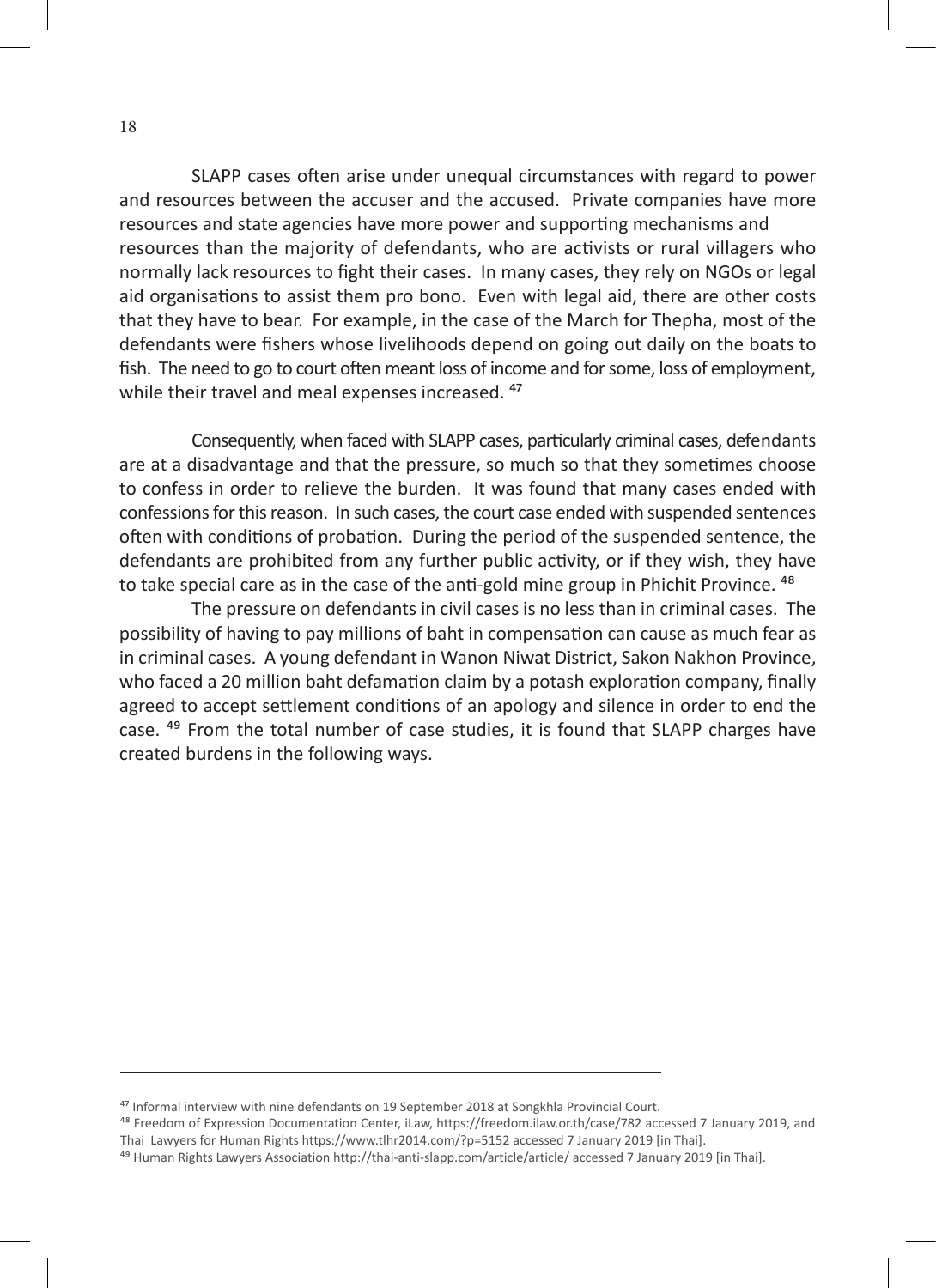### **1. Use of the method of filing complaints and lawsuits in the jurisdiction of courts far from the homes of the defendants**

Article 22 of the Criminal Procedure Code requires a case to be processed in the jurisdiction of the court where the offence is alleged or believed to have occurred, or in the jurisdiction where the defendant resides or was arrested, or if officers investigate the case in an area outside the jurisdiction of such court, the case can also be prosecuted in the court for that jurisdiction. The problem lies with offences that occur online or on television. It has been interpreted that such an offence occurs wherever the defaming message appears. If the message is found in any one jurisdiction, a complaint or lawsuit can be filed in that jurisdiction. Thus the phenomenon occurs of complaints or lawsuits being filed far away from where the defendant lives. For example, the case of a gold mining company vs the Ban Rak Koet Group of Loei Province was filed in Phuket Provincial Court and Mae Sot Provincial Court, <sup>50</sup> while the report against the Ban Rak Koet Youth Group was filed in Bangkok,<sup>51</sup> and the Office of the Judiciary reported to Phahonyothin Police Station in Bangkok to file charges against two people in Chiang Mai. All three cases involved plaintiffs filing charges in jurisdictions distant from the domicile of the defendants, imposing on them the burden of travel to answer the charges, particularly in criminal cases in which there are more strict procedures to follow involving monthly appointments with investigating officers and prosecutors, requiring higher costs and more time.

#### **2. Filing multiple cases over a single incident**

In the case of the March for Thepha in which the Songkhla and Pattani Communities Network opposing coal-fired power plants marched together on foot to submit a petition to the Prime Minister but were dispersed by state officials, 17 villagers were prosecuted under several charges. After court witness hearings were completed and the case was awaiting the verdict, officials pressed further charges on fight villagers in another case over the same incident, with three of the defendants in the second case being defendants in the first case.

⁵⁰ Freedom of Expression Documentation Center, iLaw, https://freedom.ilaw.or.th/case/631 accessed 7 January 2019 [in Thai].

<sup>&</sup>lt;sup>51</sup> Freedom of Expression Documentation Center, iLaw, https://freedom.ilaw.or.th/case/706 accessed 7 January 2019 [in Thai].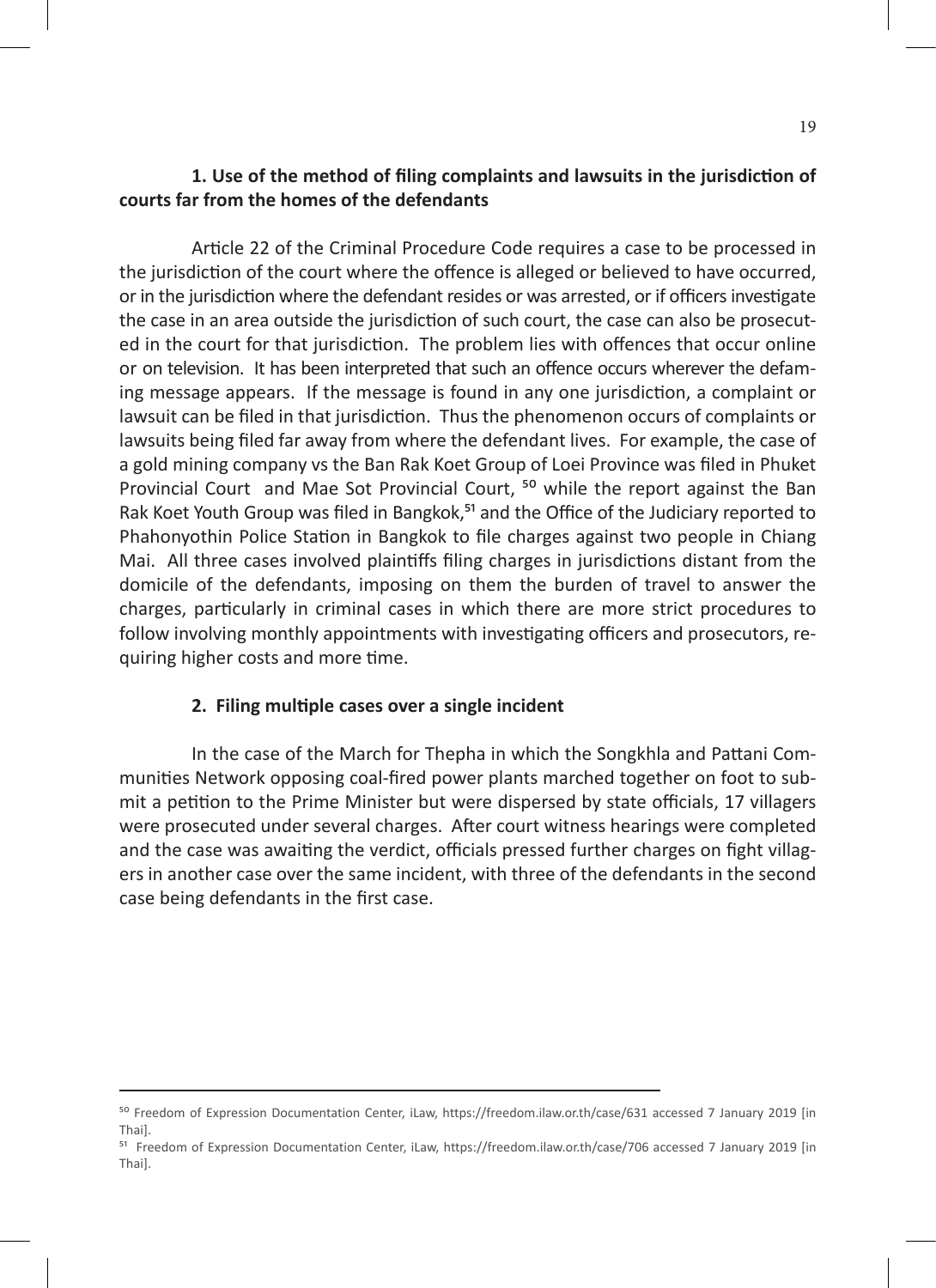In another interesting case, after the general election in March 2019 revealed the rising popularity of the Future Forward Party with a clear position of promoting democracy, a rally of the New Democracy Movement in June 2015 against the NCPO coup was used as the grounds for prosecuting Thanathorn Juangroongruangkit, leader of the Future Forward Party, and other students and ex-activists in the movement, totalling 15 people, on a charge of sedition under Article 116 of the Criminal Code. $52$ 

**3. Spreading fear by prosecuting supporters on serious charges.** There were a number of cases in which people who were not directly involved in an activity were also charged with offences. In the case of the New Democracy Movement, for example, the owner of the place where the activists stayed while organizing their activity and the lawyer providing legal aid were also charged with offences under Article 116 of the Criminal Code.<sup>53</sup> Also in the case of the 2015 march of the Resistant Citizens group to demand that civilians not be tried in military courts, or people who came to present flowers to the defendants<sup>54</sup> for moral support were also charged with offences under Article 116. In the case of the seminar on 'Speaking for freedom, the draft constitution and the Isan people', an observer from Thai Lawyers for Human Rights was also charged.<sup>55</sup>

**4. Charging a large number.** In many cases, it seems that the number of defendants had to be as great as possible to instil fear, particularly those involving political activities. Lately it has been found that apart from the leaders, a large number of participants have also been charged. Examples include the Group of People Who Want Elections, who organized many rallies in Bangkok and other provinces in 2018, for example in front of the Bangkok Art and Culture Centre,<sup>56</sup> on Ratchadamnoen Avenue,<sup>57</sup> in front of the Royal Thai Army Headquarters,<sup>58</sup> and in front of Thammasat University and the UN Building.<sup>59</sup> The large number of people prosecuted in these cases would have a deterrent effect on people wishing to exercise their rights and freedoms.

com/?p=9944 accessed 4 January 2019 [in Thai].

<sup>&</sup>lt;sup>52</sup> Thai Lawyers for Human Rights https://www.tlhr2014.com/?p=12429 accessed 7 January 2019 [in Thai].

<sup>&</sup>lt;sup>53</sup> Thai Lawyers for Human Rights https://www.tlhr2014.com/?p=12429 accessed 7 January 2019 [in Thai].

⁵⁴ Freedom of Expression Documentation Center, iLaw, https://freedom.ilaw.or.th/case/662 and https://freedom.ilaw.or.th/ case/692 accessed 4 January 2019 [in Thai].

⁵⁵ Freedom of Expression Documentation Center, iLaw, https://freedom.ilaw.or.th/case/662 and https://freedom.ilaw.or.th/ case/692 accessed 4 January 2019 [in Thai].

⁵⁶ Freedom of Expression Documentation Center, iLaw, https://freedom.ilaw.or.th/case/738 accessed 4 January 2019 [in Thai].

<sup>&</sup>lt;sup>57</sup> Freedom of Expression Documentation Center, iLaw, https://freedom.ilaw.or.th/case/817 accessed 4 January 2019, https://freedom.ilaw.or.th/case/815 accessed 4 January 2019 and Thai Lawyers for Human Rights https://www.tlhr2014. com/?p=9412 accessed 4 January 2019 [in Thai].

⁵⁸ Freedom of Expression Documentation Center, iLaw, https://freedom.ilaw.or.th/case/822 accessed 4 January 2019 and Thai Lawyers for Human Rights https://www.tlhr2014.com/?p=8945 accessed 4 January 2019 [in Thai].

⁵⁹ Freedom of Expression Documentation Center, iLaw, https://freedom.ilaw.or.th/case/828 accessed 4 January 2019 and https://freedom.ilaw.or.th/case/830 accessed 4 January 2019 and Thai Lawyers for Human Rights https://www.tlhr2014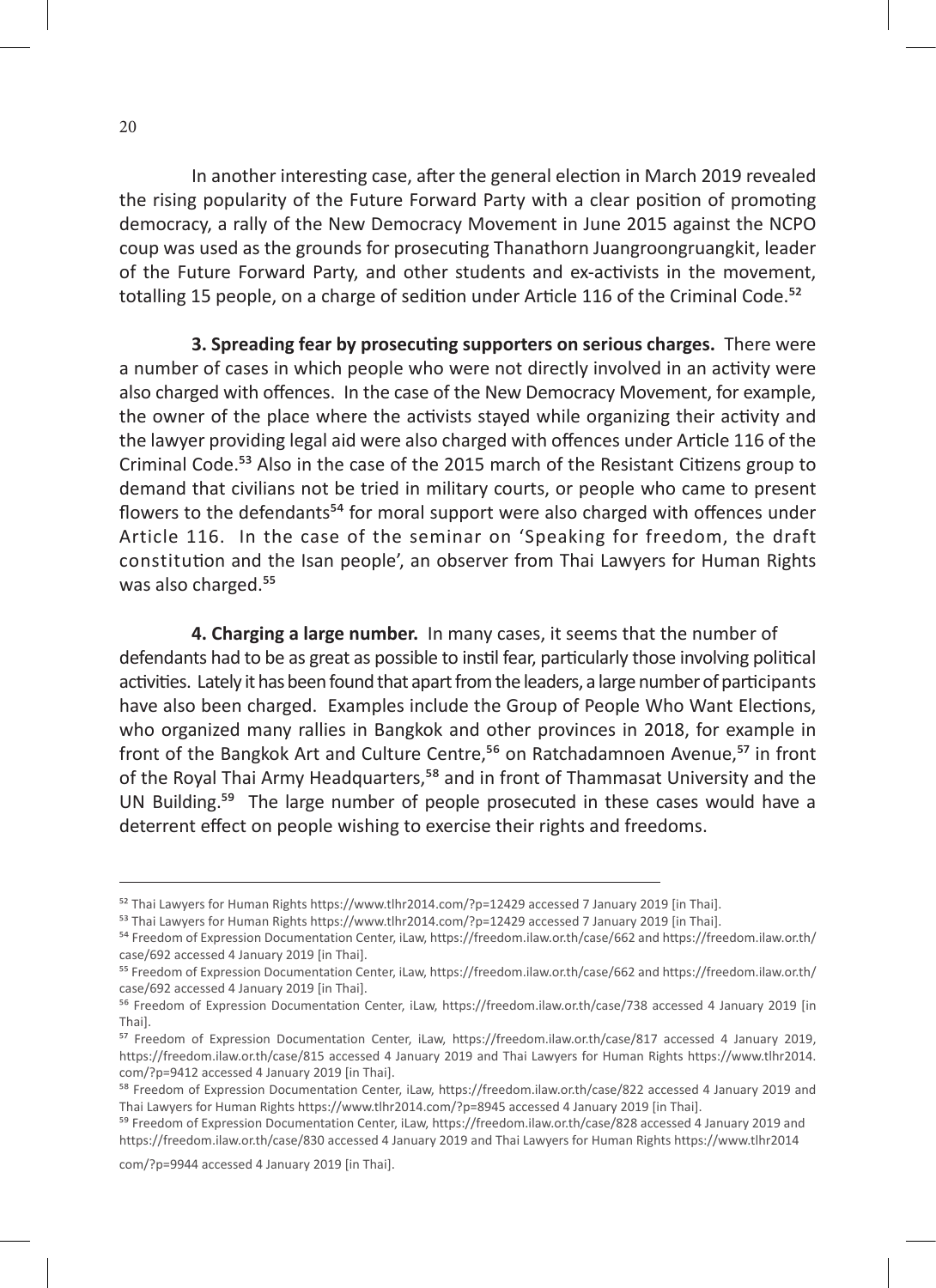#### **5. Criminal justice procedures exacerbate the situation of those prosecuted**

**5.1 Access to provisional release.** The amount of bail determined by the courts for provisional release of the accused or defendants is high for offences that are considered serious. For offences under Article 116, bail could be hundreds of thousands of baht. In the case of Bo Ko Laijut, who posted an anticoup message in violation of an NCPO order, the court granted bail to the amount of 600,000 baht  $^{60}$  and persons giving flowers to the group of Marching Citizens, who were charged with offences under Article 116 and violation of NCPO Order No. 7/2557, had to post bail of 150,000 baht set by the Bangkok Military Court.<sup>61</sup>

In cases other than those concerning political activism, such as defamation, if the plaintiff is a private company, no bail is needed for provisional release. But if the defamation charge is accompanied by offences under Article 14 of the Computer Crime Act, security may be required, as in the case of Andy Hall for publishing a report on labour rights violations, whose bail was set at 300,000 baht, <sup>62</sup> the case of an ethnic Lahu activist accused of disseminating a video clip defaming the military whose bail was set at 50,000 baht in cash, <sup>63</sup> the lawsuit brought by a gold mine in Phichit Province against environmental activists whose bail was set at 100,000 baht each,<sup>64</sup> and the lawsuit brought by the Medical Council against Preeyanant Lorsermwatthana in which a bail application was made with 150,000 baht security. <sup>65</sup>

The bail security requirement is a key obstacle to access to justice. The accused who are not well off will face difficulty in posting bail to secure their temporary release. The amount of bail set by the court in the case of the March for Thepha was 90,000 baht for each of the 15 accused, totalling 1,350,000 baht. Since they were not able to produce the money readily, they had to spend one night in jail before a lawyer filed another application for provisional release with university government officials standing as guarantors, instead of cash security.<sup>66</sup>

<sup>&</sup>lt;sup>60</sup> Freedom of Expression Documentation Center, iLaw, https://freedom.ilaw.or.th/case/604 accessed 4 January 2019 [in Thai].

<sup>&</sup>lt;sup>61</sup> Freedom of Expression Documentation Center, iLaw, https://freedom.ilaw.or.th/case/692 accessed 7 January 2019 [in Thai].

<sup>&</sup>lt;sup>62</sup> Freedom of Expression Documentation Center, iLaw, https://freedom.ilaw.or.th/case/469 accessed 7 January 2019 [in Thai].

<sup>&</sup>lt;sup>63</sup> Freedom of Expression Documentation Center, iLaw, https://freedom.ilaw.or.th/case/669 accessed 7 January 2019 [in Thai]. <sup>64</sup> Freedom of Expression Documentation Center, iLaw, https://freedom.ilaw.or.th/case/744 accessed 7 January 2019 [in Thai].

<sup>&</sup>lt;sup>65</sup> Freedom of Expression Documentation Center, iLaw, https://freedom.ilaw.or.th/case/804 accessed 7 January 2019 [in Thai].

<sup>&</sup>lt;sup>66</sup> Interviews with lawyers in the Southern Region Network of Human Rights Lawyers, 3 September 2018.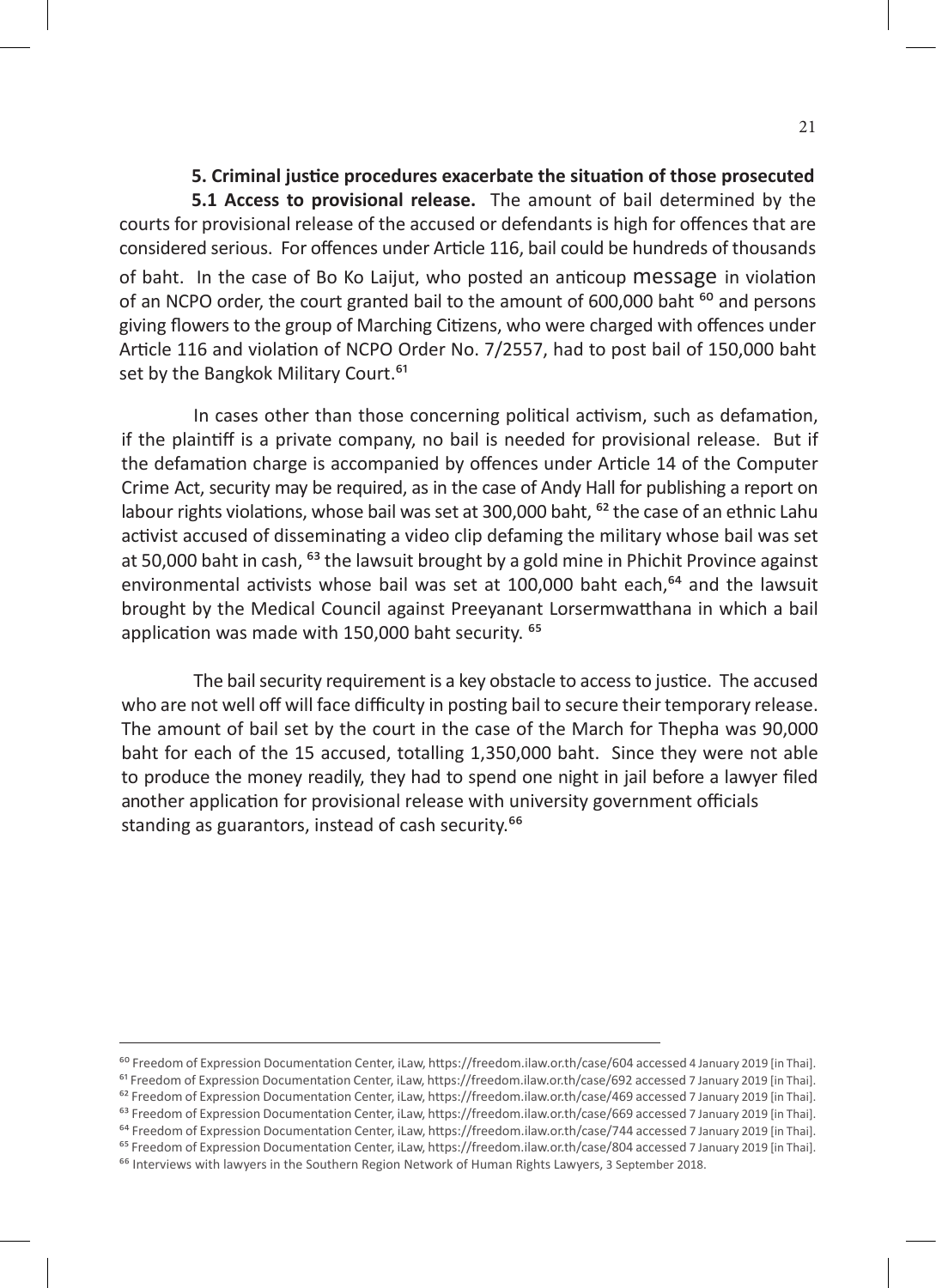**5.2 Obstacles to accessing the Justice Fund.** The Justice Fund was established by the government for the purpose of providing assistance to poor people involved in litigation and to protect people's rights and liberties in an inclusive, equal and fair manner. In practice the Justice Fund Committee rejected an application for bail money from the defendants in the Phuketwan case, giving as reasons that the prosecutor had recommended the indictment to the court and the accused were mass media professionals who had published information damaging to the reputation of the Royal Thai Navy and the application was therefore deemed not compliant with Justice Fund regulations. In another case, the leader of the Pak Mun Dam chapter of the Assembly of the Poor, who was sued for defamation by the Provincial Governor for expressing his opinion online about the opening and closing schedule of the dam, repeatedly applied for assistance from the Justice Fund, but his applications were rejected by the Provincial Assistance Subcommittee chaired by the Governor.<sup>67</sup>

⁶⁷ Information from a fact-finding inquiry by the Human Rights Lawyers Association.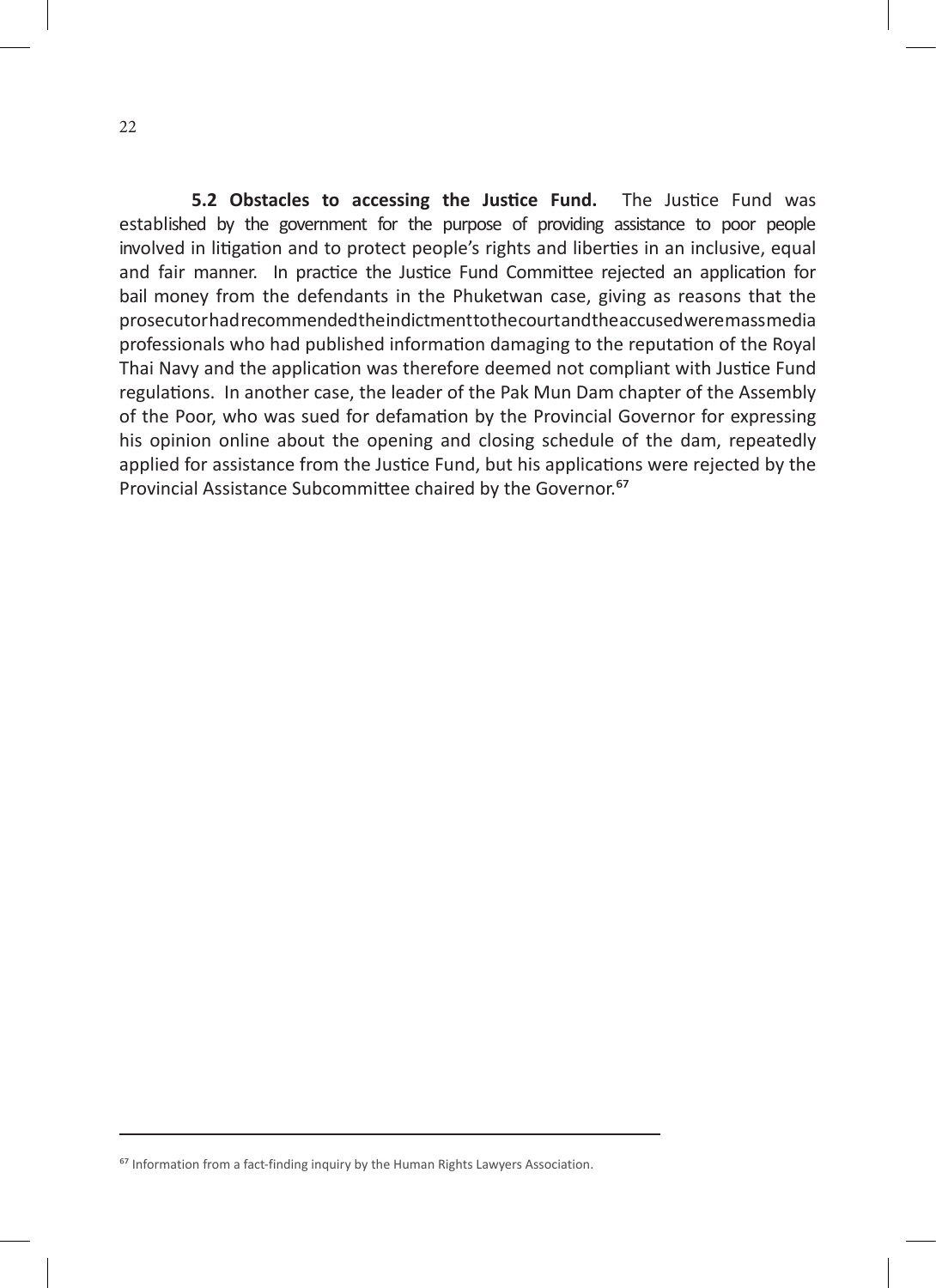# **Chapter 3**

# **Principles and approaches and dealing with SLAPPs and related human rights law**

SLAPP cases constitute a threat to the right to freedom of expression of opinion and freedom of peaceful assembly, which are fundamental human rights enshrined in Articles 19, 21 and 22 of the International

Covenant on Civil and Political Rights (ICCPR)<sup>68</sup> and Sections 34, 42 and 44 of the 2017 Constitution of the Kingdom of Thailand, including the right to petition, and community rights enshrined in Sections 41 and 43 of the 2017 Constitution of the Kingdom of Thailand.

Freedom of expression is considered an essential foundation for a free and democratic society and a key factor in the realization of good public administration principles that result in the promotion and protection of human rights.<sup>69</sup>

Although limits can be imposed on the freedom of expression, these must not be the arbitrary exercise of state authority by those in power, but only as a necessary last resort provided by the law regarding due respect of the rights and reputations of others and the maintenance of national security, public order, public health or morals. The laws that limit freedom of expression 'must be formulated with sufficient precision to enable an individual to regulate his or her conduct accordingly', must be able to prove the restriction of rights is necessary and legitimate and that the measure is the least restrictive and proportionate to the purpose, must not have a harmful effect in prohibiting the expression of opinion, and must be in accordance with the principles of necessity and proportionality.<sup>70</sup>

With regard to freedom of assembly, while restrictions are permissible, they can be implemented only as far as is stipulated by law and necessary for a democratic society, for the sake of national security, public order, public health or morals, or in the protection of the rights and freedoms of others. However, these conditions can not be used to support any ambiguous or arbitrary measures and can only be cited when sufficient safeguarding and effective remedial measures are in place to prevent the abuse of power.<sup>71</sup>

<sup>&</sup>lt;sup>68</sup> Thailand became a state party by ratification on 29 October 1996 with entry into force on 29 January 1997.

<sup>&</sup>lt;sup>69</sup> Human Rights Committee, International Covenant on Civil and Political Rights, General Comment No.34, 12 September 2011, para. 2

<sup>70</sup> Human Rights Committee, International Covenant on Civil and Political Rights, General Comment No.34, 12 September 2011, paras. 30-36.

<sup>&</sup>lt;sup>71</sup> United Nations, Economic and Social Council, Siracusa Principles on the Limitation and Derogation Provisions in the I nternational Covenant on Civil and Political Rights, U.N. Doc.E/CN.4/1985/4,Annex (1985), Article I (B).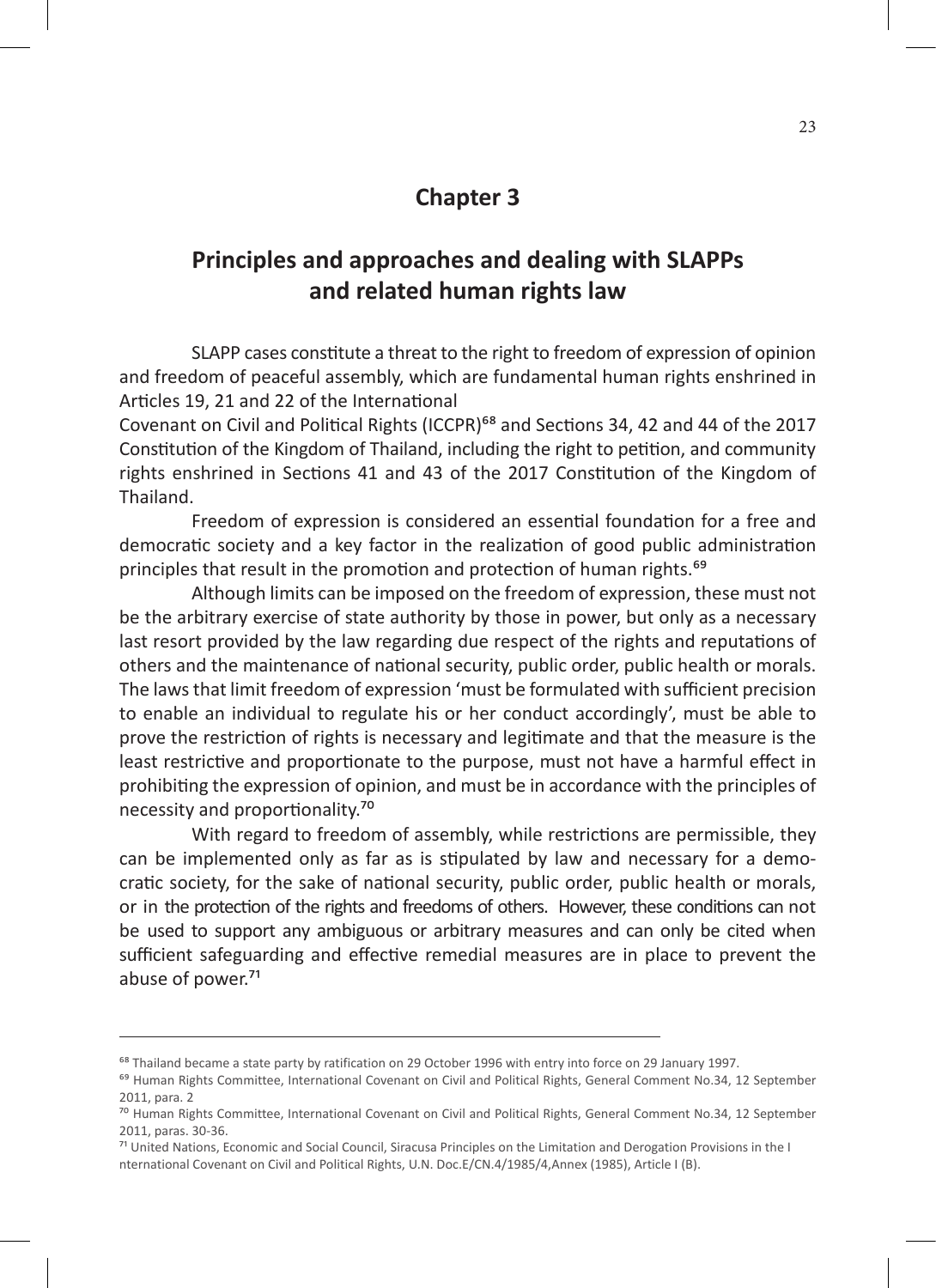The Declaration on the Right and Responsibility of Individuals, Groups and Organs of Society to Promote and Protect Universally Recognized Human Rights and Fundamental Freedoms affirms 'Everyone has the right, individually and in association with others, to have effective access, on a non-discriminatory basis, to participation in the government of his or her country and in the conduct of public affairs'. This includes the right to submit criticisms to government bodies and agencies for the purpose of improving their public work, including pointing out any of this work that may obstruct or curtail the promotion or protection of fundamental human rights and freedoms. The Declaration also affirms the rights of individuals or groups 'to participate in peaceful activities against violations of human rights and fundamental freedoms' and the duty of the state to take all necessary measures to ensure that they are protected 'against any violence, threats, retaliation, de facto or de jure adverse discrimination, pressure or any other arbitrary action as a consequence' of their activities.<sup>72</sup>

However, in order to ensure a balance between the promotion and protection of the constitutional right of individuals to public participation and the protection of the rights of the litigants who in good faith seek

remedies for damage, human rights principles taken into consideration in the issue of opposing SLAPPs have to be considered from the perspective of both the party that is sued, which is protected on the basis of the political rights mentioned above, and of the party bringing the suit, which in the same way is protected on the basis of the right to file complaints and petitions and the right to access the courts, $73$  and the rights to dignity, reputation and property,  $74$  which are all enshrined in the International Covenant on Civil and Political Rights as well as the 2017 Constitution of the Kingdom of Thailand

⁷² Declaration on the Right and Responsibility of Individuals, Groups and Organs of Society to Promote and Protect

Universally Recognized Human Rights and Fundamental Freedoms Article 8, 12 Adopted by General Assembly resolution 53/144 of 9 December 1998.

<sup>&</sup>lt;sup>73</sup> Articles 2 (3) and 14 of the International Covenant on Civil and Political Rights.

⁷⁴ Section 32 of 2017 Constitution of the Kingdom of Thailand and Article 17 (1) of the International Covenant on Civil and Political Rights.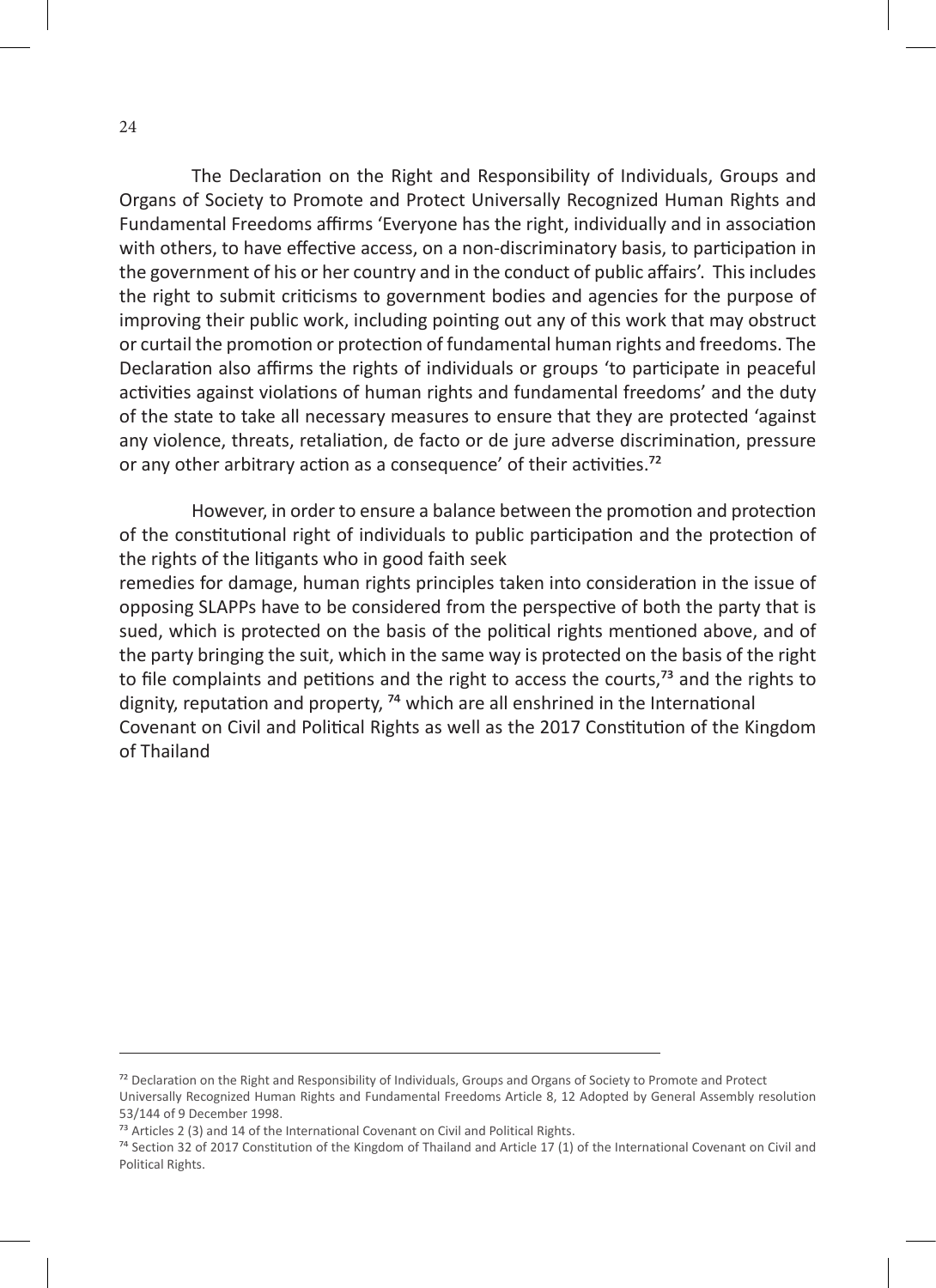### **Anti-SLAPPs Laws in Other Countries**

Anti SLAPPs laws, often called a Citizens Participation Act or Public Speech Protection Act or Protection of Public Participation Act, were developed in the United States, Canada and Australia mostly in the context of the environment. In Europe, however, SLAPPs has not yet been recognized. Some academics are of the opinion that the difference lies in how to freedom of expression is considered in each country's constitution. While freedom of speech is almost an absolute right in the U.S. constitution, Europe refers to maintain a necessary balance between fundamental rights and other interests, such as the right to reputation which is recognized in European national and regional laws.<sup>75</sup> The challenge in the drafting of anti-SLAPPs laws, therefore, is to create a balance between the protection of political rights by dismissing the case, and the protection of the right to seek remedy or justice in court and of the right to reputation.

In 1989, the same year that Pring and Canan published their research report, Washington State became the first state to pass a law called "Anti-SLAPPs". Since then 32 other states and Washington, DC (District of Columbia) have passed various forms of legislation to deal with SLAPPs; in the states of Colorado and West Virginia, this is in the form of case law.<sup>76</sup>

Details of the laws vary from state to state. Some are broad in scope while some are narrow. But the overall objective of laws opposing SLAPPs is to eliminate and terminate groundless cases that are used as tools to threaten or penalize people exercising their political rights to public participation before legal costs escalate, and to protect the accused from being forced to defend many cases at the same time, while maintaining a balance by protecting the litigants' legitimate claims for damage incurred.<sup>77</sup>

⁷⁵ Columbia Global Freedom of Expression, https://globalfreedomofexpression.columbia.edu/publications/slapps-5 ws-back-ground-strategic-lawsuits-public-participation/ accessed 5 December 2018.

<sup>&</sup>lt;sup>76</sup> The 32 states with Anti SLAPPs laws are Nevada, California, Oregon, Washington DC, Texas, Oklahoma, Rhode Island, Indiana, Louisiana, Vermont, Illinois, Kansas, Georgia, Connecticut, Massachusetts, Florida, Hawaii, Missouri, Arkansas,

Arizona, Virginia, Delaware, Nebraska, Minnesota, Maine, Tennessee, Pennsylvania, New Mexico, Utah, Maryland, New York and Washington. Source: Public Participation Project, https://anti-slapp.org/your-states-free-speech-protection/ accessed 5 December 2018. (See list of laws in the Appendix.)

⁷⁷ George W. Pring and Penelope Canan, "SLAPPs: Getting Sued for Speaking Out '(1996), pages 201-205 and see Illinois, Nebraska, Texas, Kansas and the Philippines.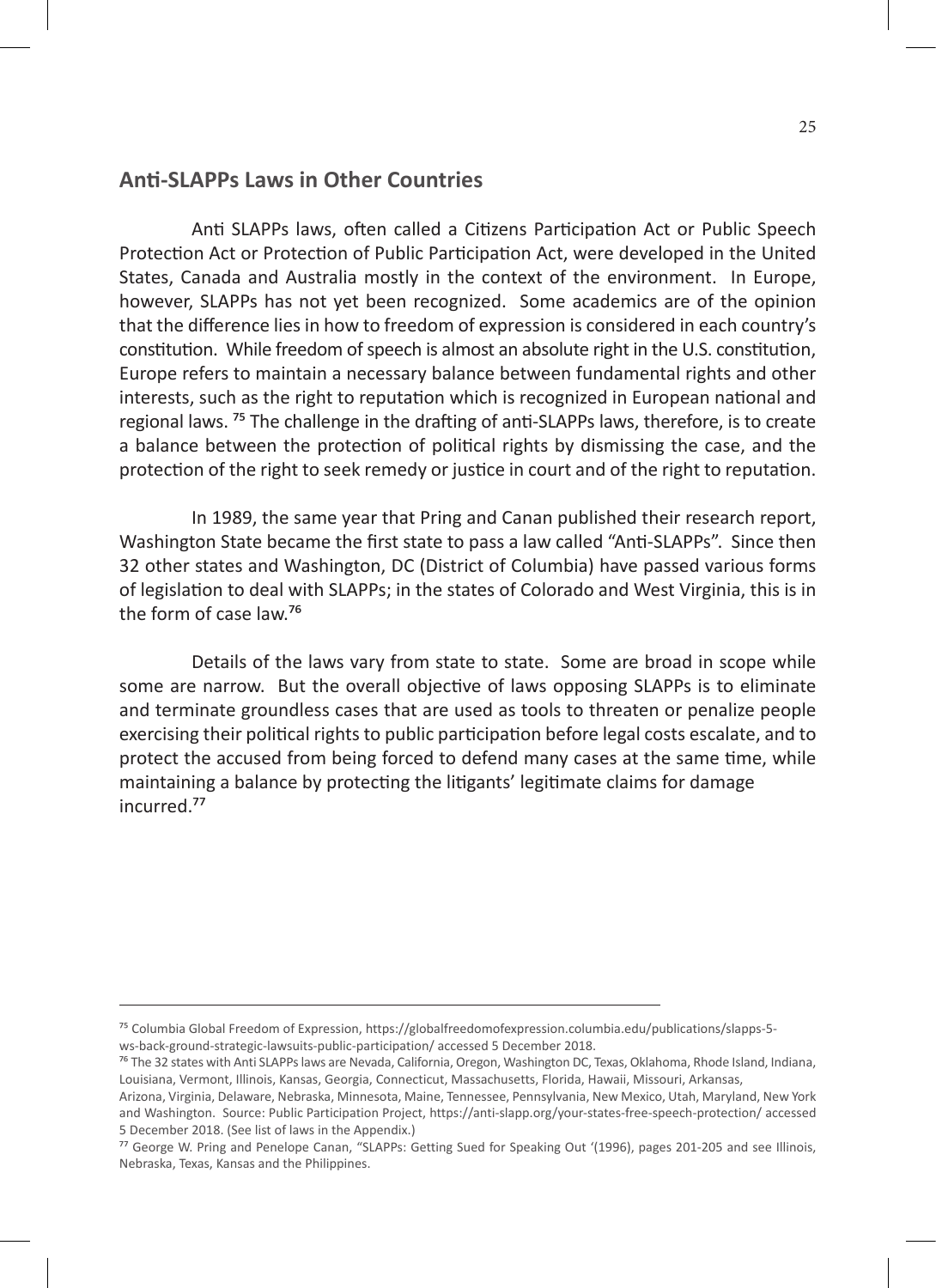The following key criteria are specified in the content of the laws.

#### **1) The scope of legal protection**

The laws define public participation under protection in different ways. Some laws provide protection only to specific actions or persons; others provide protection for all actions undertaken in the exercise of the right to freedom of speech on all public matters. The scope of legal protection falls into three main categories: narrow, medium and broad.

A 'narrow' scope covers only certain cases as specified in the law. <sup>78</sup> Specifying a scope as narrow may use a method where the scope is considered in terms of acts, such as covering only acts that relate to speech and petitions, or specifying the scope in terms of public issues, or specifying the scope in terms of the time of an action, such as covering only speech that occurs during investigation proceedings or meetings.

A 'medium' scope covers participation in government procedures or communication especially with the purpose of opposing the actions, decisions or results of the government in both the legislative and executive branches. Many states also include judicial proceedings. 80

A 'broad' scope covers proceedings related to all public issues and covers proceedings in all forums. It is not restricted to communications alone, especially those with the objective of opposing the actions decisions or results of the government. <sup>81</sup>

With respect to the issue of what constitutes 'procedures or results of the government', this is likely to depend on how far the laws of each locality specify the scope. But in general, the meaning tends to include the legislative branch, the executive branch <sup>82</sup> and the administrative branch. In some places, the meaning also includes procedures of the judicial branch.<sup>83</sup>

### **2) Permission for a defendant to have a specific path to submitting a motion to dismiss the lawsuit from the beginning of case proceedings.**

The laws almost everywhere specify that the accused in a case within the scope of SLAPPs can submit a motion to stop proceedings quickly (this may be called a motion to strike/a special motion to strike/motion to dismiss/a special motion to dismiss) because this is considered to be an important part of anti-SLAPPs laws.

<sup>&</sup>lt;sup>78</sup> There are approximately 12 states in America with narrow specifications: Delaware, Florida, Hawaii, Missouri, Nebraska, New Mexico, New York, Oklahoma, Pennsylvania, Tennessee, Utah and Washington

<sup>&</sup>lt;sup>79</sup> See the laws of Arizona available in the list of laws in the Appendix.

<sup>&</sup>lt;sup>80</sup> See the laws of Arkansas and Massachusetts available in the list of laws in the Appendix.

<sup>&</sup>lt;sup>81</sup> See the laws of Rhode Island, California, Washington DC, Vermont, Indiana, Connecticut, Illinois, Kansas, Louisiana, Maine, Maryland, Oregon and Texas available in the list of laws in the Appendix.

<sup>&</sup>lt;sup>82</sup> See the laws of Utah and Arizona available in the list of laws in the Appendix.

<sup>&</sup>lt;sup>83</sup> See the laws of Arkansas, Maine, Massachusetts and Rhode Island available in the list of laws in the Appendix.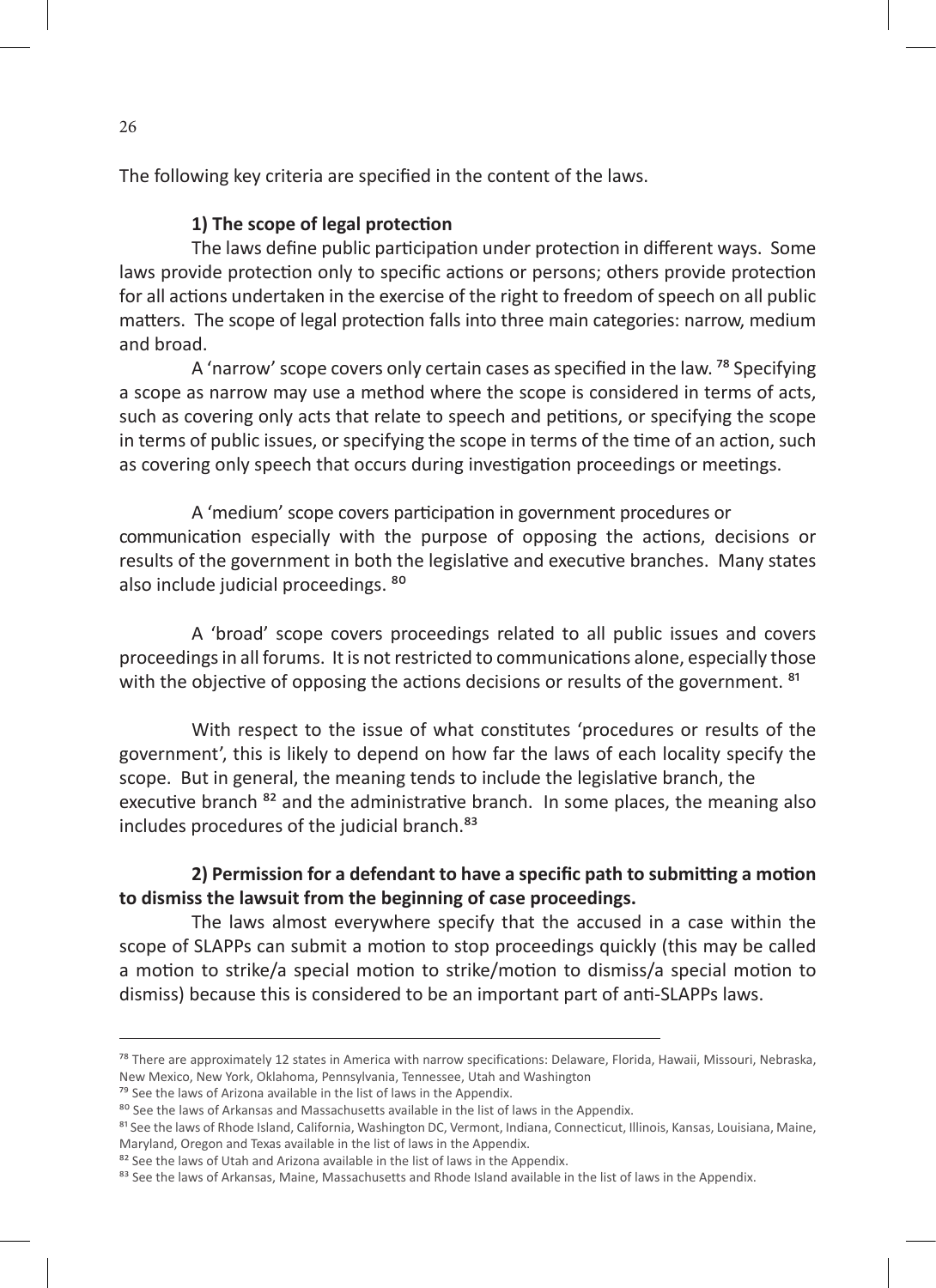In Quebec Province, Canada, it is specified that the court itself can start the procedure.<sup>84</sup>

The laws of each locality specify different timeframes for submitting a motion: 30 days,  $85$  45 days,  $86$  60 days,  $87$  or 90 days from the date of filing the lawsuit.  $88$ This period of time may however be extended if the litigant who submits the motion can show sufficient cause<sup>89</sup> or at the discretion of the court at any time according to conditions that the court sees fit.<sup>90</sup>

### **3) Specifying the need for an inquiry into urgent motions together with suspension or limitation of proceedings until the inquiry is complete**

In general, motions to stop a case should be subject to an inquiry as urgently as possible.<sup>91</sup> Some states specify a clear time frame for investigating motions, such as 30 days, $92$  60 days,  $93$  90 days,  $94$  or no more than 180 days from submission of the motion, $95$  except in cases where the court orders a later investigation when good cause has been shown, or with the agreement of the litigants, $\frac{1}{2}$  or where there are reasonable grounds for an extension.<sup>97</sup>

In the consideration of cases, other motions or investigations will be suspended as soon as there is an urgent motion to stop the case. The suspension will be in effect until there is an order with regard to the urgent motion to stop the case. However, if there is a motion and good cause is shown, the court may order that specific considerations proceed, or that investigation of the motion proceed, or other matters that are still to be considered.<sup>98</sup>

If the court denies the motion, or fails to consider the motion urgently, or does not give a final verdict on the motion within the specified period, the motion is denied by force of law. The litigant who has submitted the motion has the right to appeal the order,<sup>99</sup> or some states specify that a motion may

<sup>&</sup>lt;sup>84</sup> Bill 9: An Act to amend the Code of Civil Procedure to prevent improper use of the courts and promote freedom of expression and citizen participation in public debate (2009) http://www.assnat.qc.ca/en/travaux-parlementaires/ projets-loi/projet-loi-9-39-1.html.

<sup>&</sup>lt;sup>85</sup> See the laws of Connecticut available in the list of laws in the Appendix.

<sup>&</sup>lt;sup>86</sup> See the laws of Washington DC available in the list of laws in the Appendix.

<sup>&</sup>lt;sup>87</sup> See the laws of California and Nevada available in the list of laws in the Appendix.

<sup>&</sup>lt;sup>88</sup> See the laws of Louisiana and Arizona available in the list of laws in the Appendix.

<sup>&</sup>lt;sup>89</sup> See the laws of Oklahoma, Texas, Nevada, Connecticut, and Vermont available in the list of laws in the Appendix.

<sup>&</sup>lt;sup>90</sup> See the laws of Kansas, Maine, Massachusetts, Oregon, and California available in the list of laws in the Appendix.

<sup>&</sup>lt;sup>91</sup> See the laws of Massachusetts, Maine, Utah, and Washington available in the list of laws in the Appendix.

<sup>&</sup>lt;sup>92</sup> See the laws of Arkansas, California, Georgia, Oregon, Louisiana, Arkansas, and Texas available in the list of laws in the Appendix.

<sup>&</sup>lt;sup>93</sup> See the laws of Oklahoma and Connecticut available in the list of laws in the Appendix.

<sup>&</sup>lt;sup>94</sup> See the laws of Illinois available in the list of laws in the Appendix.

<sup>&</sup>lt;sup>95</sup> See the laws of Indiana available in the list of laws in the Appendix.

<sup>96</sup> See the laws of Arkansas, California, Georgia, Oregon, Louisiana, Arkansas, Texas, Oklahoma, and Connecticut available in the list of laws in the Appendix.

<sup>&</sup>lt;sup>97</sup> See the laws of Vermont available in the list of laws in the Appendix.

<sup>98</sup> See the laws of Georgia, Arkansas, California, Connecticut, Louisiana, Maine, Massachusetts, Minnesota, Missouri,

Oregon, Rhode, Island, Washington, Indiana, Pennsylvania, Hawaii, Utah, Washington DC, Illinois, Oklahoma, Texas, Nevada, Vermont, and Kansas available in the list of laws in the Appendix.

<sup>&</sup>lt;sup>99</sup> See the laws of Pennsylvania, Utah, Oklahoma, Indiana, and California available in the list of laws in the Appendix.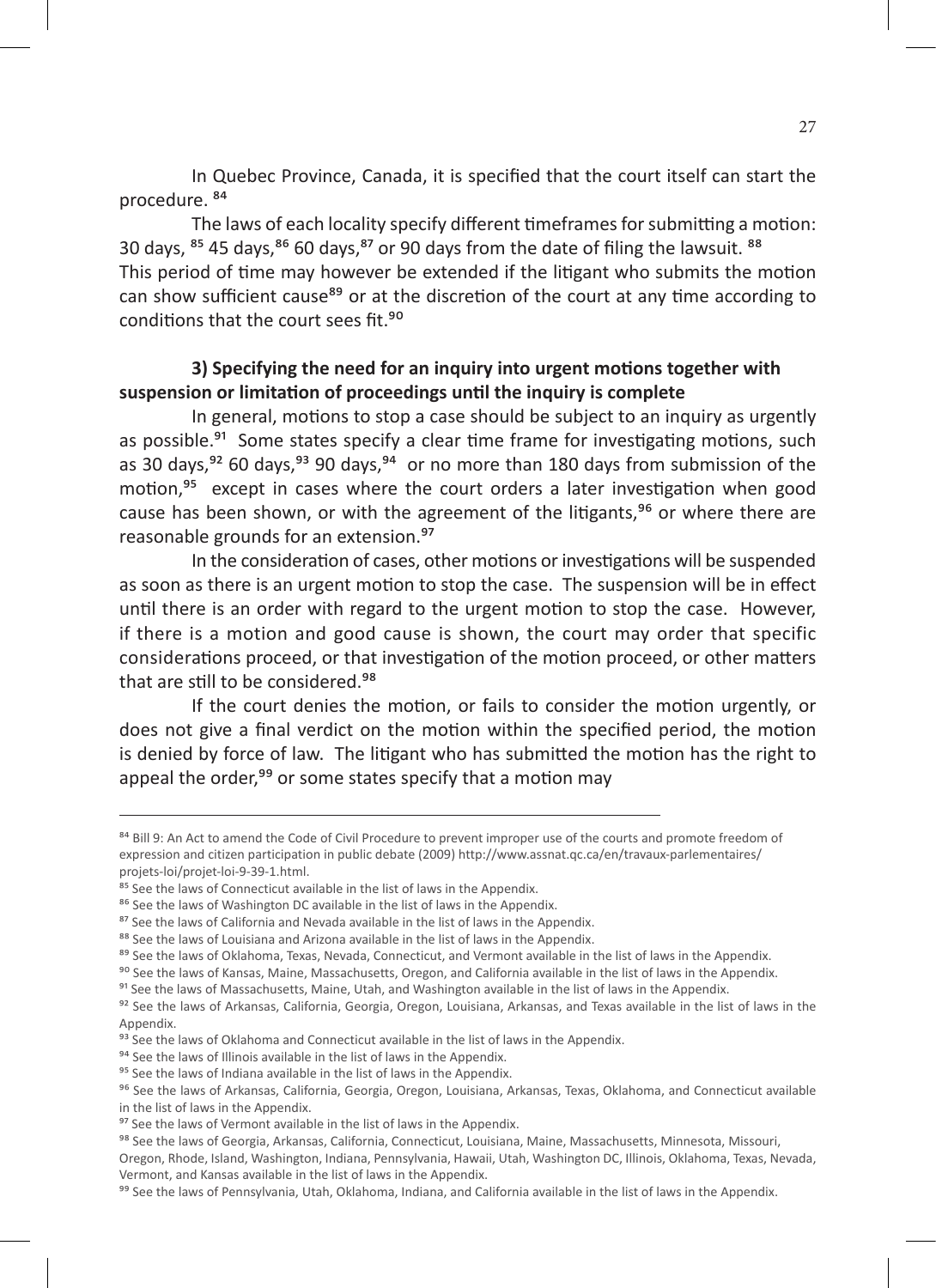be submitted requesting a writ of mandamus.<sup>100</sup> In general, the right of appeal lies with the litigant who submitted the motion, but there are some states which specify that all litigants have the right of appeal.  $^{101}$  The appeal court must urgently consider the appeal or other orders from the court of first instance related to the motion to stop the case or the failure of the court of first instance to make a final decision on the motion within a period of time specified by law,<sup>102</sup> and some states specify that the appeal court has the authority to press a court of first instance which refuses to or does not give a decision on the motion within the time specified or which cannot make a decision.<sup>103</sup>

### **4) Specifying the burden of proof and standard of proof of the defendant who submits a motion to stop the case and the main plaintiff**

**The burden of proof for the person submitting the motion (the defendant in the main case).** The law will specify that the litigant who submits a motion has the initial burden of making a prima facie case or show a preponderance of the evidence  $104$  that the case that generates the motion relates to actions that represent public participation or that exercise constitutional rights on issues that relate to public issues. If the litigant who submits the motion can prove this, the burden of proof is moved to the litigant on the other side, i.e. the plaintiff in the main case.

The laws of some states specify that proof must be shown that the lawsuit has an improper purpose, which is held to be an important condition the court considers for dismissing the suit. Improper purpose is when the lawsuit interferes with, suppresses or prevents the litigant who submits the motion in the exercise of constitutional rights or public participation and constitutes a threat, penalty or damage to the dependent resulting from public participation, or creates an unnecessary delay, or diverts assets of the dependent away from public participation, or unnecessarily increases the costs of litigating the case,<sup>105</sup> which are the very objectives of bringing SLAPPs cases.

<sup>100</sup> See the laws of Missouri, New Mexico, Hawaii, and Kansas available in the list of laws in the Appendix.

<sup>101</sup> See the laws of Washington available in the list of laws in the Appendix.

<sup>&</sup>lt;sup>102</sup> See the laws of Texas available in the list of laws in the Appendix.

<sup>103</sup> See the laws of Illinois available in the list of laws in the Appendix.

<sup>104</sup> See the laws of Oklahoma available in the list of laws in the Appendix.

<sup>105</sup> See the laws of Texas, Oklahoma, and Arizona available in the list of laws in the Appendix and the Protection of Public Participation Act 2008 of Australian Capital Territory https://www.legislation.act.gov.au/a/2008-48/.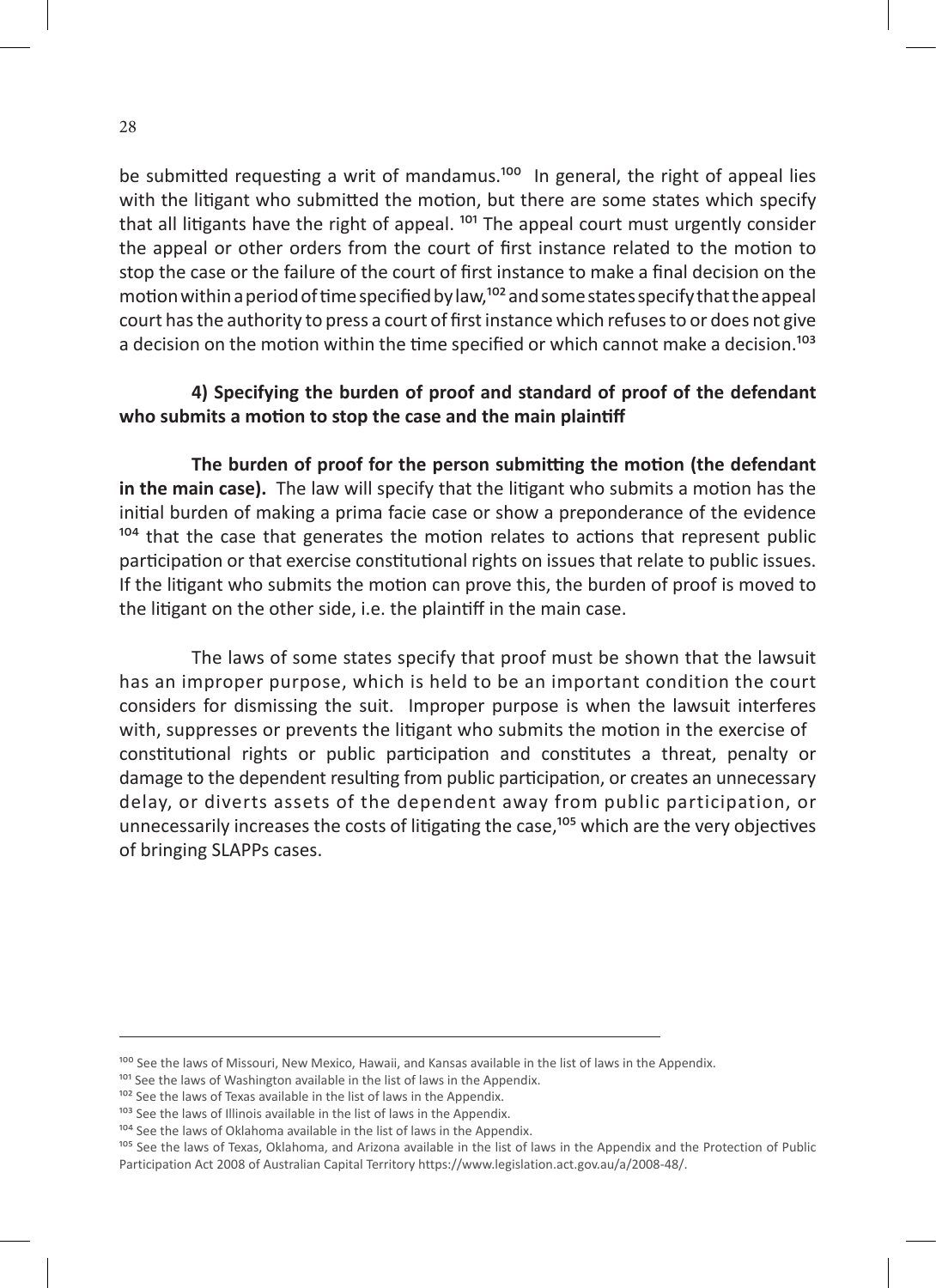**The burden of proof for the person responding to the motion (the plaintiff in the main case).** When the burden of proof shifts to the plaintiff in the main case, the plaintiff must prove the possibility of winning the case, by presenting substantial evidence to support a prima facie case.<sup>106</sup> Some states specify the need to prove that the exercise of rights of the person submitting the motion is without supporting facts or appropriate basic legal arguments and the actions of the litigant who submits the motion are the cause of substantial damages to the plaintiff.<sup>107</sup> Some states specify the need to prove to the court that the motive for litigating the case has a substantial basis in law or is supported by substantial arguments for extending, amending or overturning existing jurisprudence.<sup>108</sup>

If the court decides that the plaintiff has proved the possibility of winning the case, the facts that the court uses in its decision and the substance of the decision may not later be accepted as evidence in the case than the decision has no effect on the burden or measures of proof in considering the case. However, some states specify that the facts can be used in any later stage of litigating the case. <sup>110</sup>

<sup>&</sup>lt;sup>106</sup> George W. Pring and Penelope Canan, ibid., and see the laws of Arkansas, Georgia, Kansas, Oregon, Washington, Nevada, Texas, and Oklahoma available in the list of laws in the Appendix.

<sup>107</sup> See the laws of Arizona, Maine, Massachusetts, and Vermont available in the list of laws in the Appendix.

<sup>&</sup>lt;sup>108</sup> See the laws of Nebraska, New York, and Delaware available in the list of laws in the Appendix.

<sup>109</sup> See the laws of Connecticut, Nevada, Kansas, Oregon and Washington available in the list of laws in the Appendix.

<sup>&</sup>lt;sup>110</sup> See the laws of Vermont and Louisiana available in the list of laws in the Appendix.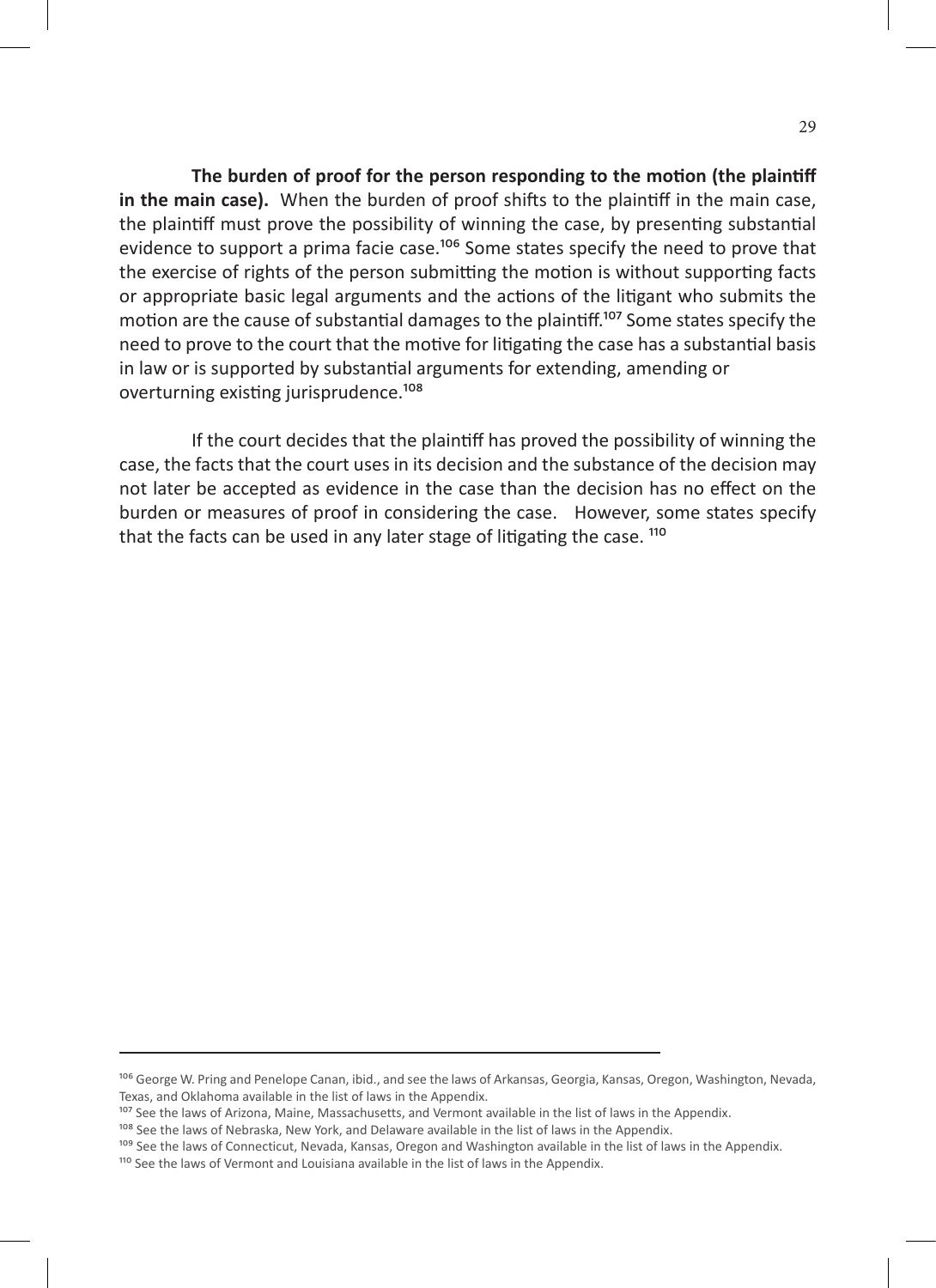**5) Specifying the penalties for litigants, comprising court costs, lawyers' fees and other expenses. Some states also specify punitive damages for the plaintiff when the plaintiff is unable to meet the initial burden of proof.**

In general, most states will specify the following criteria :  $111$ 

**Award of compensation to the accused/the person submitting the motion to stop the case.** The court will compensate the costs of the person submitting the motion to stop the case immediately (the accused in the main case) when the court rules to dismiss the lawsuit according to the motion as follows:

> (1) Reasonable costs of litigating the case, including filing costs, costs of preparing and copying documents, costs of expert witnesses, etc.

(2) Reasonable legal costs

(3) Actual costs of damages caused. Some states specify a fixed amount such as the actual costs of damages caused or 5,000 dollars, whichever is the greater.<sup>112</sup>

(4) Sanctions. There are stipulations regarding punitive damages and other sanctions for the litigant who brings the lawsuit, together with the lawyer and legal company of the litigant who brings the lawsuit, to the degree that the court considers sufficient to restrain plaintiffs from repeating this behaviour and to restrain others from similar actions.

Some states stipulate that the court may order compensatory damages and punitive damages when the litigant who submits an urgent motion to stop the case shows the court that the claim, counterclaim or intervention of the other litigant is frivolous or the litigation has the objective of improperly violating, intimidating, punishing or otherwise threatening, in order to restrain the exercise of the constitutional freedom of speech, petition or assembly.<sup>113</sup>

<sup>&</sup>lt;sup>111</sup> See the laws of California, Washington DC, Connecticut, Kansas, Illinois, Indiana, Missouri, New Mexico, Oregon, Vermont, Louisiana, Maine, Massachusetts, Minnesota, Texas, Oklahoma, Pennsylvania, and Washington available in the list of laws in the Appendix, and the laws of Quebec Province, Canada, Bill 9: An Act to amend the Code of Civil Procedure to prevent improper use of the courts and promote freedom of expression and citizen participation in public debate (2009). <sup>112</sup> See the laws of Hawaii available in the list of laws in the Appendix.

<sup>113</sup> See the laws of Rhode Island, Utah, Nebraska, New York, and Delaware available in the list of laws in the Appendix.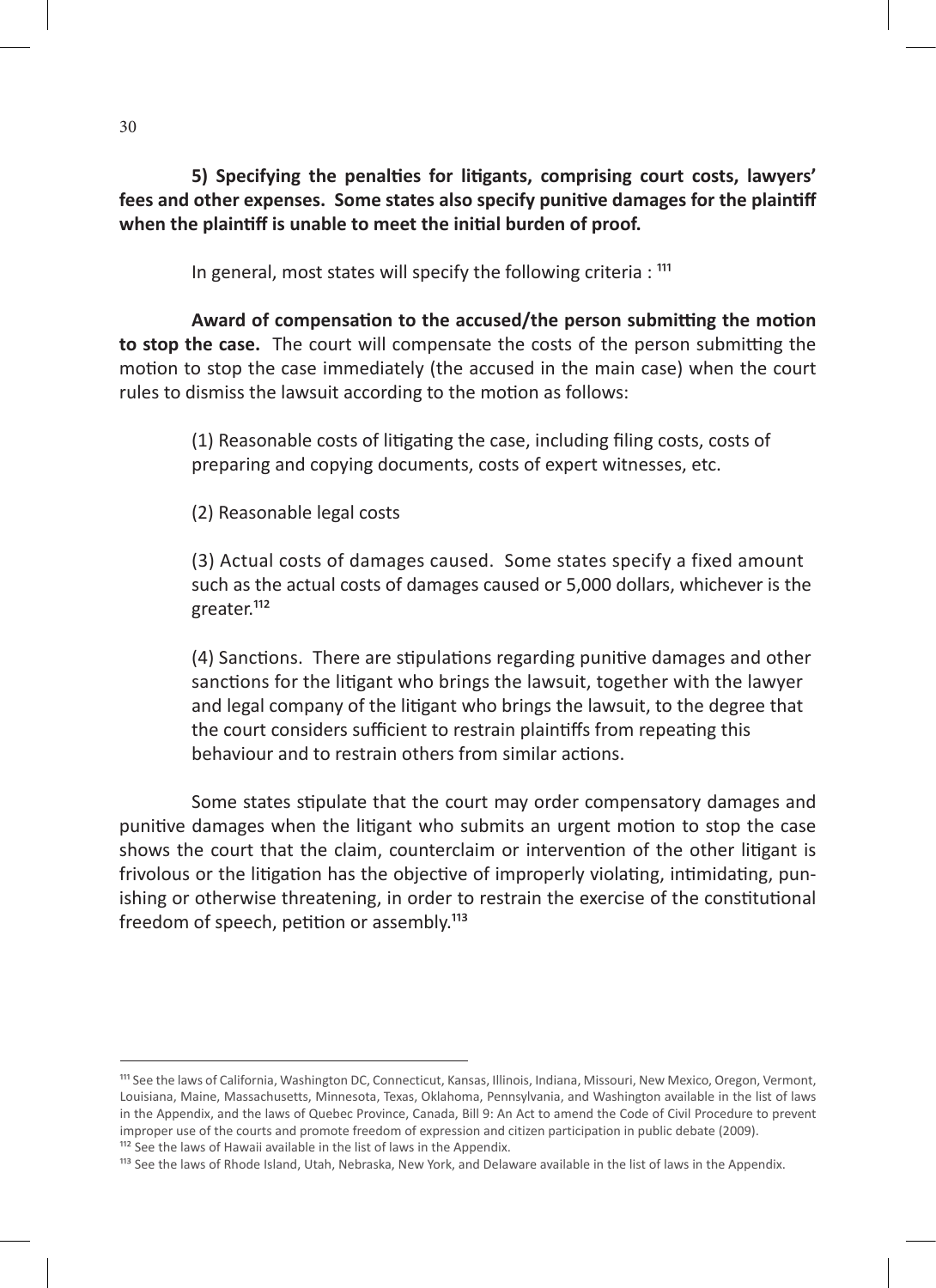Some states stipulate that an agency that intervenes and contests the case and wins has the right to receive appropriate costs and legal fees that arise from contesting the case. But if the agency loses in contesting the case, the plaintiff bringing the suit shall have the right to be compensated for appropriatecosts and legal fees than arise in proving that the defence from the state agency is inappropriate or incorrect.<sup>114</sup>

 The law of Quebec Province, Canada, stipulates that in cases where a juristic person or manager of the assets of another person uses an inappropriate procedure, the director and officials of the juristic person who participate in the decision or the manager may be ordered to pay damages personally.<sup>115</sup>

**Alternative awards to compensate plaintiffs/those who submit motions to dismiss.** If the court believes that the urgent motion to stop case proceedings is inappropriate or intended to cause delay, the court may decide to award the plaintiff costs related to the motion to dismiss.

#### **6) Other Matters**

Provisions for the Attorney-General or state agency to intervene in the case for the accused.

Many states stipulate that a state agency or the Attorney-General of the locality directly involved with the actions of the litigant who submits the motion may intervene to defend the case or support in other ways the litigation for the litigant submitting the motion,<sup>116</sup> such as by submitting a motion to intervene or participate with the status of advisor to the court or amicus curiae.<sup>117</sup> Some states stipulate that if the Attorney-General or chief law official has a conflict of interest or lacks the qualifications to defend the case or assist the defendant in any other way the Attorney-General or chief law official can employ a lawyer or special counsel to assist in defending the case or provide other forms of support.<sup>118</sup>

<sup>&</sup>lt;sup>114</sup> See the laws of Washington and Tennessee available in the list of laws in the Appendix.

<sup>115</sup> Bill 9: An Act to amend the Code of Civil Procedure to prevent improper use of the courts and promote freedom of expression and citizen participation in public debate (2009) http://www.assnat.qc.ca/en/travaux-parlementaires/projets-loi/ projet-loi-9-39-1.html.

<sup>116</sup> See the laws of Maine, Massachusetts, Rhode Island, Utah, Wshington, Hawaii, and Tennessee available in the list of laws in the Appendix.

<sup>&</sup>lt;sup>117</sup> See the laws of Pennsylvania available in the list of laws in the Appendix.

<sup>&</sup>lt;sup>118</sup> See the laws of Nevada available in the list of laws in the Appendix.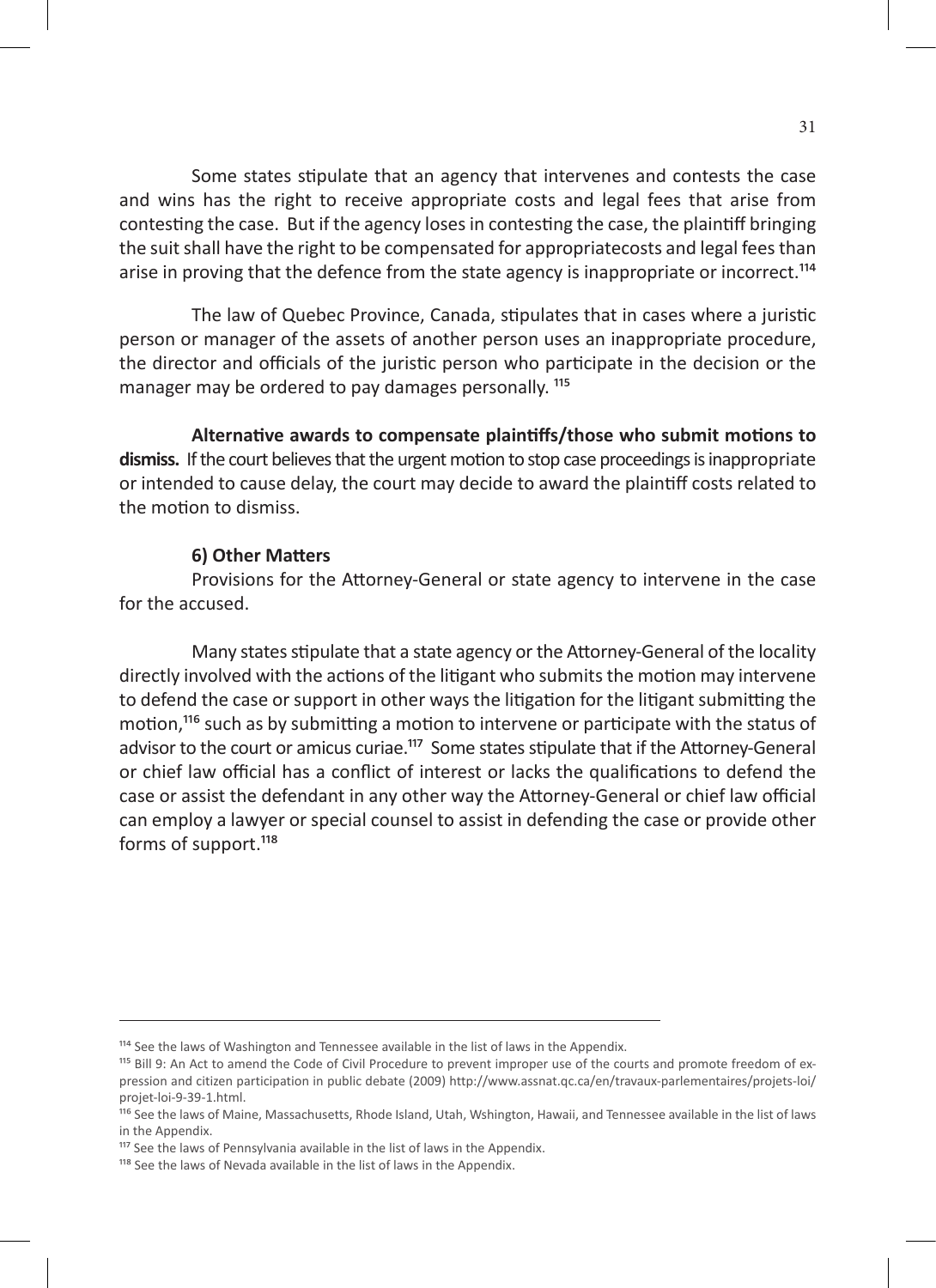#### **Reporting**

In cases where a contractor with the government files charges, if the court finds that this is SLAPP, the court will send its decision to the head of the relevant state agency that conducts business with government contractors.<sup>119</sup>

In a case filed by a state agency which the court decides is SLAPP, that state agency must report the results of the decision and send copies of the court order to the Attorney-General within 30 days of the final order. The Attorney-General will report the violation to the cabinet, the president of the senate and a president of the house of representatives.<sup>120</sup>

### **Examples of Anti-SLAPPs laws in Asia**

### **Rules of Procedure for Environmental Cases**  $(A.M. No. 09-6-8-SC)$  of the Philippines<sup>121</sup>

This law against SLAPPs deals with the enforcement of environmental laws, protection of the environment or affirmation of environmental rights, and covers civil, criminal and administrative cases. But the mechanisms and procedures of the law have the same principles as the anti-SLAPP laws of US states, i.e. it specifies channels by which the accused can have the case quickly stopped, stipulates the burden of proof of the litigants, stipulates speedy investigation and stipulates the award of appropriate damages, legal costs and costs of litigating the case to the accused in cases where a court dismisses the charges.

Also in around 2009, the Philippines made efforts to enact an anti-SLAPPs law called the Act Defining Strategic Lawsuits Against Public Participation, Prohibiting the Filing Thereof, Providing Measures for Dismissal, and for Other Purposes, or in short, the Anti-Strategic Lawsuits Against Public Participation Act of 2011 (Anti-SLAPP Act of 2011), with the objective of supporting and strengthening the participation of individuals in matters of public concern, preventing any improper use of the judicial process that will obstruct such participation, and forbid the filing of SLAPP lawsuits. With regard to compensation for damages, costs of litigating the case, legal costs and other remedies for the defendant or accused according to the case, when the case ends in dismissal, the defendant or accused according to the case is given the right to request separate compensation for damages, costs of litigating the case, legal costs and other remedies by filing a SLAPP back case against the plaintiff when the case ends with the dismissal of the SLAPPs case.

<sup>&</sup>lt;sup>119</sup> See the laws of Kansas available in the list of laws in the Appendix.

<sup>&</sup>lt;sup>120</sup> See the laws of Florida available in the list of laws in the Appendix

<sup>&</sup>lt;sup>121</sup> See the Rules of Procedure for Environmental Cases (A.M. No. 09-6-8-SC) Philippines https://www.lawphil.net/courts/ su-preme/am/am\_09-6-8-sc\_2010.html.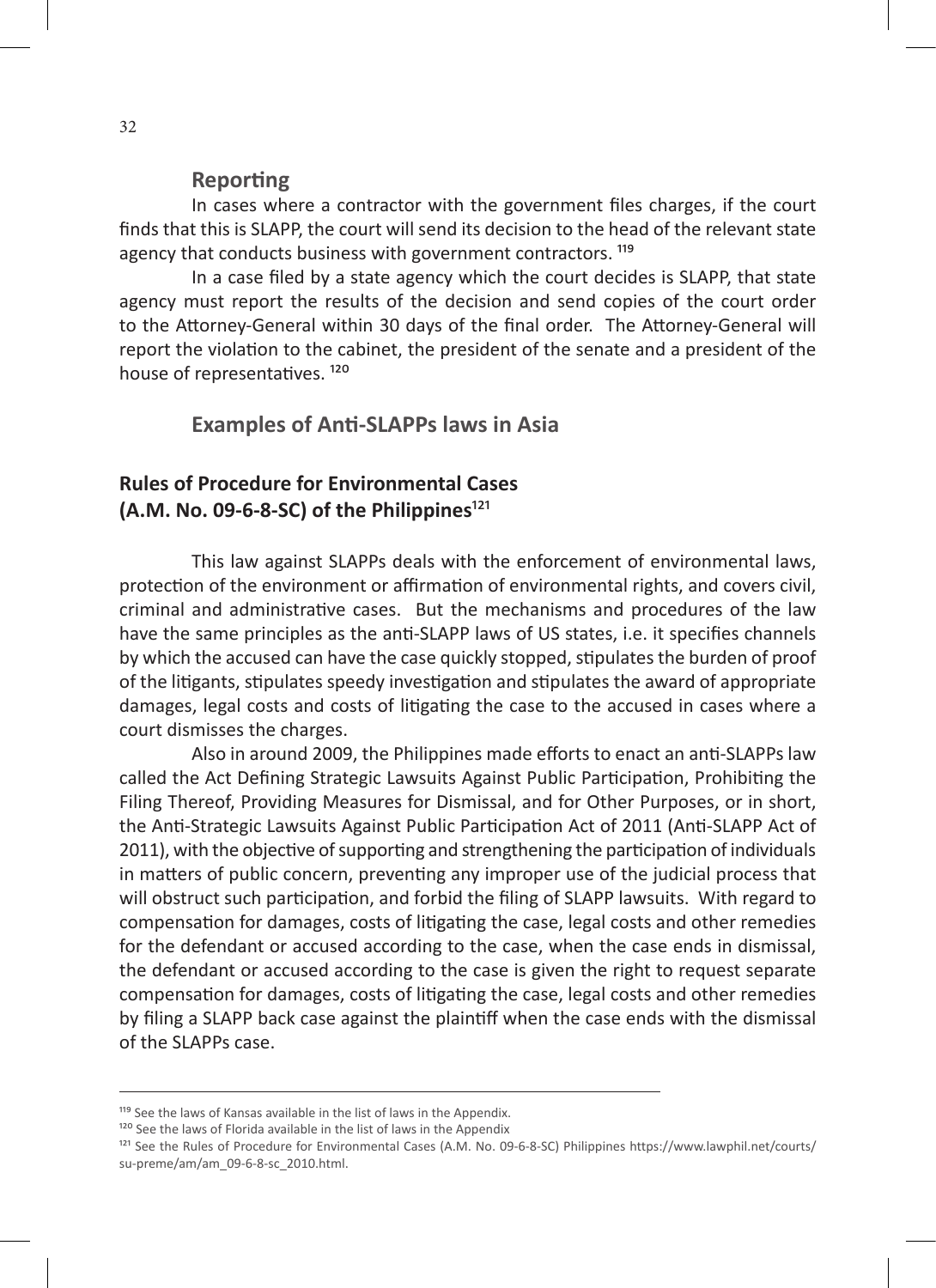This draft law has not yet extended its coverage to include other public issues not specifically dealing with the environment alone, such as labour, peasants, leaders, communities, ethnic groups, etc. Apart from having a mechanism for filing a motion to dismiss, the draft law stipulates that it is the duty of the court, prosecution officials and public or private officials, depending on the case, to consider and judge reports or accusations, whether civil, criminal or administrative, depending on the case, and to order the immediate termination of cases which have been identified as SLAPPs. Another interesting point is that in criminal cases it is also stipulated that if investigating prosecutors are unsure whether a complaint is SLAPPs or not but there is the possibility that it may be SLAPPs, when the detainee shows good cause during the investigation process, the investigating prosecutors are to order additional investigation and immediately release the detainee. However, this draft law passed the House of Representatives and was submitted to the Senate in 2010 in its 15th meeting, but at present the law has not yet passed.<sup>122</sup>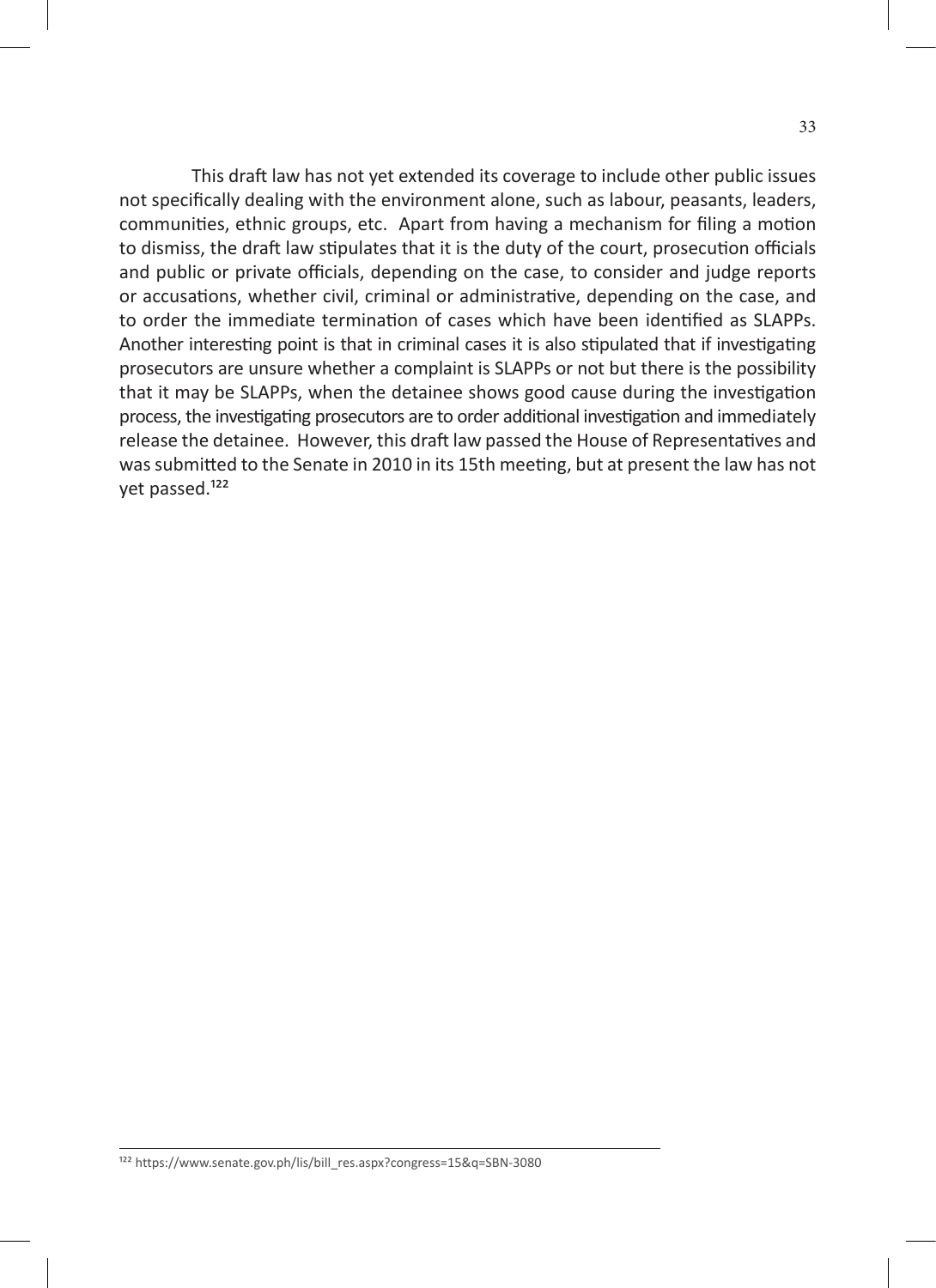# **Chapter 4**

# **Legal Mechanisms for the Prevention of SLAPPs in Thailand**

The key objective of anti-SLAPPs law is to maintain a balance between the promotion and protection of the exercise of constitutional rights on public issues, and the protection of the right of individuals to litigate in good faith to obtain remedy for loss or damage. The approach to opposing SLAPPs under an anti-SLAPPs law is based on two important principles: 1) the burden of proof and a timely dismissal of the case; and 2) the stipulation of penalties for plaintiffs who cannot meet the burden of proof.

In comparing this approach with existing mechanisms under Thai law, the findings are as follows.

### **Criminal Cases**

### **1. Examination of proof and timely dismissal of cases**

**During the investigation phase,** the law requires that investigating officers gather all evidence to learn the facts and circumstances relating to the alleged offences, to identify the offenders and to prove their guilt or innocence.<sup>123</sup> This is in accordance with the Examiner Principle. The investigating officers therefore have a key role in gathering facts and evidence to prove the guilt or innocence of the accused, and have the authority to decide not to prosecute.

#### **Issuance of Prosecution Order (Public Prosecutors)**

Indictment is the responsibility of public prosecutors. In general, they begin to operate after receiving the report and recommendations of the investigating officers. Their role is to examine the report and make a decision on how to proceed with the case. There are three possible outcomes of this process: a prosecution order; a non-prosecution order; or an order requiring additional investigation due to insufficient evidence.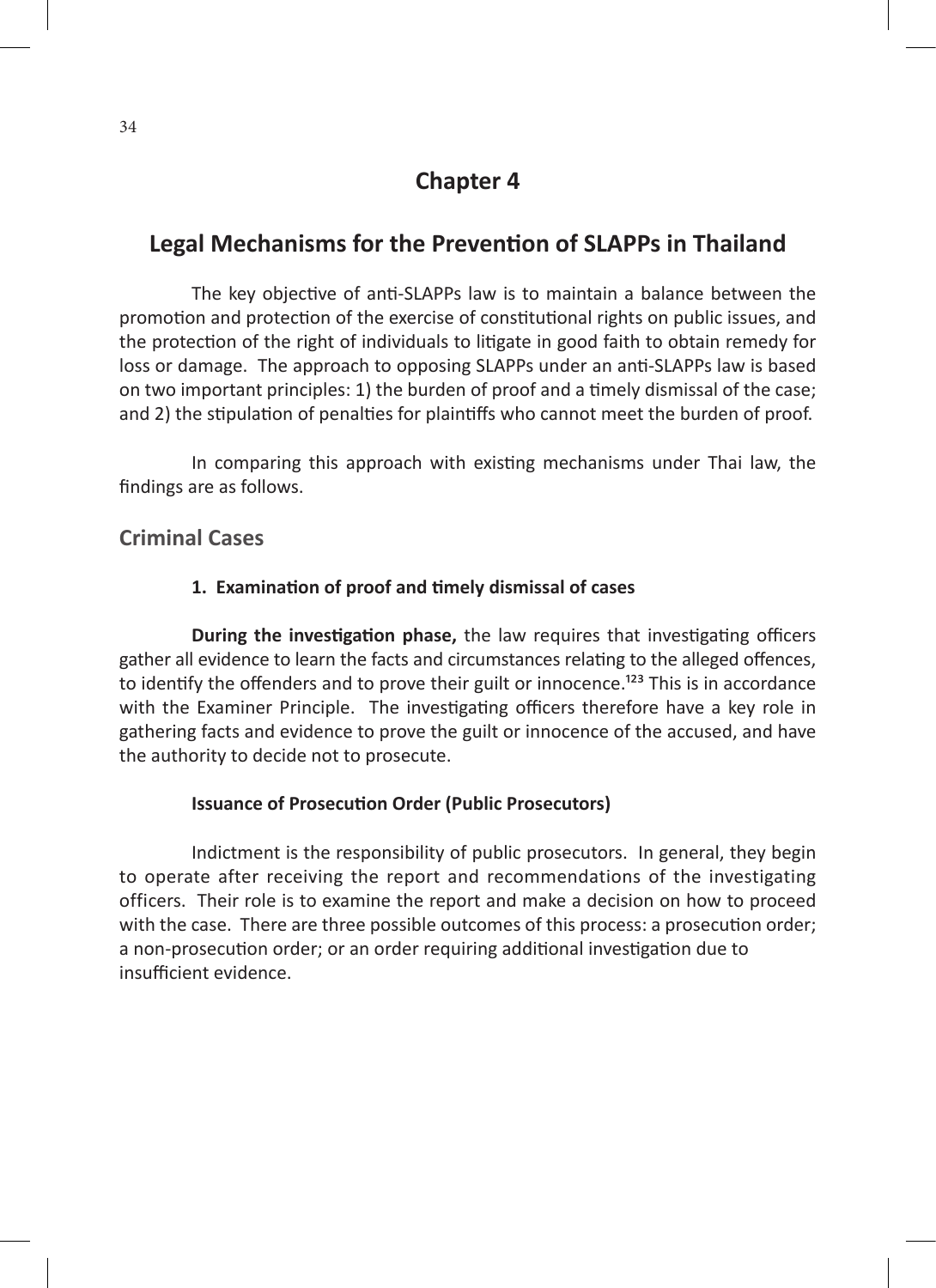#### **There are 2 cases for non-prosecution orders.**

**1) The accused is not the offender.** Consideration of the facts and the points of law shows that the accused is not the offender or that the act of the accused is not an offence under the law.

**2) Prosecution is not in the public interest**. When consideration of the inves tigation report shows facts and evidence that the accused is the offender and that the act of the accused is an offence under the law, if the prosecutor in charge sees that criminal prosecution of this case does not serve the public interest or will have an impact on national safety or security or on important interests of the country , they can make a recommendation to the Attorney-General to consid issuing a non-prosecution order or withdrawing the case (when the case has already been filed with the court) according to the case  $124$ 

Even though non-prosecution orders in the public interest are important tools for filtering unnecessary cases out of the criminal justice process, cases of a SLAPP nature may not be clearly defined in the Regulations of the Attorney-General's Office on prosecutions that are not in the public interest, making it difficult to apply these regulations to SLAPP cases relating to the exercise of rights and freedoms under the Constitution. However, there are some cases where such conditions have been applied in the non-prosecution order. In the We Walk case, for example, a petition for justice was made to the Thanyaburi Provincial Prosecutor for further investigation of witnesses and another to the Office of the Attorney-General for the issuance of a non-prosecution order in a case not in the public interest. The prosecutor issued a non-prosecution order for the reason that the demonstration was peaceful and without weapons and was protected under the 2017 Constitution.

Nonetheless, the submission of several petitions for justice means more delay in the procedure and increases the burden on the accused in travelling to meet the prosecutor at appointed times.

#### **Acceptance of the charge (by the court)**

In general, cases are brought to the court of first instance in two ways: by the public prosecutor and by the injured party.<sup>125</sup> Once the cases are filed in court, the Criminal Procedure Code stipulates two important steps forward.

<sup>&</sup>lt;sup>123</sup> Article 131 of the Criminal Procedure Code.

<sup>&</sup>lt;sup>124</sup> Article 21 of the 2010 Public Prosecution Organ and Public Prosecutors Act together with Clauses 5 and 9 of the 2011 Regulation of the Attorney-General's Office on Issuing Orders on Criminal Cases that do not Serve the Pubic Interest or will have an Impact on

National Safety or Security or on Important Interests of the Country and Clause 4 of the 2018 Regulation of the Attorney-General's Office on Issuing Orders on Criminal Cases that do not Serve the Pubic Interest or will have an Impact on National Safety or Security or on Important Interests of the Country (No. 2).

<sup>&</sup>lt;sup>125</sup> See Article 28, Criminal Procedure Code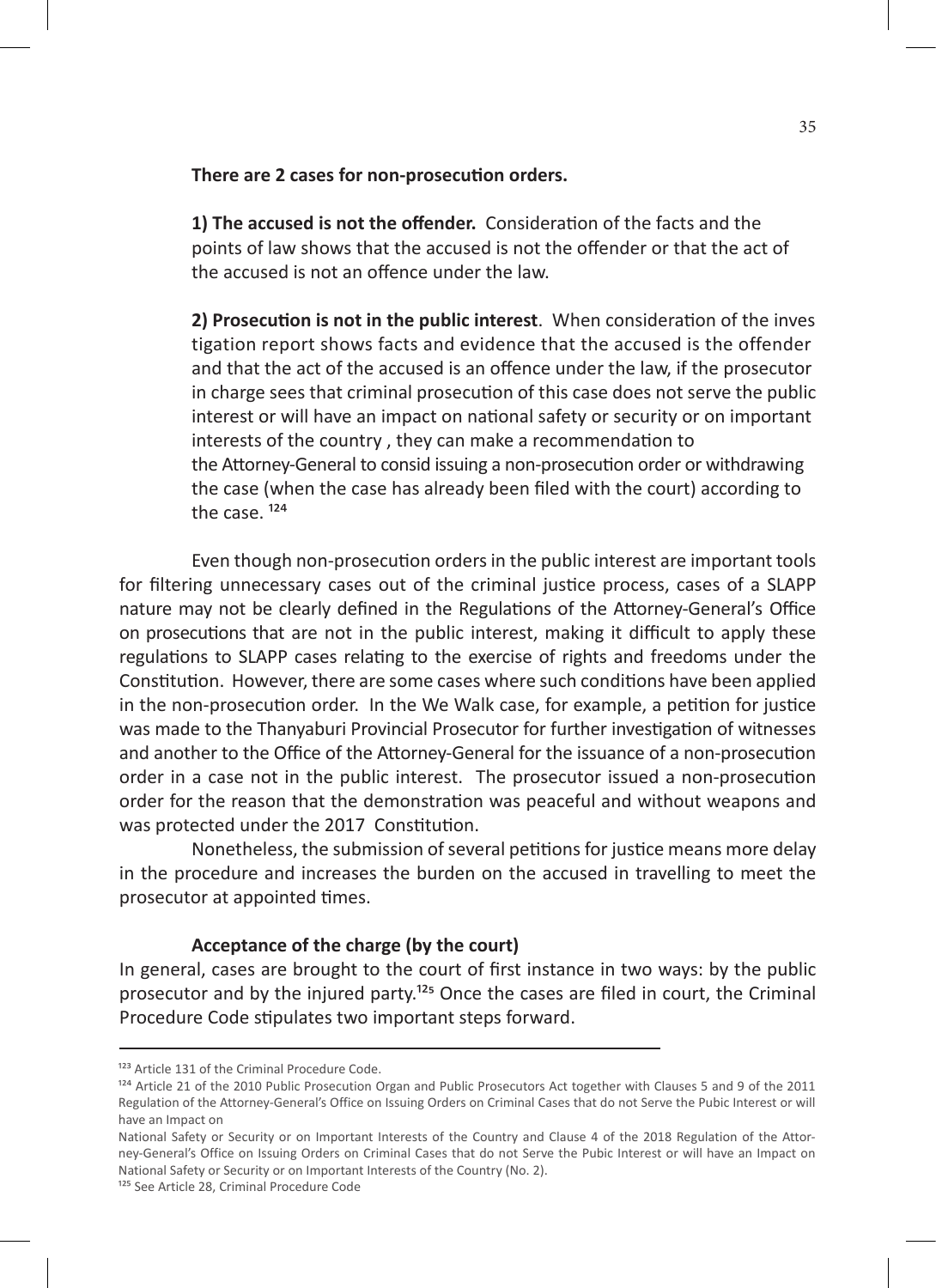#### **1) Examination of the charge**

Article 161/1 of the recently amended Criminal Procedure Code states 'In a case filed by a private complainant, if it appears to the court – or through examination of evidence called at trial – that the complainant has filed the lawsuit in bad faith or distorted facts in order to harass or take undue advantage of a defendant, or to procure any advantage to which the complainant is not rightfully entitled to, the court shall order dismissal of the case, and forbid the complainant to refile such case.

'The filing of a lawsuit in bad faith as stated in paragraph one includes incidents where the complainant intentionally violated a final court's orders or judgments in another case without providing any appropriate reason.'

Article 161/1 is a new mechanism proposed by the Court of Justice itself, claiming that the objective is to prevent the filing of lawsuits in bad faith, or with distorted facts, or in order to harass or take undue advantage of the defendant, or to procure undue benefits, including SLAPPs. At present, the effectiveness of this law is not yet apparent since it came into force only in March 2019.

**2) Preliminary hearing.** If the charge is found to be in accordance with the law, the court will proceed as follows.

> • In a case filed by a private complainant, the court will conduct a preliminary hearing, but if the prosecutor also brings the case to court for the same offence, then a preliminary hearing is not necessary and it is up to the discretion of the court whether a preliminary hearing is deemed appropriate or not.

> • In a case filed by the public prosecutor, the court does not need to hold a preliminary hearing but can so order. In practice the court does not order a preliminary hearing as it is considered that screening has already been done by the state.

In the preliminary examination process, a new Article 165/2 has been added to the Criminal Procedure Code stipulating 'In a preliminary examination, the accused may present to the court important facts or legal provisions that support the court in ordering the case to be groundless, and may also state the persons, documents or materials that support such facts as presented by the defendant. In such a case, the court may summon such persons, documents or materials as court evidence and witnesses for the court's ruling as necessary and appropriate. And the accusers and the accused may question court witnesses with the permission of the court.'

<sup>126</sup> Article 162, Criminal Procedure Code.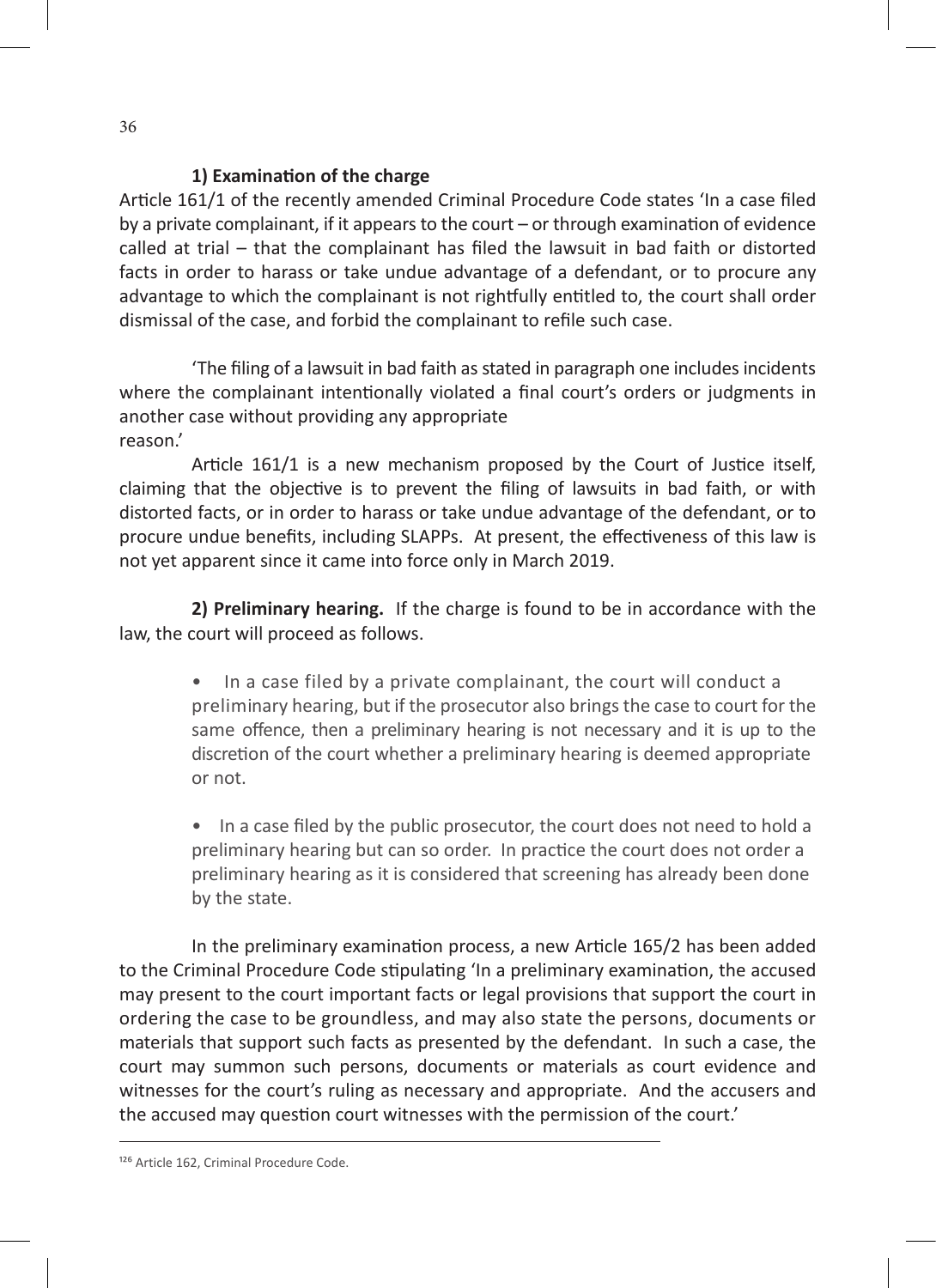The addition of Article 165/2 opens opportunities for the accused to bring evidence to rebut the accuser's evidence, resulting in protection of their right to defend themselves in court at the preliminary hearing stage. This is a significant process that contributes to the speedy end of SLAPP cases and also maintains a balance between the protection of the political rights of the accused and the rights of the accuser. There are still limitations however, particularly in cases filed by public prosecutors. Even though the court is allowed by law to exercise discretion in the preliminary hearing, in practice the court often chooses not to hold preliminary hearings, reasoning that public prosecutors have already scrutinised cases. This means that SLAPP cases that come through the channel of public prosecutors cannot be terminated at the beginning.

Moreover, in comparison with the guiding principles of anti-SLAPPs law, the effectiveness of the additional laws may not be sufficient to deal with SLAPP cases, because there is no clear stipulation regarding the burden of proof and the standards of proof for both parties.

#### **2. Provisions on penalties, compensation and remedies**

In criminal cases, there is no legal provision for the court to order payment of legal costs, lawyers' fees, compensation for damage or any other penalties for the parties involved.

### **Civil Cases**

# **1. Requirements for proof entirely dismissal of cases**

There is no clear mechanism.

#### **2. Stipulation of penalties, compensation for damages and remedies**

In civil cases, the party that loses the case is ordered by the court to pay the legal costs and lawyers' fees of the party that wins the case. If the plaintiff wins, the defendant has to pay the legal costs and lawyers' fees of the plaintiff. If the defendant wins, the plaintiff has to pay the legal costs and lawyers' fees of the defendant. These costs do not cover the expenses involved in attending the trial, such as travel costs and opportunity costs. Defendants who want plaintiffs to compensate them for such costs have to file a separate civil lawsuit to claim such compensation, which inevitably creates an additional burden on them.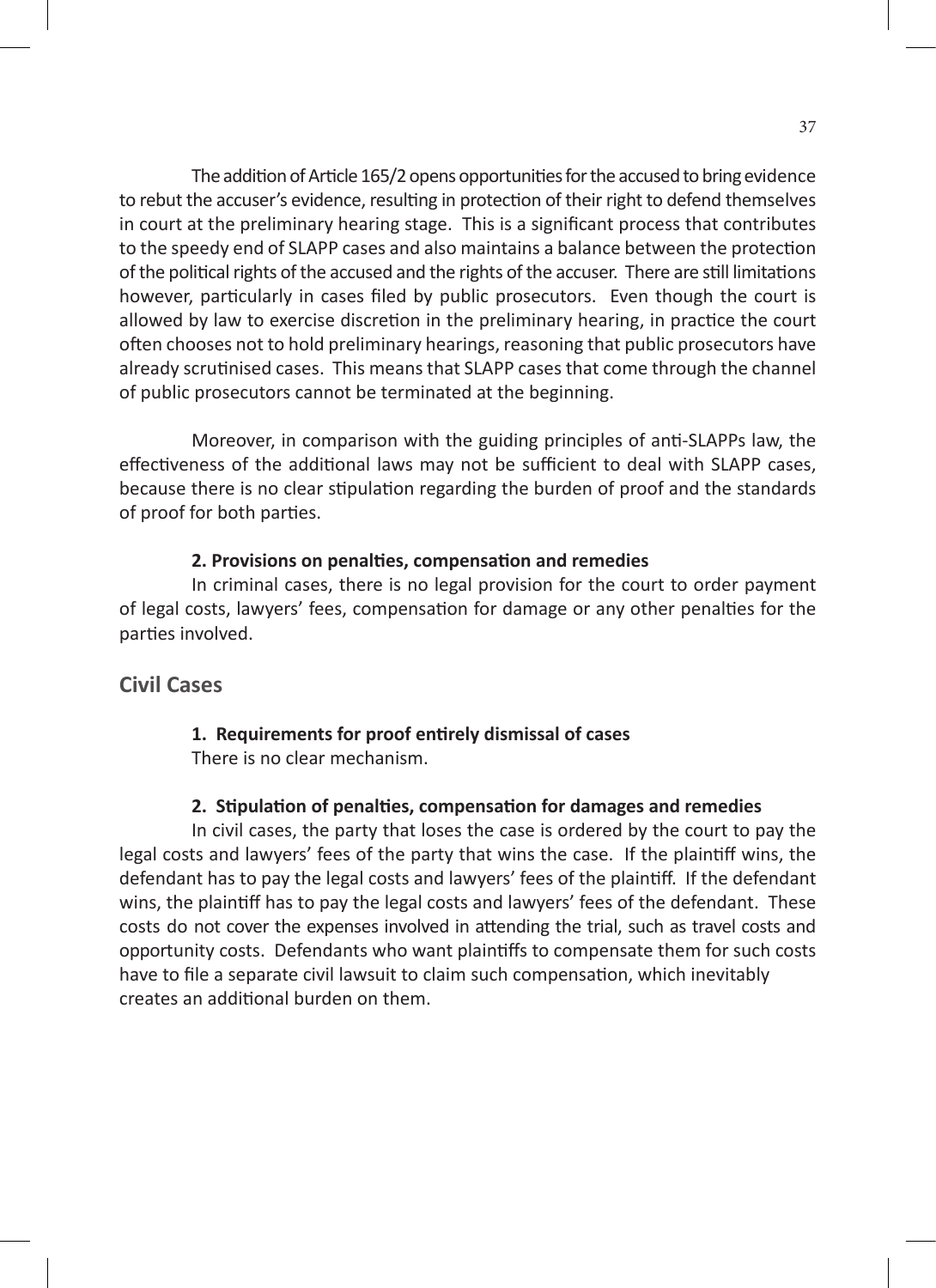# **Chapter 5**

# **Summary and recommendations**

### **Summary and important observations**

**1. Organizations or agencies of the state, state enterprises, and agencies that use administrative power have an important role in dealing with SLAPP cases.** It is found that state agencies, state enterprises and agencies that use administrative power file many complaints and accusations including SLAPP cases. Examples are: the case of the complaint by the Navy to bring a defamation case and an offence under the Computer Crime Law against the Phuketwan news agency that published an article which claimed that the Navy was involved in human trafficking; the case where ISOC filed a lawsuit against human rights defenders over the production and publication of a report on torture; the case where the Office of the Judiciary filed a defamation lawsuit against the movement to oppose the construction of housing for judges on Doi Suthep; cases involving state enterprises such as the Electricity Generating Authority of Thailand which filed a defamation lawsuit against protesters opposing the construction of a coal-fired power plant, or involving professional organizations such as the Medical Council which filed a defamation lawsuit against the movement calling for accountability for damage caused by medical treatment. The fact that agencies of the state become involved in lawsuits against the people creates a challenge as to whether and how far state agencies have the right and legitimacy to bring cases against the people.

**2. SLAPP cases in Thailand are mostly criminal cases which create a bigger burden than civil cases. SLAPP cases** in Thailand are mostly criminal cases. There are very few civil cases partly because of Thai laws which can be used as a tool to restrict political rights. Most are laws that carry criminal penalties, and plaintiffs who file criminal lawsuits have lower costs than if they file civil suits because criminal law uses the mechanisms of the state in its principal functions; these are investigating officials, prosecution officials and the courts. This is different from civil cases where the plaintiffs must conduct almost all the litigation themselves and in criminal cases, the plaintiff does not have as many costs in going to court as in civil cases. So in criminal cases the costs fall mostly on the defendant. The defendant must shoulder various burdens and pressures such as the need for frequent travel to contact investigating officials and prosecutors, requiring them to take leave from work causing loss of income, and the need to prepare money for bail. Criminal cases are also cases where the punishment affects the freedom of the individual so that the accused or defendant is afraid of being detained and of having a criminal record.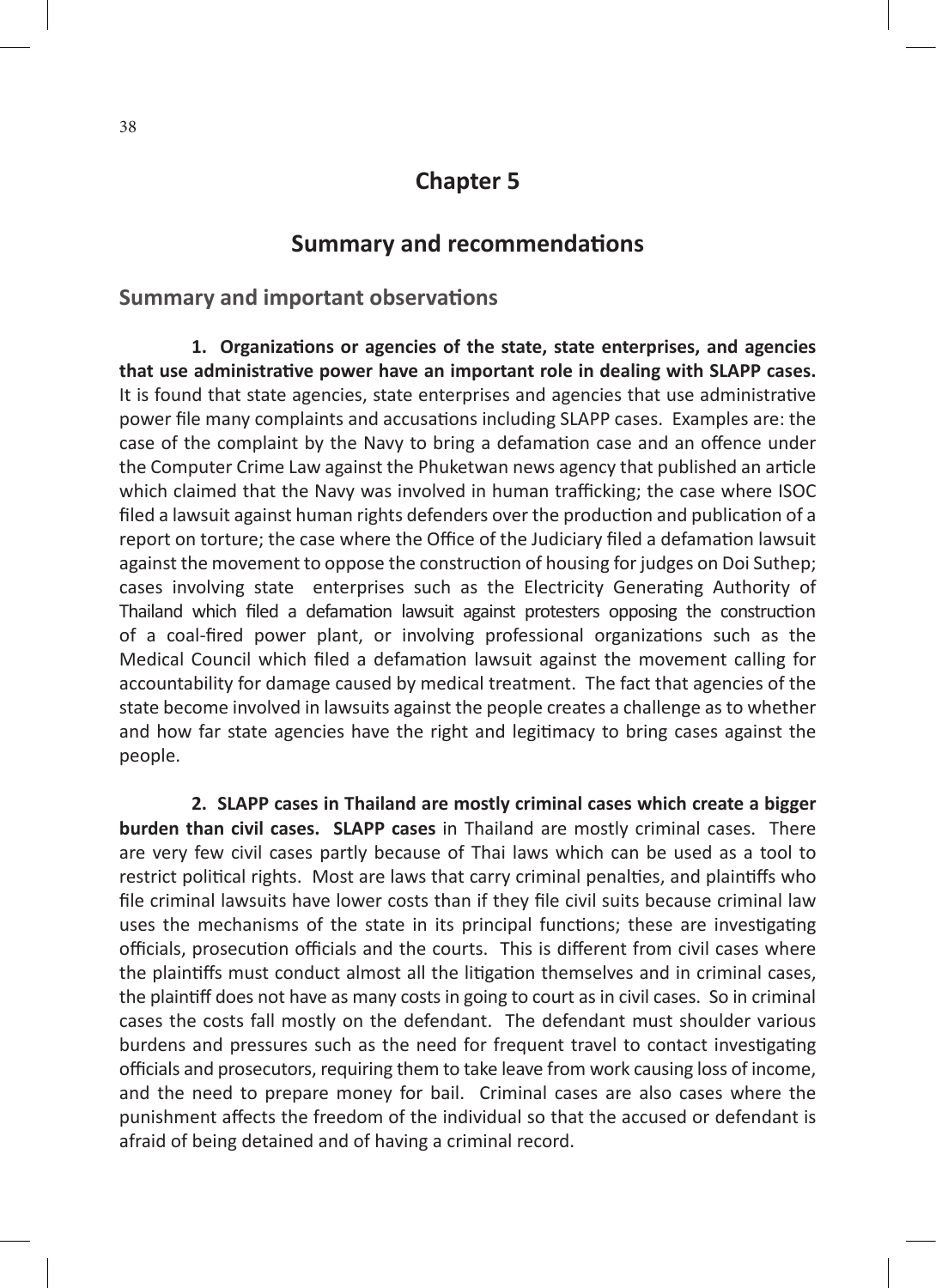Criminal litigation therefore has the effect of intimidating and coercing the defendant and helps to give the plaintiff bargaining power over the defendant in cases where there is negotiation to reach a compromise.

#### **3. Most cases are initiated by the prosecution service. SLAPP cases** in

Thailand are mostly initiated through a complaint to investigating officers, which means that most cases come before the courts through the prosecution service, with many charges litigated as offences relating to security and public order (Articles 112, 116, 215 and 216 of the Criminal Code). Cases under laws related to public assembly, where the state is the injured party, must be brought and litigated by the state. For example, the NCPO or military officers will bring charges, or in cases of offences under the Computer Crime Act, the Technology Crime Suppression Division (TCSD) will have the role of bringing charges. This is the reason why many charges are initiated by the prosecution service.

In many defamation offences affecting state agencies or state enterprises, it is found that these agencies channel prosecutions through investigation officials, such as the litigation by the Navy against Phuketwan news agency, the litigation by Internal Security Operations Command Region 4 (ISOC 4) Forward Command against human rights activists who published a report on torture in the southern border region, the lawsuit filed by the Office of the Judiciary against people opposing the construction of housing for judges on Doi Suthep, or litigation by the Electricity Generating Authority of Thailand against activists and academics opposing the construction of coal-fired power plants.

In defamation cases affecting private companies, the companies are likely to bring charges themselves rather than report a complaint to investigating officials. There are only some cases where private companies chose to make a complaint to investigating officials. For example, Natural Fruit Co Ltd filed a complaint against Andy Hall over an Al-Jazeera interview.<sup>127</sup> Thung Kham Co Ltd filed a complaint with investigating officials at Mae Sot Police Station. In the case of Suraphan, who posted an appeal letter of the Rak Ban Koet group to the Loei Provincial Governor on the Facebook page named 'Loei Mine', prosecutors ordered no prosecution and the company eventually had to bring the case themselves.<sup>128</sup>

From the information above it is seen that a great number of SLAPP cases are litigated through public prosecutors. The development of laws or mechanisms to prevent SLAPP prosecutions therefore must take this issue into account in order to find a comprehensive solution to the problem.

<sup>128</sup> Freedom of Expression Documentation Center, iLaw, https://freedom.ilaw.or.th/case/694 accessed 7 January 2019 [in Thai].

<sup>&</sup>lt;sup>127</sup> Freedom of Expression Documentation Center, iLaw, https://freedom.ilaw.or.th/case/623 accessed 7 January 2019 [in Thai].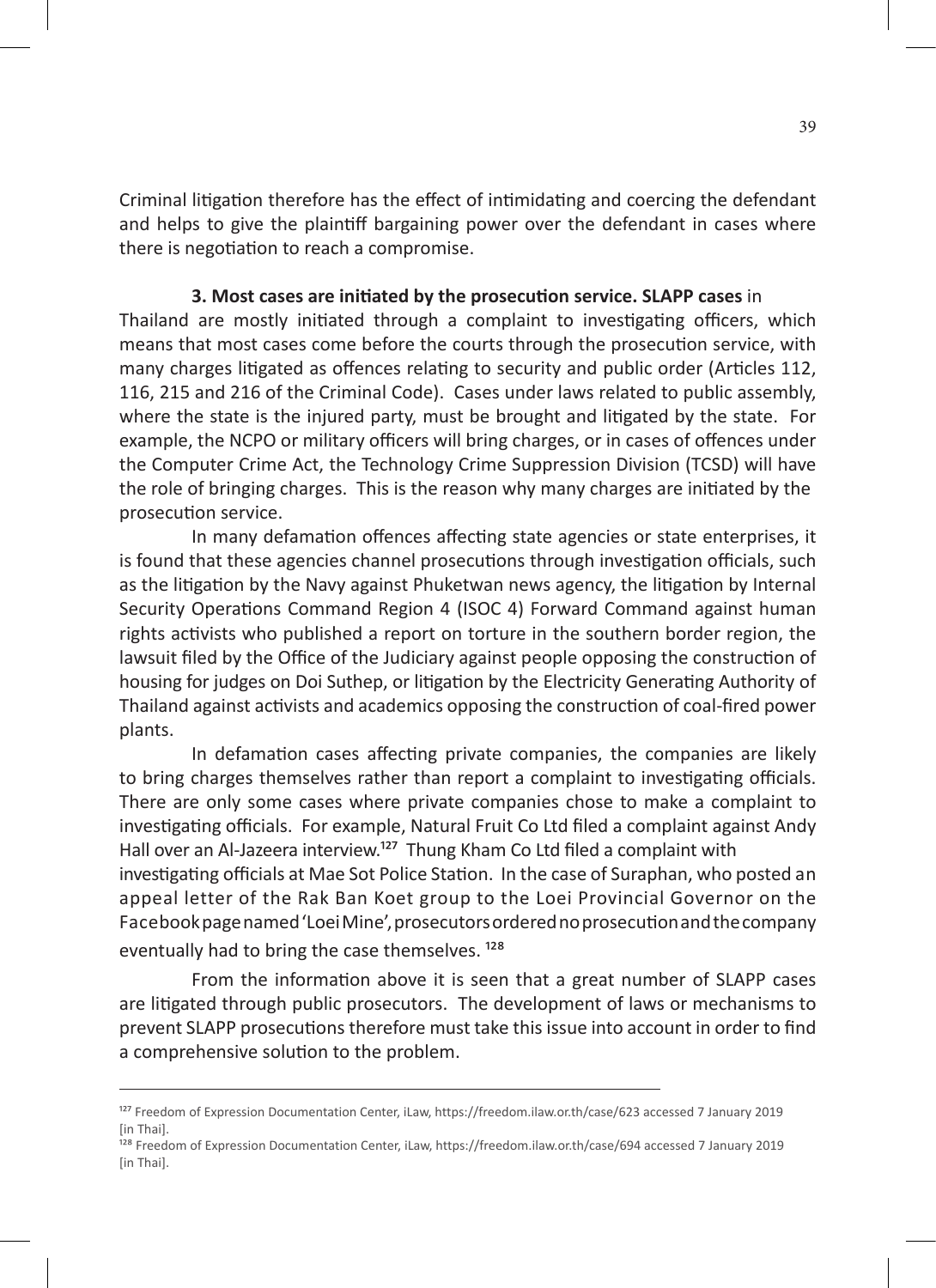### **Recommendations**

The rights to freedom of expression, thought and peaceful assembly and association are basic human rights that are guaranteed under Articles 19, 21 and 22 of the International Covenant on Civil and Political Rights (ICCPR) and Sections 34, 44 and 42 the 2017 Constitution of the Kingdom of Thailand.

SLAPP cases are forms of strategic litigation with the objective of stopping, penalising or opposing the exercise of political rights, whether this is freedom of speech, appeals, freedom of expression, peaceful assembly and association on matters of public interest, where the plaintiff aims not to win but to exhaust the resources of the defendants and intimidate them into giving up their role.

Even though in a SLAPP case, the defendant will have the ability to contest the case and the court will eventually dismiss the suit, by then the defendant or accused will have had to pay expenses and face threats and emotional and other pressure, making them stop their public participation. This is the reason why SLAPP cases should be quickly stopped at the first stage.

In order to deal with the problem of SLAPPs, which at present has the tendency to grow, this report wishes to present to the relevant parties the following recommendations for solving the problem.

#### **Practical recommendations**

1. The state or agencies of the state, including state enterprises, should stop prosecuting people who

exercise their rights and freedoms in accordance with the Constitution to participate in public affairs. It has been found that a number of cases have been filed by state agencies or state enterprises, particularly on defamation charges, against people who criticise them or called for accountability or express their opinion on public issues. State agencies are hypothetical persons so they can have no right to reputation that can be damaged. Their role is to provide public services and they must be transparent and open to criticism. When criticized by the public, they should respond by providing information on the facts related to the issues under criticism or the allegations instead of taking their critics to court for saying something that they deem contrary to fact.

2. In the litigation of criminal cases in particular, the responsible officials at every stage should proceed with awareness of the threat of SLAPPs and screen these out so that they can be quickly stopped. The system of justice should not add to the injury or increase the burden on the accused such as by setting bail at a higher rate than necessary. At each stage, officials should carry out the following: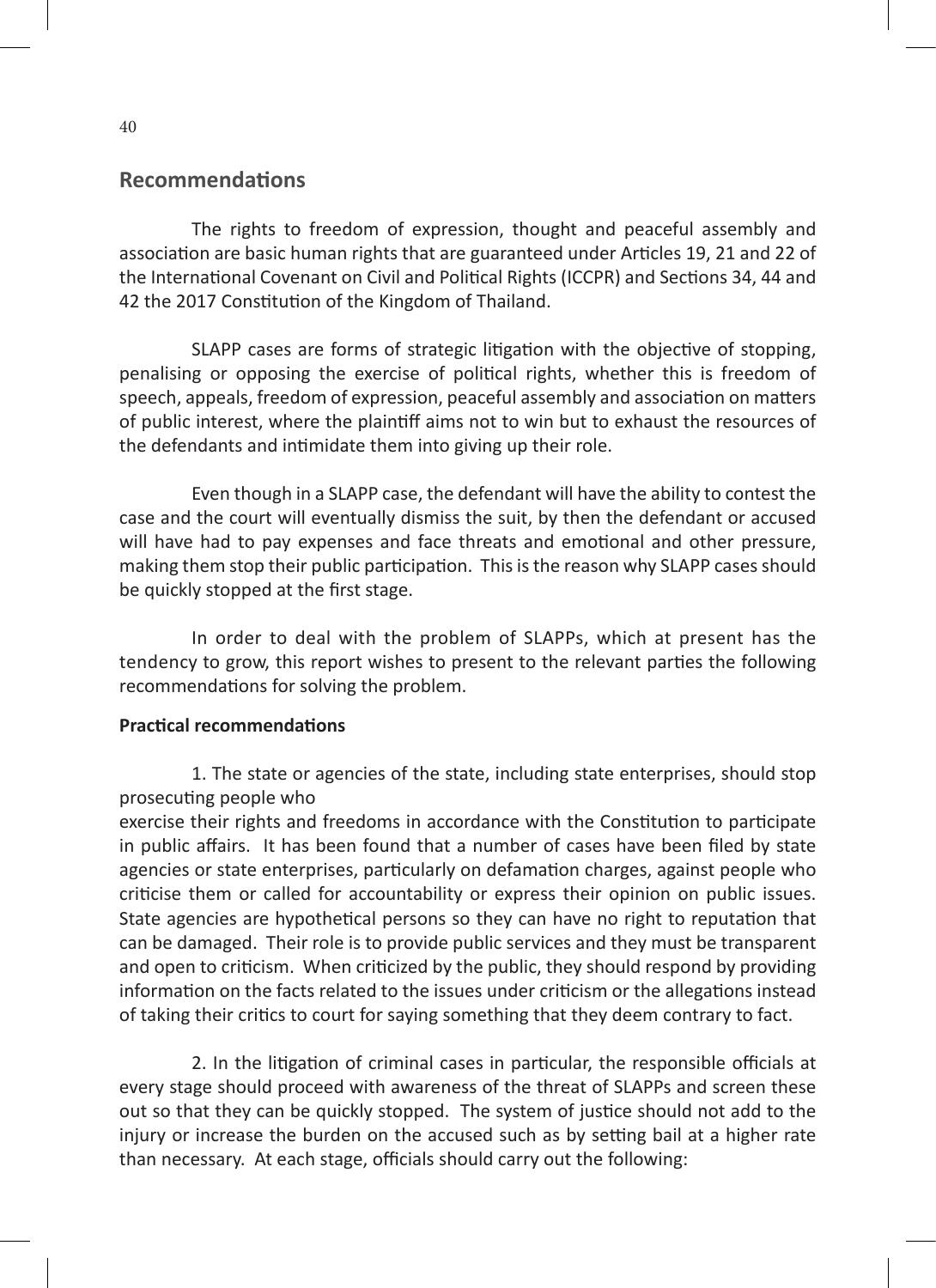2.1 Investigating officers and prosecutors should jointly investigate and seek the truth and apply the

principles of people's rights and freedoms as protected by the Constitution, together with the laws and

regulations of their agencies in order to screen out and stop SLAPP cases at the outset. Prosecutors in particular should apply Article 21 of the 2010 Public Prosecution Organ and Public Prosecutors Act together with the 2011 Regulation of the Attorney-General's Office on Issuing Orders on Criminal Cases that do not Serve the Pubic Interest or will have an Impact on National Safety or Security or on Important Interests of the Country and the 2018 amended version of the Regulation (No. 2). This mechanism has in the past been used effectively in some cases.

2.2 In criminal cases, Article 161/1 of the Criminal Procedure Code and the preliminary hearing are important mechanisms for the courts to screen out SLAPPs. As there are still limitations in the application of Article 161/1 to cases filed by private persons, excluding those filed by the public prosecutor, and the courts in general will not held preliminary hearings in cases filed by the public prosecutor, this report recommends to the courts that in order for the prevention of SLAPPs to be more effective, the courts should make use of the preliminary hearing mechanism in caes filed by both private persons and the public prosecutor if the accused submits a petition to the court that the case qualifies as SLAPPs. Even though the prosecutor has already screened the case, mistakes may happen in the judicial process. Therefore another examination by the court is warranted in order to stop SLAPPs without delay.

This report has considerable concern regarding the enforcement of Article 161/1. Since the law does not clearly stipulate the steps and procedures, the court should establish clear guidelines for the exercise of authority under Article 161/1 to ensure transparency, accountability and the protection of the rights and liberties of both parties.

3. The accused should be given sufficient support. The Justice Fund should give special consideration to SLAPP cases because they are different from other cases. They involve violations of the rights and freedoms under the Constitution. The Justice Fund should allow for the selection of defence lawyers with an understanding of the issue to help in such cases. Lack of understanding on the part of the defence may lead to a negative impact on the accused and their community.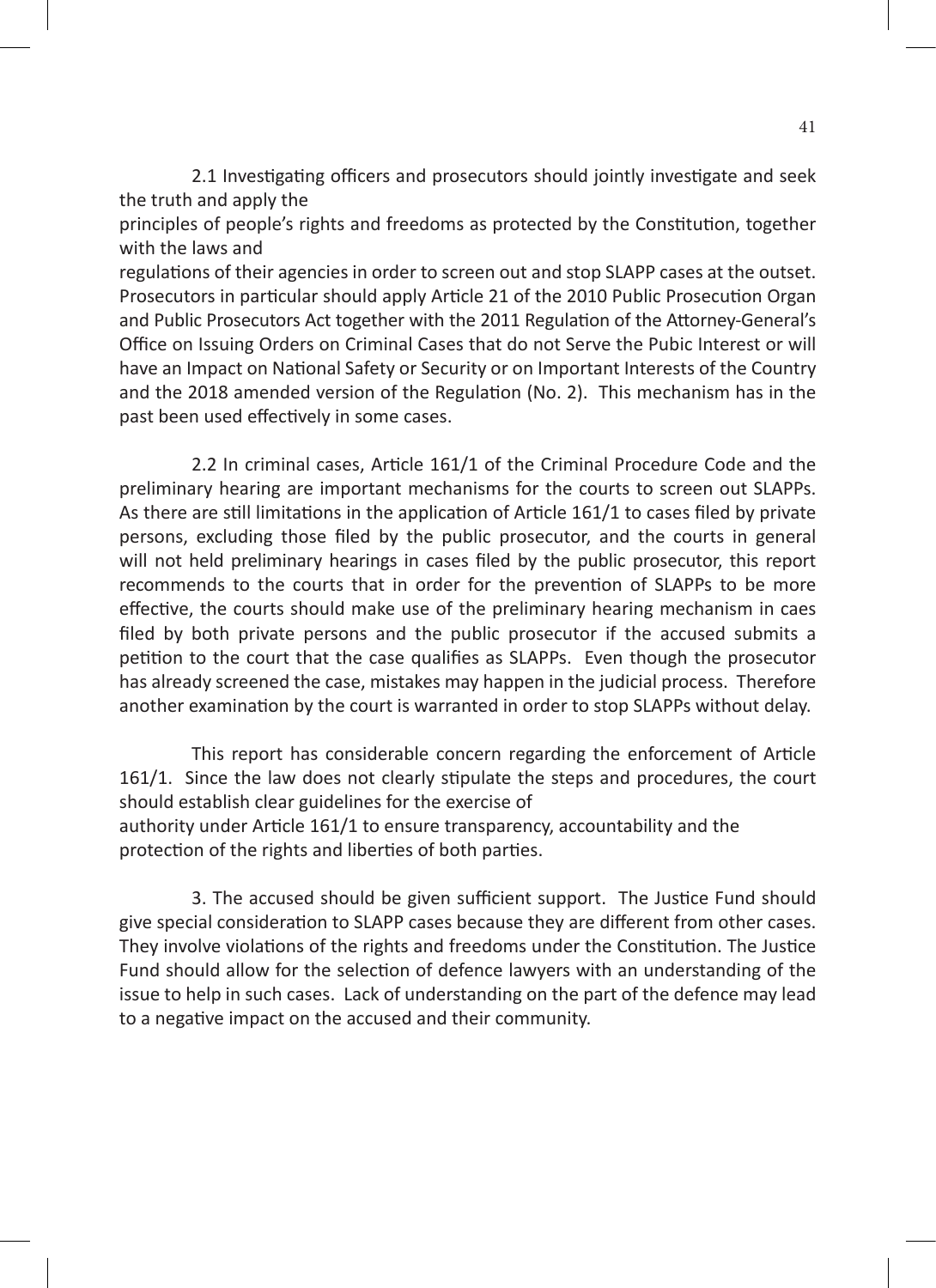#### **Legislative Recommendations**

#### **1. Legal amendments or decriminalization of some offences**

The data studied shows that many SLAPP cases in Thailand are criminal cases which cause more fear, burden and costs on the accused than civil cases, as well as incurring costs to the public sector for the administration of the cases. For this reason, some of the laws that have been used in SLAPPs, i.e. criminal defamation offences or public assembly offences, should be reviewed, as well as offences relating to security which constitute obstacles to the exercise of freedom of expression and freedom of assembly, such as offences under Articles 116, 215 and 216 of the Criminal Code.

There are many reasons, based on both economics and human rights, **to derogate criminal defamation law**, leaving only civil defamation.

In terms of economics, the research team of the Economic Analysis of Criminal Laws project estimates that decriminalization in defamation offences will reduce costs to the state by approximately 7,995 baht per case.

In terms of human rights, there are many recommendations in support of the decriminalization of defamation. For example, General Comment No 34 of the Human Rights Committee believes that public benefit should be a defence against many defamation charges and a statement relating to a public figure which is made for public benefit should receive the highest protection. Defamation law must not be used as a tool to restrain freedom of expression, at least in cases that relate to the expression of opinion toward a public figure. The state sector should consider not asking for criminal penalties in defamation cases.

Civil defamation should be amended by adding a provision to Article 423 of the Civil and Commercial Code to exonerate actions undertaken honestly in public affairs. This recommendation is consistent with that of Associate Professor Dr. Pokpong Srisan it.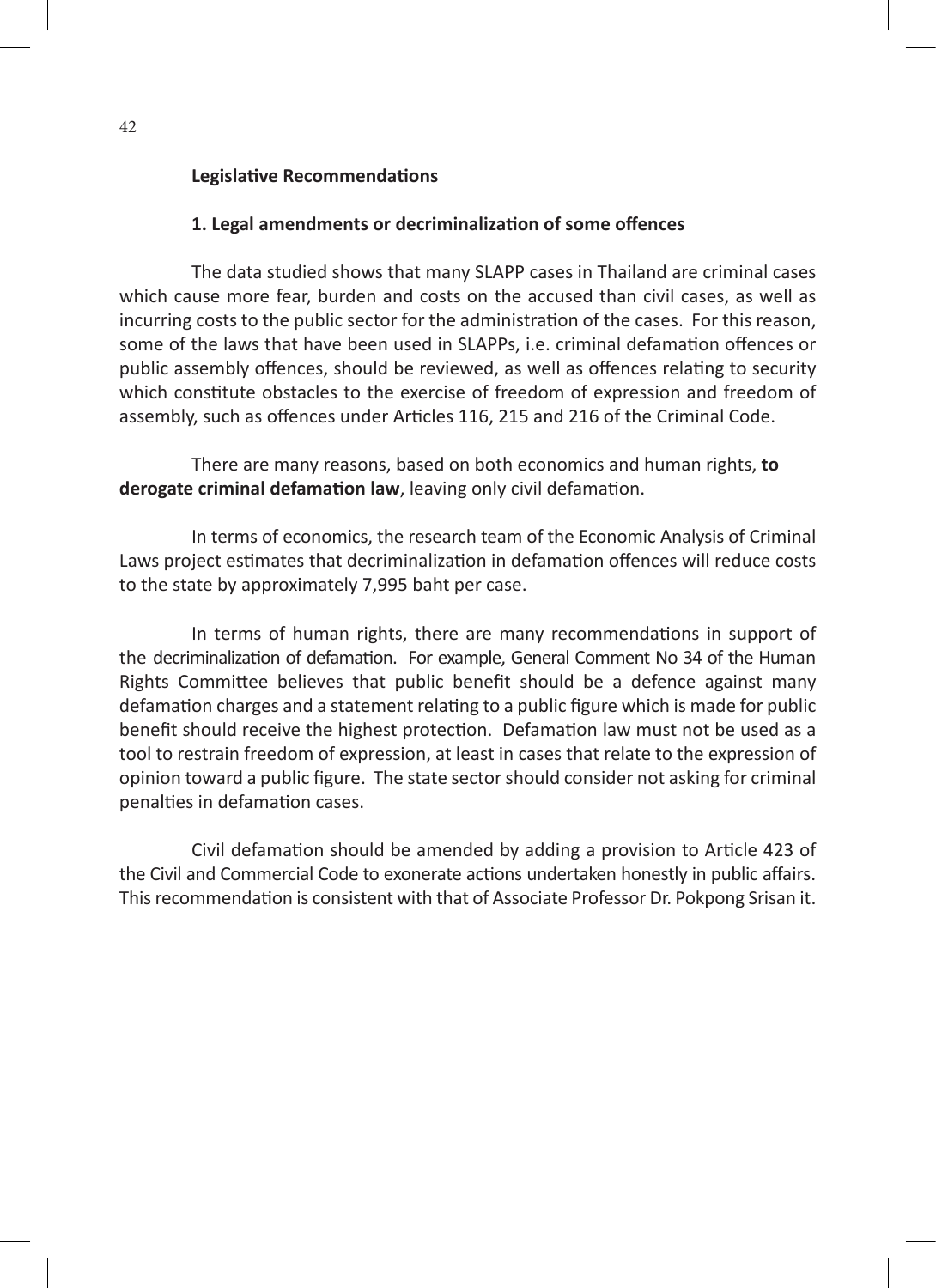#### **2. Procedural Law**

In order to stipulate unambiguous assurance, the anti-SLAPPs guidelines should be taken into consideration for the purpose of amending and improving existing law or passing a law to protect people who exercise their rights and freedoms under the constitution in public participation from being sued in SLAPPs.

The study of Thai laws and legal mechanisms that could be used to prevent SLAPPs as mentioned in the previous chapter shows that those in existence are not yet in line with the guidelines and are inadequate in addressing existing SLAPP cases. In criminal cases, the addition of Articles 161/1 and 165/2 have limited scope of enforcement. Article 161/1 does not apply to cases filed by public prosecutors, whereas in reality, many SLAPPs have been filed by them. The provision also does not specify clear criteria for implementation and therefore cannot provide assurances of a balance between the protection of the political rights to public participation of the accused and the rights to reputation and to access justice of the accuser. With regard to preliminary hearings, in cases filed by public prosecutors, the law stipulates that it is at the court's discretion whether to order a public hearing, whereas in fact the courts have never ordered preliminary hearings for cases filed by public prosecutors on the assumption that such cases have already undergone screening by the prosecutors. In civil cases, there is no clear mechanism for stopping cases without delay.

In addition, Thai laws do not have provisions on remedies and penalties for litigants in SLAPP cases and the accused have to resort to filing separate civil cases for damage claims. If litigants who file lawsuits in bad faith are not liable to penalties and bear no costs, they are likely to continue to file more cases to harass their opponents as has been the case with several private companies.

For this reason, it is necessary to strengthen the law so that it is more effective in addressing SLAPPs both by amending the existing laws and by passing new laws in both civil and criminal cases. In so doing, anti SLAPP guidelines should be adopted for consideration and the content of the laws should include the following key criteria.

<sup>&</sup>lt;sup>129</sup> Somkiat Tangkitvanich et al, Final Report, Volume 1, Legal Economics of the Thai Criminal Justice System (Economic Analysis of Criminal Laws project), Thai Research Fund, 2011 [in Thai].

<sup>130</sup> Human Rights Committee, General Comment No 34, Freedoms of Opinion and Expression (Article19), CCPR/C/GC/34, 12 September 2011 para 47.

<sup>&</sup>lt;sup>131</sup> Anti-Corruption Organization of Thailand http://www.anticorruption.in.th/2016/th/detail/152/5/Anti-SLAPP%20Law, accessed 29 January 2018 [in Thai].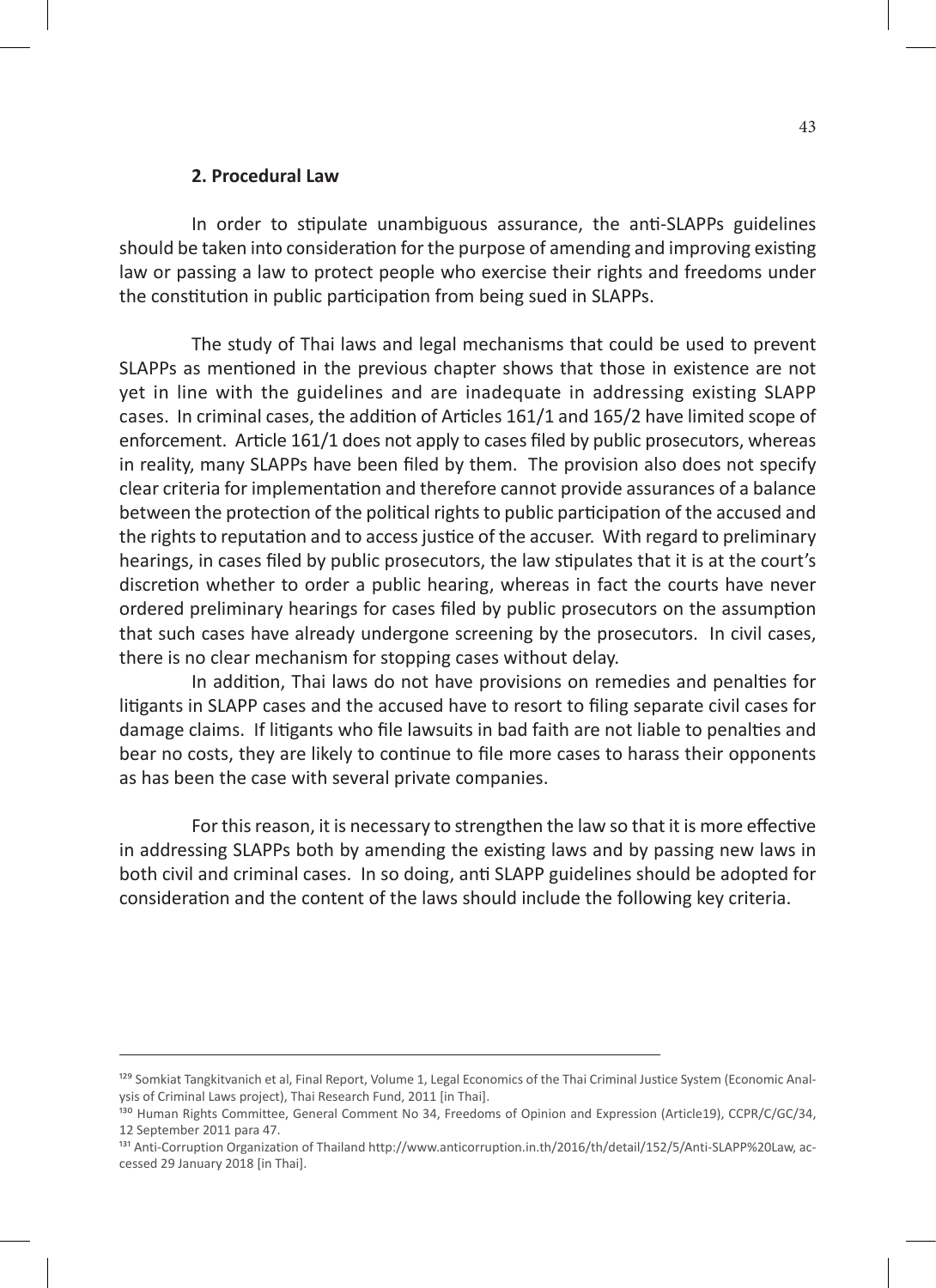**1) Scope of legal protection** The scope of protection should be broad and the legal definition should include prosecutions based on the exercise of constitutional rights in public issues or any other action in support of the exercise of constitutional rights in all public issues.

**2) Specific channels for the accused to submit a motion for case dismissal from the beginning of legal proceedings.** Thai law has no provision allowing the accused in SLAPP cases to petition for legal proceedings to be halted. Such a provision should be stipulated for both criminal and civil cases with a clear timeframe to prevent delay.

**3) Examination of plaints.** The examination of plaints should be stipulated as urgent or within a timeframe for examination to prevent delay.

**4) Burden of proof and standard of proof.** There should be a clear stipulation of the burden of proof of the plaintiff (defendant in the main case) and the burden of proof of the party that has to answer the plaint (accuser in the main case).

**5) Penalties for litigants.** There should be a stipulation of compensation for the accused who submitted a motion for dismissal of the case/plaint once the court has ruled that the case be dismissed. The court may order compensation for costs including the following:

> 5.1) Reasonable legal costs including court fees, and document preparation and copying fees, fees for expert witnesses, etc.

5.2) Reasonable lawyers' fees.

5.3) Other damage claims and sanctions. The court may determine that punitive damages and other sanctions be made in favour of the accused as the court considers necessary to deter the litigant from repeating the action and sufficient to deter similar action by others. Ordering compensation for punitive damages may be conditional on providing convincing proof that the litigation is frivolous or is aimed as an undue violation, threat, punishment or other form ofharassment in order to prevent the exercise of freedoms under the constitution.  $132$ 

In this regard the law may determine that for juristic persons, such as private companies, which have filed SLAPPs, when the case is later dismissed by the court following

<sup>&</sup>lt;sup>132</sup> See the laws of Rhode Island, Utah, Nebraska, New York and Delaware available in the list of laws in the Appendix.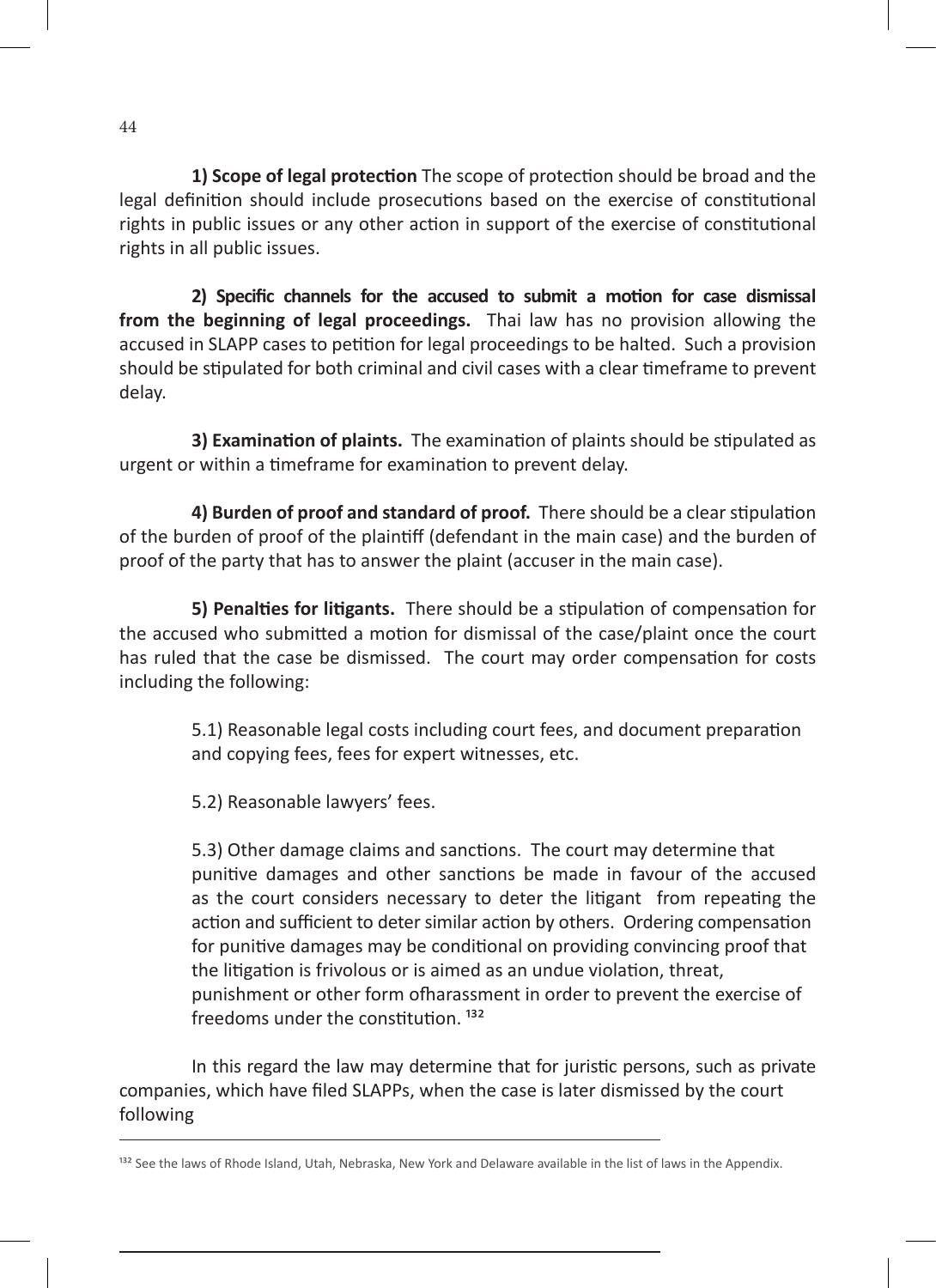a motion to dismiss the case, the directors and staff of the juristic person who participated in decision-making or who are managers may also be ordered personally to pay damage compensation. <sup>133</sup> This is to prevent companies from avoiding responsibility or difficulty in recovery in the case of company bankruptcy.

In addition, compensation should be stipulated for legal costs as mentioned above for the plaintiff of the main case if the court rejects the motion of the accused and considers it inappropriate or intended to cause delay.

#### **6) Other matters**

### **Specification of assistance mechanisms and for public prosecutors or state agencies to intervene with assistance for the accused.**

The accused in SLAPP cases are those who exercise the rights and freedoms under the constitution and for the public good. For this reason, it is appropriate to consider a stipulation for state agencies or public prosecutors to intervene in the case or provide other support to the accused as the case proceeds.

#### **Reporting**

There should be a stipulation in cases where the plaintiff is a government contractor, if it is proved that the case is a SLAPPs case and the court dismisses the case, that the court should also give a verdict on the head of the relevant government agency doing business with that government contractor.

In a case brought by a state agency which the court decides is SLAPPs, that state agency must report that decision to the Cabinet, the President of the Senate and the President of the House of Representatives.

#### **7) Additional recommendations on criminal cases**

**Amendments to the law to determine the role of investigating officers and prosecutors** should stipulate that when any complaint or accusation is received or investigation of the case of an individual who has been detained is in process, it is the duty of investigating officers and/or prosecutors who are conducting the investigation to consider immediately whether the complaint is SLAPPs or not. If it is found to be the same as a SLAPP case, an order should be made to stop the case. There should therefore be a clear stipulation of the right to appeal for a case to be stopped and of the steps to be taken by prosecutors.

This issue may use as an example for a draft anti-SLAPPs law the Act Defining Strategic Lawsuits Against Public Participation, Prohibiting the Filing Thereof, Providing Measures for Dismissal, and for

Other Purposes, known in short as the Anti-Strategic Lawsuits Against Public Participation Act of 2011 (Anti-SLAPP Act of 2011) of the Philippines.<sup>134</sup>

<sup>&</sup>lt;sup>133</sup> Bill 9: An Act to amend the Code of Civil Procedure to prevent improper use of the courts and promote freedom of expression and citizen participation in public debate (2009) http://www.assnat.qc.ca/en/travaux-parlementaires/projets-loi/ projet-loi-9-39-1.html

<sup>134</sup> https://www.senate.gov.ph/lis/bill\_res.aspx?congress=15&q=SBN-3080